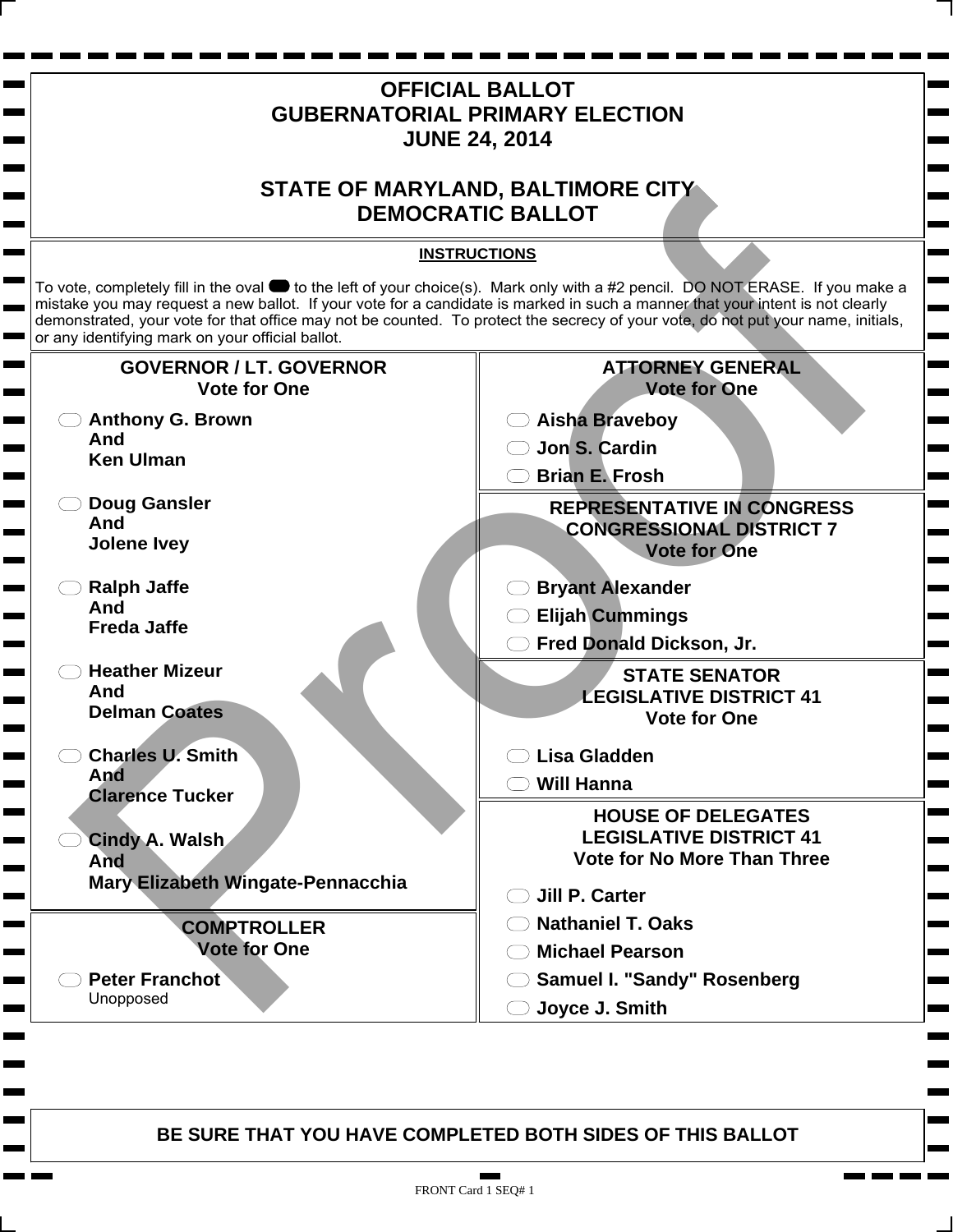| <b>JUDGE OF THE CIRCUIT COURT</b><br><b>JUDICIAL CIRCUIT 8</b><br><b>Vote for No More Than Seven</b><br><b>Melissa Kaye Copeland</b><br><b>Page Croyder</b><br>Jeffrey M. Geller<br><b>Philip S. Jackson</b><br><b>Alfred Nance</b><br><b>Christopher Panos</b><br><b>Melissa Phinn</b><br><b>Julie Rubin</b><br><b>STATE'S ATTORNEY</b><br><b>Vote for One</b> | <b>SHERIFF</b><br><b>Vote for One</b><br>John W. Anderson<br><b>Donoven Brooks</b><br><b>Richard Parker</b><br><b>DEMOCRATIC CENTRAL COMMITTEE</b><br><b>LEGISLATIVE DISTRICT 41</b><br><b>Vote for No More Than Seven</b><br><b>Bilal Ali</b><br><b>Ramona Moore Baker</b><br>Angela C. Gibson<br><b>Lisa Gladden</b> |
|-----------------------------------------------------------------------------------------------------------------------------------------------------------------------------------------------------------------------------------------------------------------------------------------------------------------------------------------------------------------|------------------------------------------------------------------------------------------------------------------------------------------------------------------------------------------------------------------------------------------------------------------------------------------------------------------------|
|                                                                                                                                                                                                                                                                                                                                                                 |                                                                                                                                                                                                                                                                                                                        |
|                                                                                                                                                                                                                                                                                                                                                                 |                                                                                                                                                                                                                                                                                                                        |
|                                                                                                                                                                                                                                                                                                                                                                 |                                                                                                                                                                                                                                                                                                                        |
|                                                                                                                                                                                                                                                                                                                                                                 |                                                                                                                                                                                                                                                                                                                        |
|                                                                                                                                                                                                                                                                                                                                                                 |                                                                                                                                                                                                                                                                                                                        |
|                                                                                                                                                                                                                                                                                                                                                                 |                                                                                                                                                                                                                                                                                                                        |
|                                                                                                                                                                                                                                                                                                                                                                 |                                                                                                                                                                                                                                                                                                                        |
|                                                                                                                                                                                                                                                                                                                                                                 |                                                                                                                                                                                                                                                                                                                        |
|                                                                                                                                                                                                                                                                                                                                                                 |                                                                                                                                                                                                                                                                                                                        |
|                                                                                                                                                                                                                                                                                                                                                                 |                                                                                                                                                                                                                                                                                                                        |
|                                                                                                                                                                                                                                                                                                                                                                 |                                                                                                                                                                                                                                                                                                                        |
|                                                                                                                                                                                                                                                                                                                                                                 |                                                                                                                                                                                                                                                                                                                        |
|                                                                                                                                                                                                                                                                                                                                                                 | <b>Will Hanna</b>                                                                                                                                                                                                                                                                                                      |
| <b>Gregg L. Bernstein</b>                                                                                                                                                                                                                                                                                                                                       | <b>Cheo D. Hurley</b>                                                                                                                                                                                                                                                                                                  |
| <b>Marilyn J. Mosby</b>                                                                                                                                                                                                                                                                                                                                         | Kafayat M. Lawal                                                                                                                                                                                                                                                                                                       |
| <b>CLERK OF THE CIRCUIT COURT</b>                                                                                                                                                                                                                                                                                                                               | <b>Nathaniel T. Oaks</b>                                                                                                                                                                                                                                                                                               |
| <b>Vote for One</b>                                                                                                                                                                                                                                                                                                                                             | <b>Tavon Andre Payne</b>                                                                                                                                                                                                                                                                                               |
| <b>William Allen</b>                                                                                                                                                                                                                                                                                                                                            | <b>Michael Pearson</b>                                                                                                                                                                                                                                                                                                 |
| <b>Frank M. Conaway</b>                                                                                                                                                                                                                                                                                                                                         | <b>Thomas Phillips, III</b>                                                                                                                                                                                                                                                                                            |
| Robert J. Ignatowski                                                                                                                                                                                                                                                                                                                                            | <b>Ronald K. Rosenbluth</b>                                                                                                                                                                                                                                                                                            |
| <b>REGISTER OF WILLS</b>                                                                                                                                                                                                                                                                                                                                        | <b>Isaac Schleifer</b>                                                                                                                                                                                                                                                                                                 |
| <b>Vote for One</b>                                                                                                                                                                                                                                                                                                                                             | Joyce J. Smith                                                                                                                                                                                                                                                                                                         |
| <b>Ramona Moore Baker</b>                                                                                                                                                                                                                                                                                                                                       | <b>Rochelle Rikki Spector</b>                                                                                                                                                                                                                                                                                          |
| <b>Belinda K. Conaway</b>                                                                                                                                                                                                                                                                                                                                       | <b>Sean A. Stinnett</b>                                                                                                                                                                                                                                                                                                |
| <b>Marco K. Merrick</b>                                                                                                                                                                                                                                                                                                                                         | <b>Francesca Weaks</b>                                                                                                                                                                                                                                                                                                 |
| Douglas K. Paige                                                                                                                                                                                                                                                                                                                                                |                                                                                                                                                                                                                                                                                                                        |
| <b>JUDGE OF THE ORPHANS' COURT</b>                                                                                                                                                                                                                                                                                                                              |                                                                                                                                                                                                                                                                                                                        |
| <b>Vote for No More Than Three</b>                                                                                                                                                                                                                                                                                                                              |                                                                                                                                                                                                                                                                                                                        |
| <b>Charles "Chuck" Bernstein</b>                                                                                                                                                                                                                                                                                                                                |                                                                                                                                                                                                                                                                                                                        |
| Stephan W. Fogleman                                                                                                                                                                                                                                                                                                                                             |                                                                                                                                                                                                                                                                                                                        |
| <b>Lewyn Scott Garrett</b>                                                                                                                                                                                                                                                                                                                                      |                                                                                                                                                                                                                                                                                                                        |
| <b>Michele E. Loewenthal</b>                                                                                                                                                                                                                                                                                                                                    |                                                                                                                                                                                                                                                                                                                        |
| <b>Granville Templeton, Ill</b>                                                                                                                                                                                                                                                                                                                                 |                                                                                                                                                                                                                                                                                                                        |
| <b>Mark H. Weisner</b>                                                                                                                                                                                                                                                                                                                                          |                                                                                                                                                                                                                                                                                                                        |

**COLOR** 

 $\Box$ 

 $\blacksquare$ 

 $\mathbf{r}$ 

**END OF BALLOT**

 $\mathbf{r}$  and  $\mathbf{r}$  and  $\mathbf{r}$ 

**CONTRACTOR** 

<u>ran ma</u>

 $\blacksquare$ 

 $\mathbf{r}$ 

**The Second** 

**The Second** 

 $\mathbf{r}$ 

п

٠

**CONTRACTOR** 

<u>ran karajaran mengangkan pada anak atau salah sahi</u>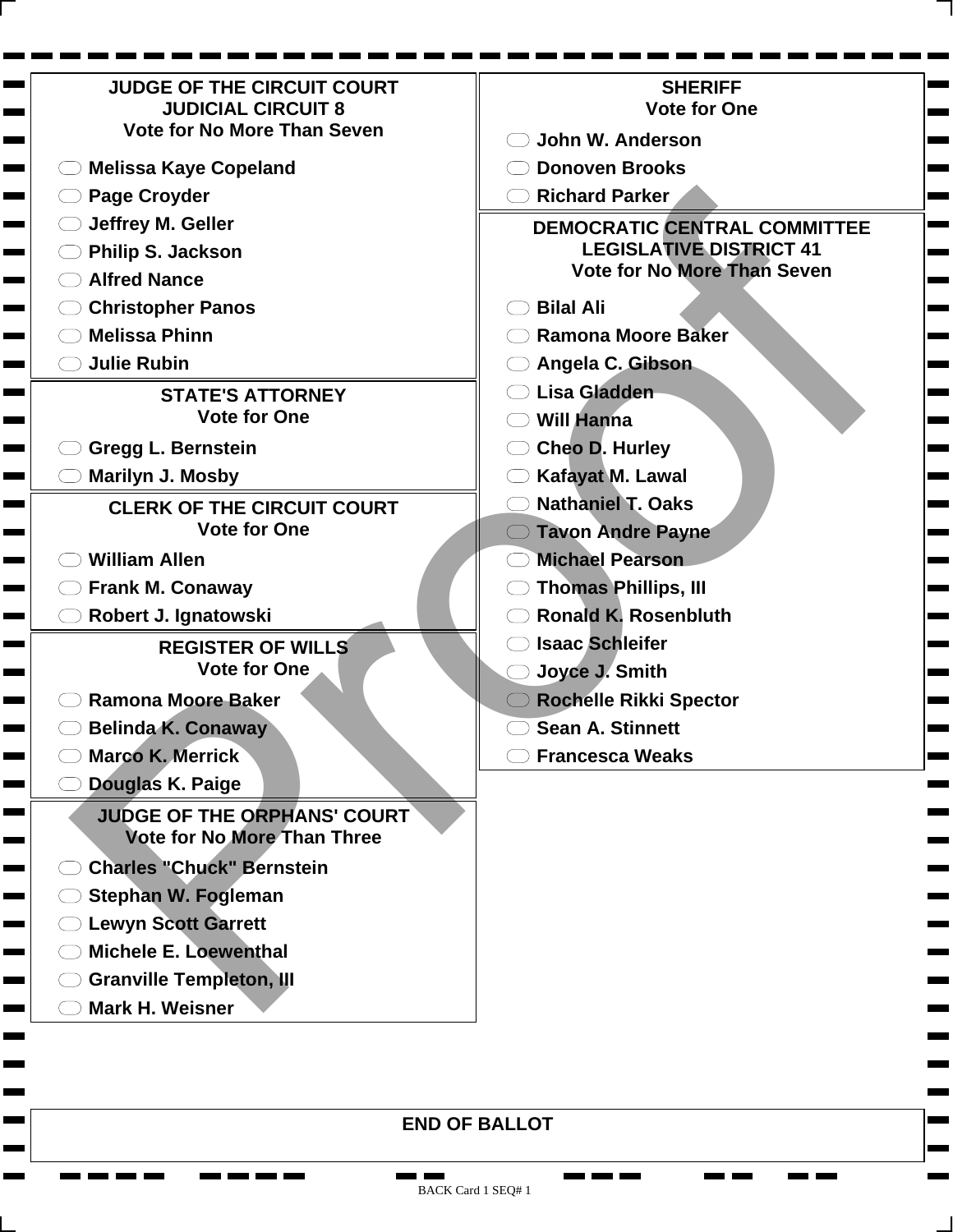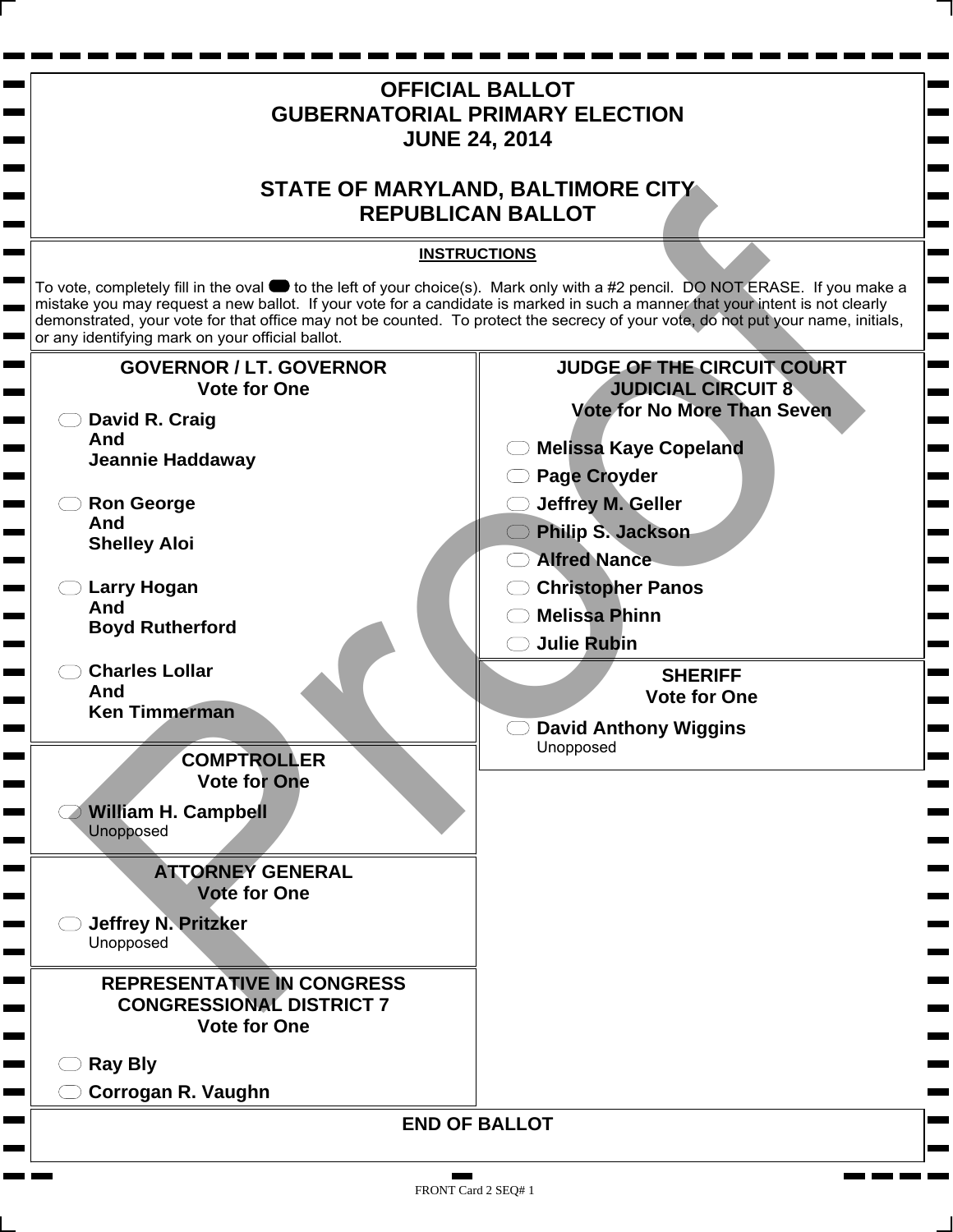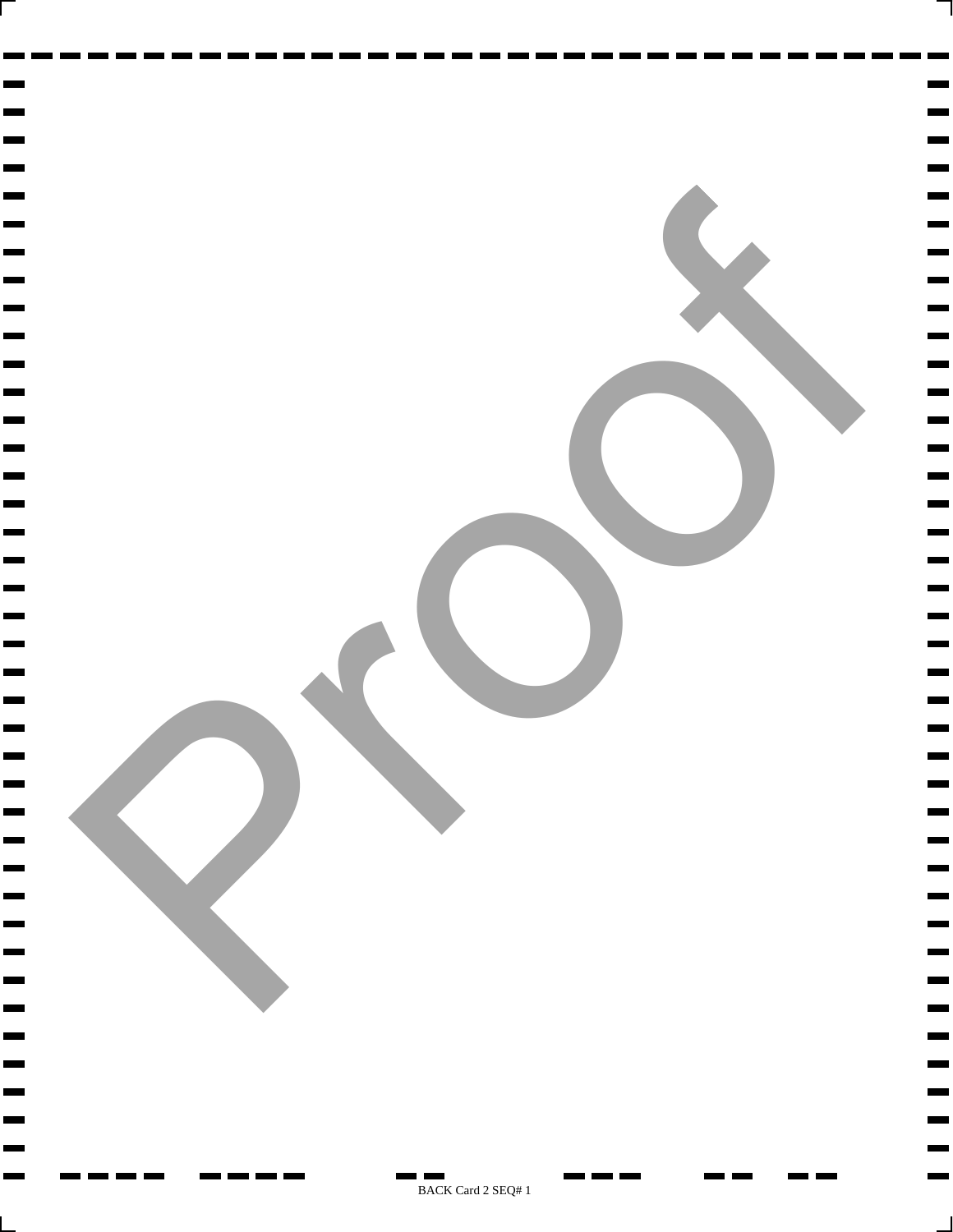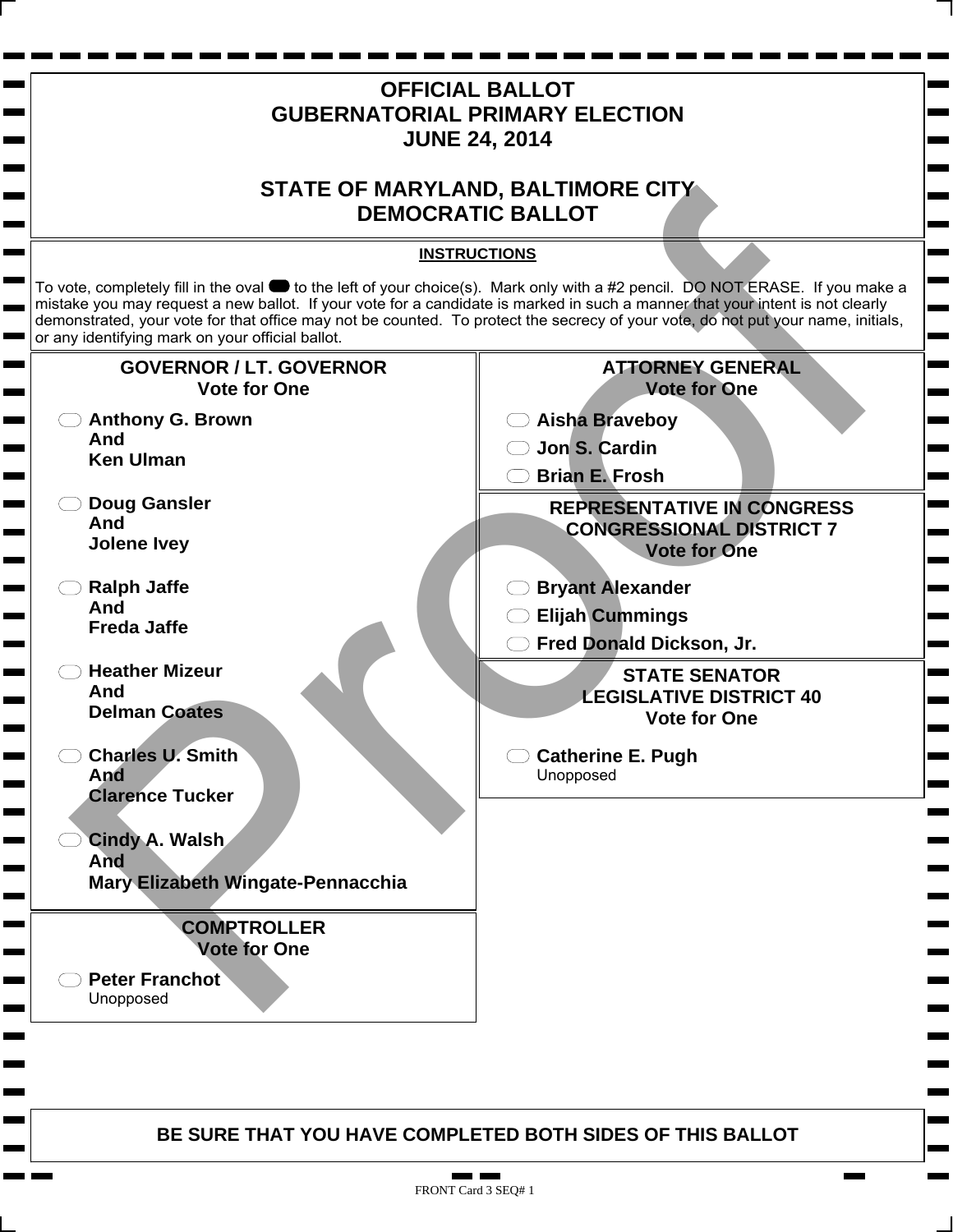

BACK Card 3 SEQ# 1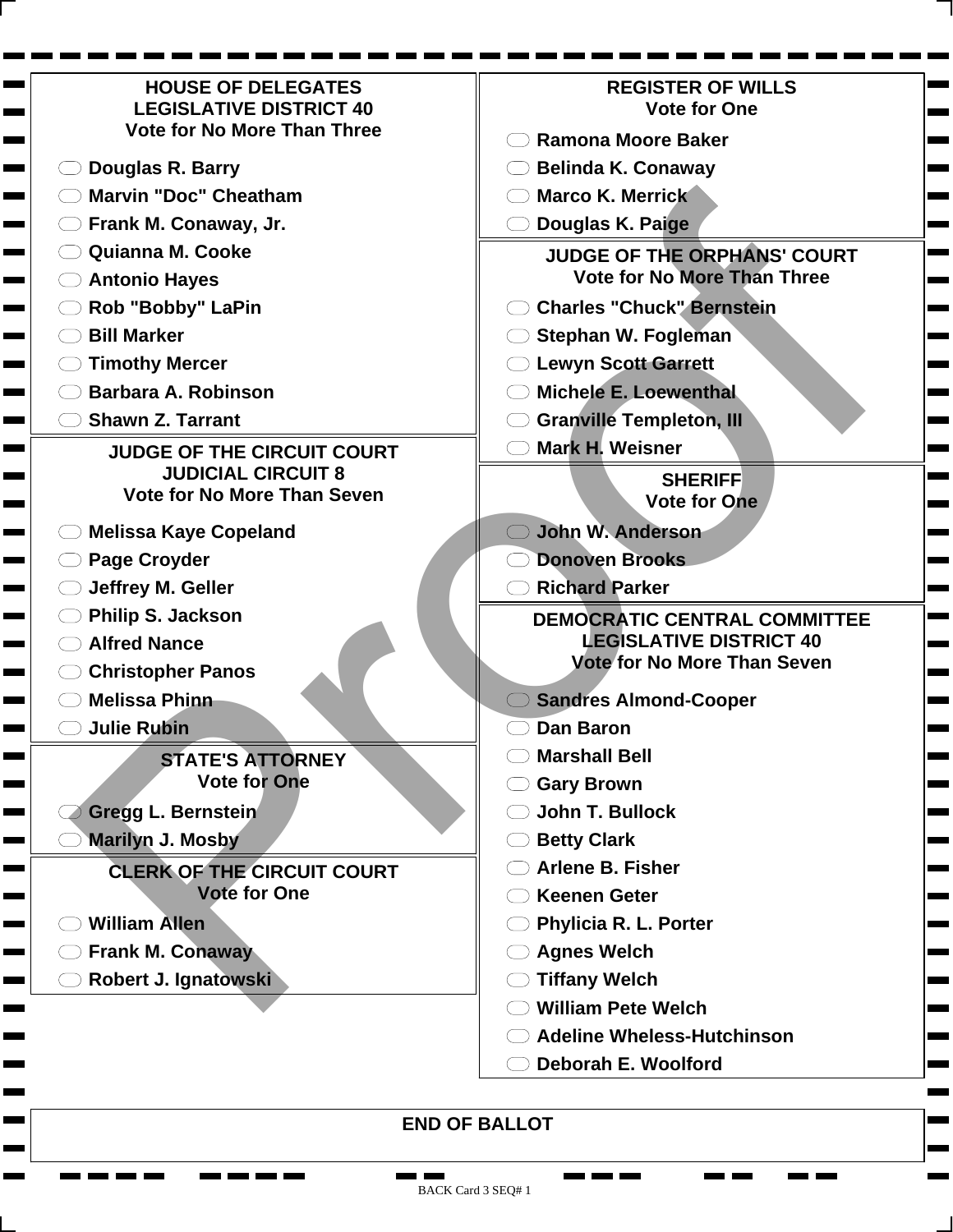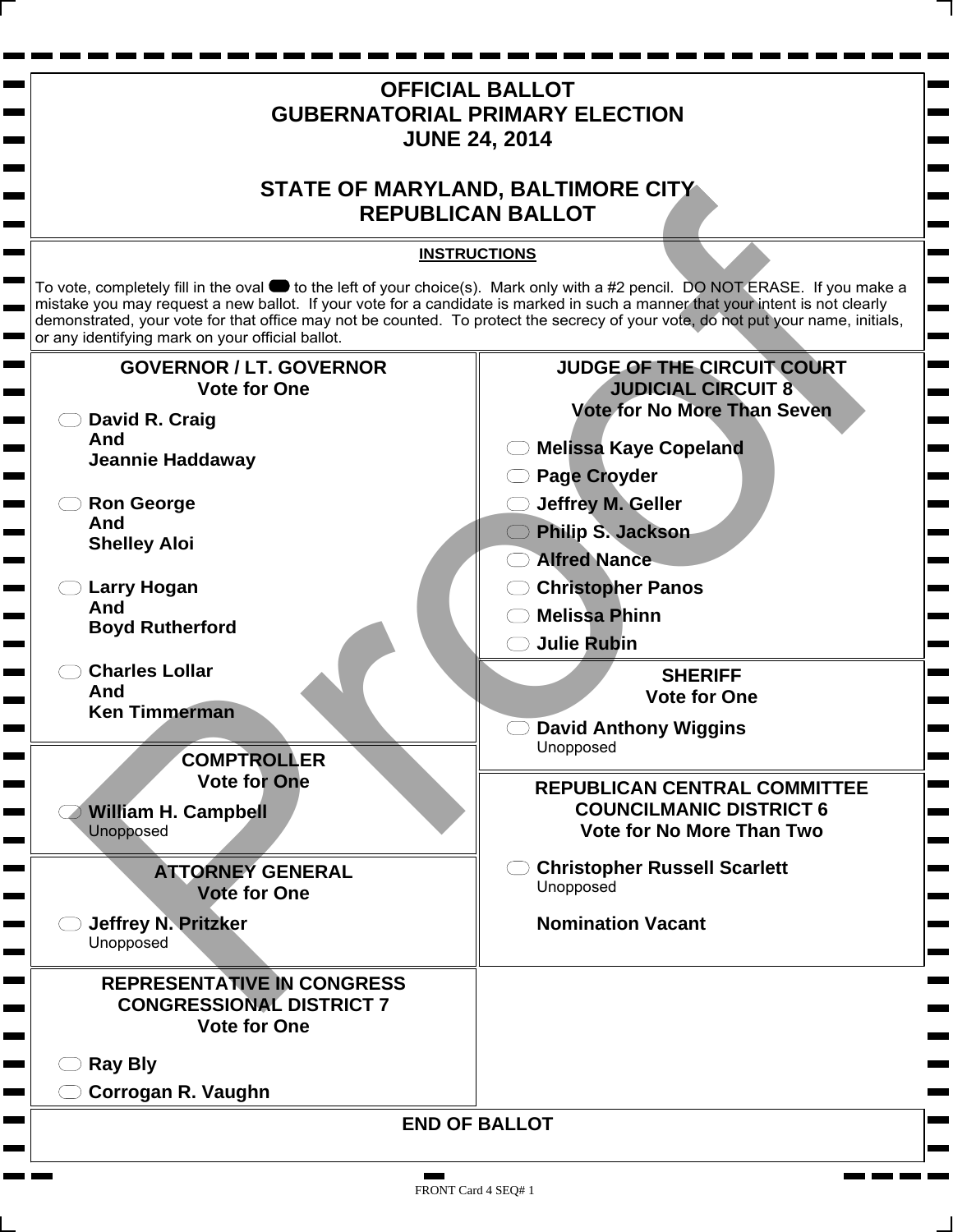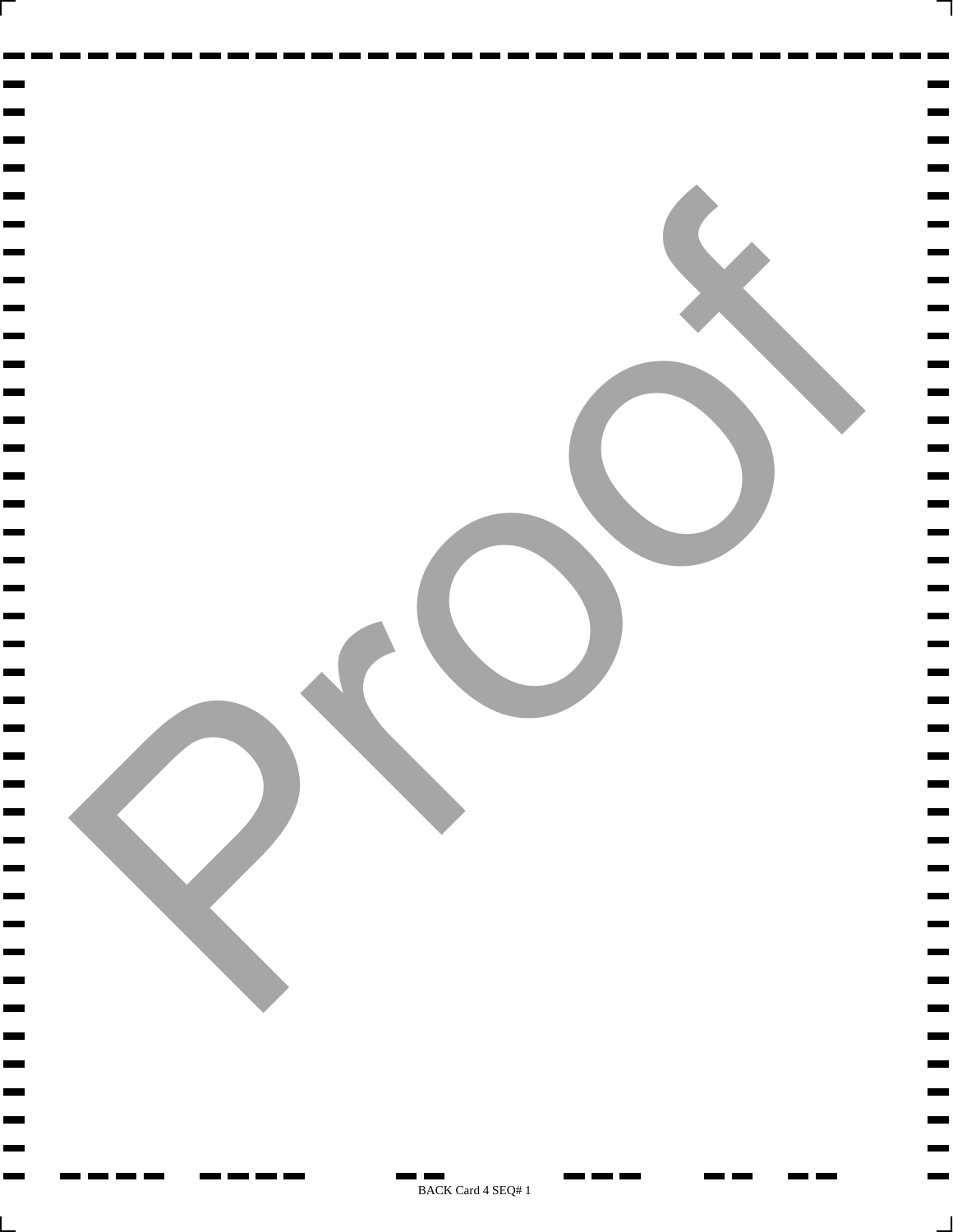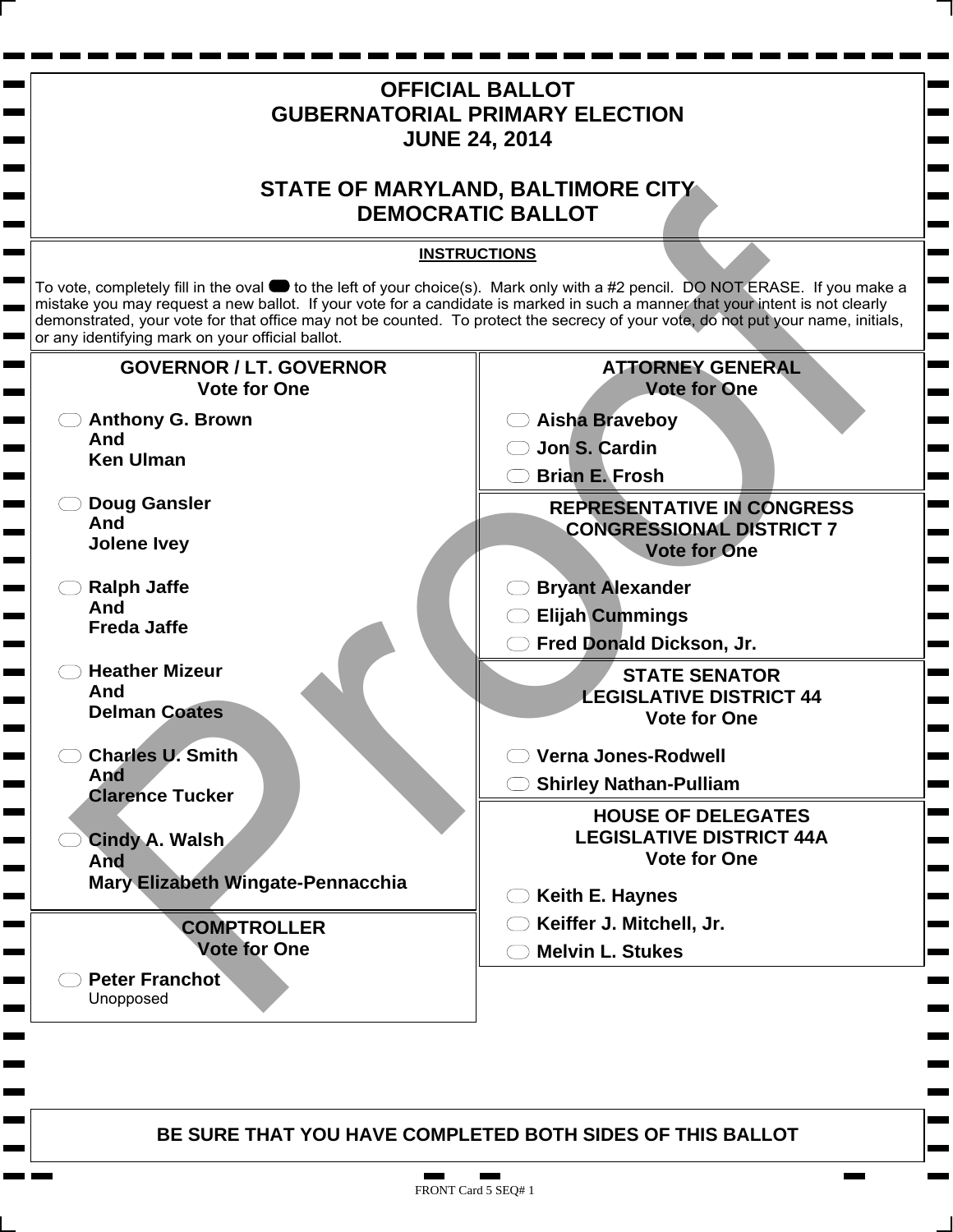| <b>JUDGE OF THE CIRCUIT COURT</b><br><b>JUDICIAL CIRCUIT 8</b>           | <b>SHERIFF</b><br><b>Vote for One</b> |
|--------------------------------------------------------------------------|---------------------------------------|
| <b>Vote for No More Than Seven</b>                                       | John W. Anderson                      |
| <b>Melissa Kaye Copeland</b>                                             | <b>Donoven Brooks</b>                 |
| <b>Page Croyder</b>                                                      | <b>Richard Parker</b>                 |
| Jeffrey M. Geller                                                        | DEMOCRATIC CENTRAL COMMITTEE          |
| <b>Philip S. Jackson</b>                                                 | <b>LEGISLATIVE DISTRICT 44A</b>       |
| <b>Alfred Nance</b>                                                      | <b>Vote for No More Than Seven</b>    |
| <b>Christopher Panos</b>                                                 | <b>Kyle Samuel Berkley</b>            |
| <b>Melissa Phinn</b>                                                     | Unopposed                             |
| <b>Julie Rubin</b>                                                       | <b>Timothy J. Bridges</b>             |
| <b>STATE'S ATTORNEY</b>                                                  | Unopposed                             |
| <b>Vote for One</b>                                                      | <b>Nomination Vacant</b>              |
| <b>Gregg L. Bernstein</b>                                                |                                       |
| Marilyn J. Mosby                                                         | <b>Nomination Vacant</b>              |
| <b>CLERK OF THE CIRCUIT COURT</b>                                        |                                       |
| <b>Vote for One</b>                                                      | <b>Nomination Vacant</b>              |
| <b>William Allen</b>                                                     |                                       |
| <b>Frank M. Conaway</b>                                                  | <b>Nomination Vacant</b>              |
| Robert J. Ignatowski                                                     |                                       |
| <b>REGISTER OF WILLS</b>                                                 | <b>Nomination Vacant</b>              |
| <b>Vote for One</b>                                                      |                                       |
| <b>Ramona Moore Baker</b>                                                |                                       |
| <b>Belinda K. Conaway</b>                                                |                                       |
| <b>Marco K. Merrick</b>                                                  |                                       |
| Douglas K. Paige                                                         |                                       |
| <b>JUDGE OF THE ORPHANS' COURT</b><br><b>Vote for No More Than Three</b> |                                       |
| <b>Charles "Chuck" Bernstein</b>                                         |                                       |
| Stephan W. Fogleman                                                      |                                       |
| <b>Lewyn Scott Garrett</b>                                               |                                       |
| Michele E. Loewenthal                                                    |                                       |
| <b>Granville Templeton, III</b>                                          |                                       |
|                                                                          |                                       |

**The Second The State** 

**The Second** 

**END OF BALLOT**

<u>the first term</u>

**THE REAL** 

**CONTRACT The Contract of Contract of Contract of Contract of Contract of Contract of Contract o** 

 $\blacksquare$ 

ь ٠

> **The Co The Co Contract**

**The Common**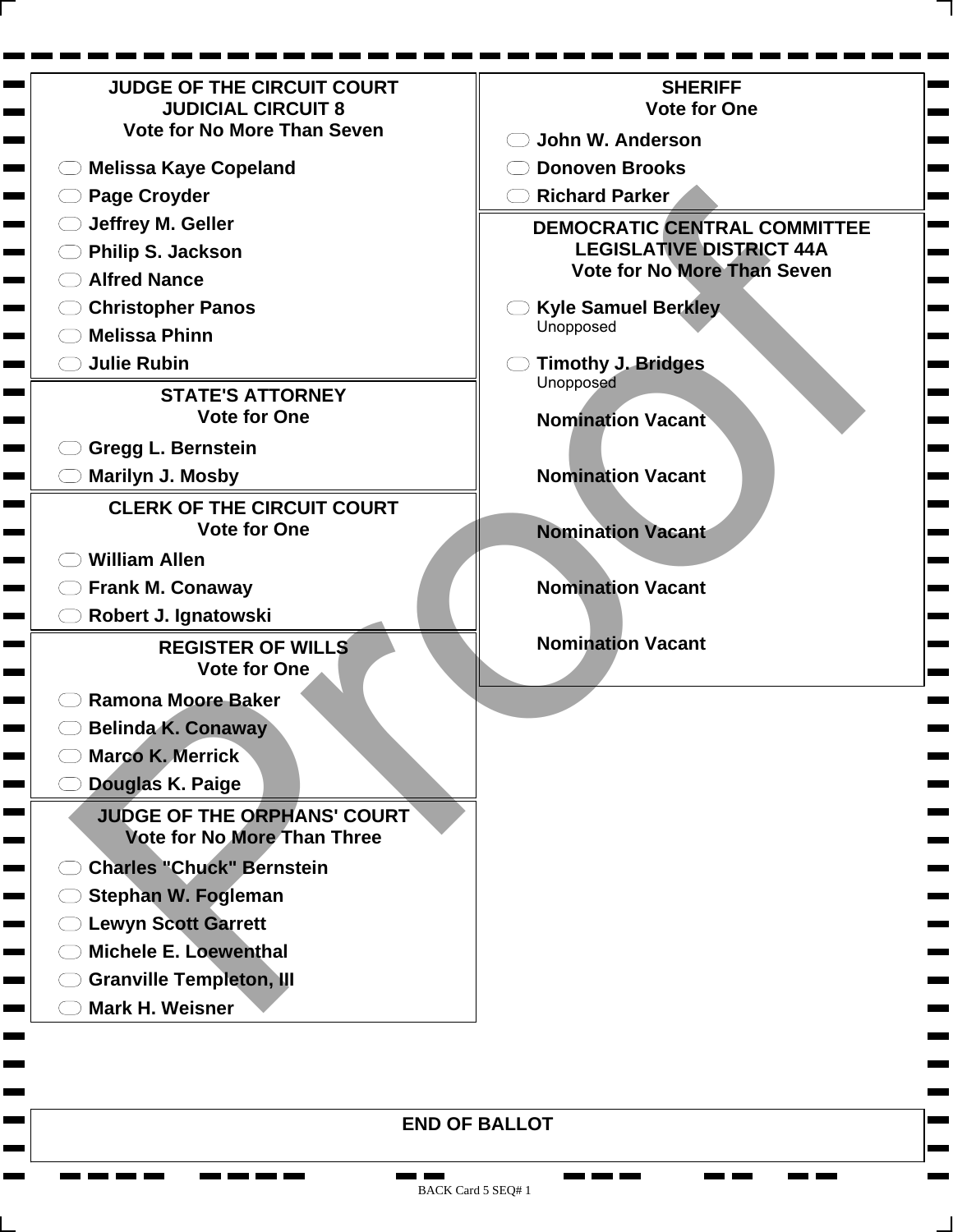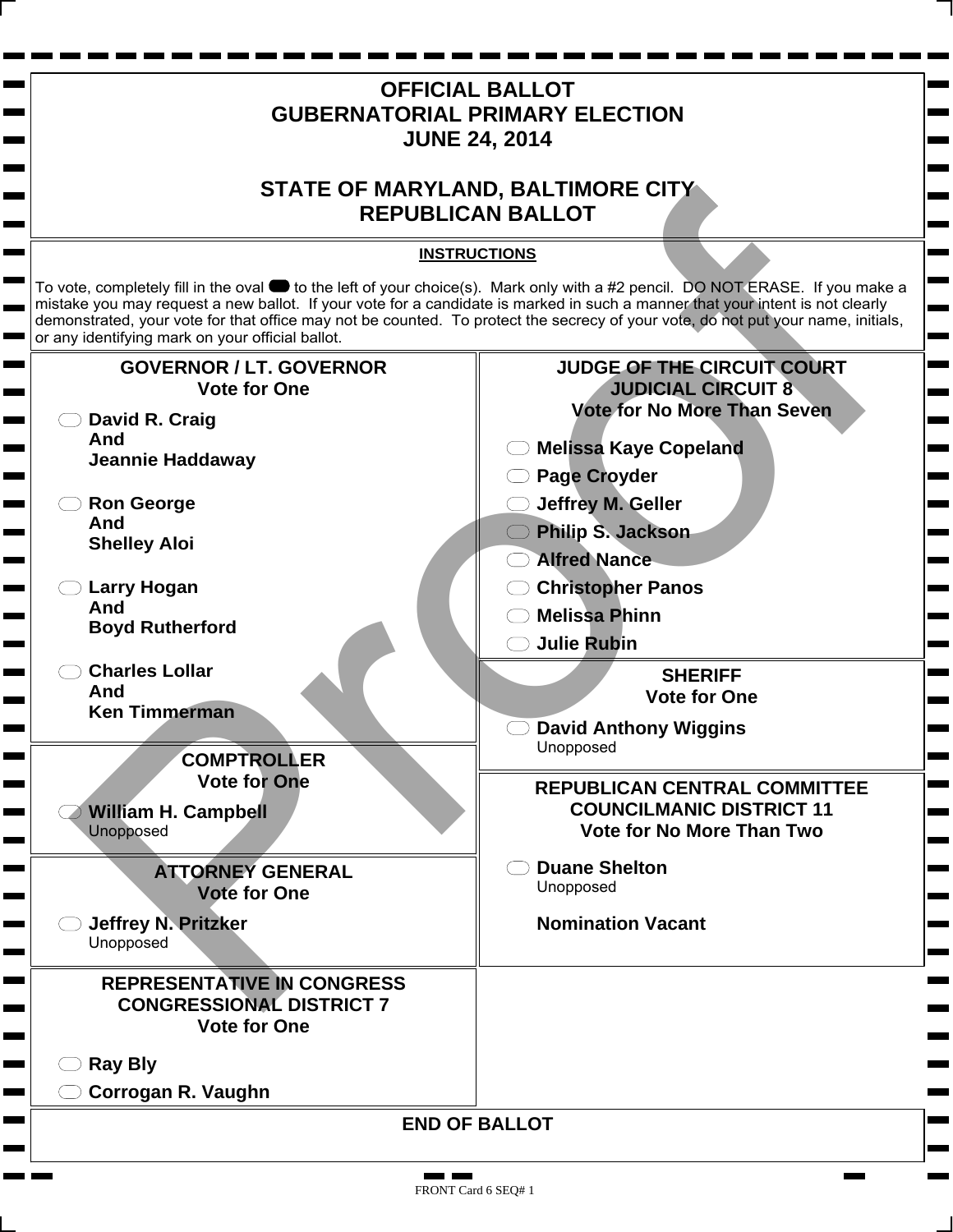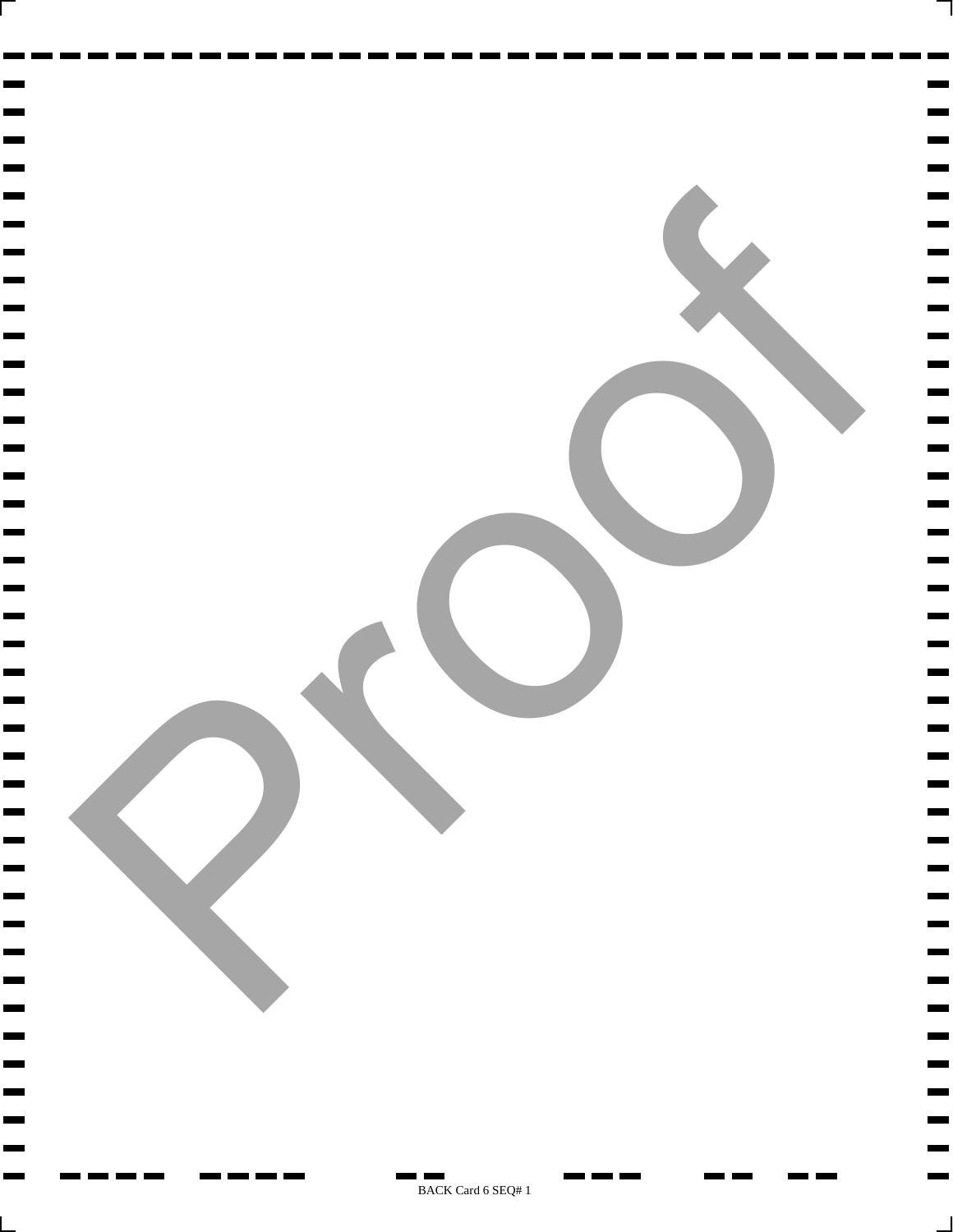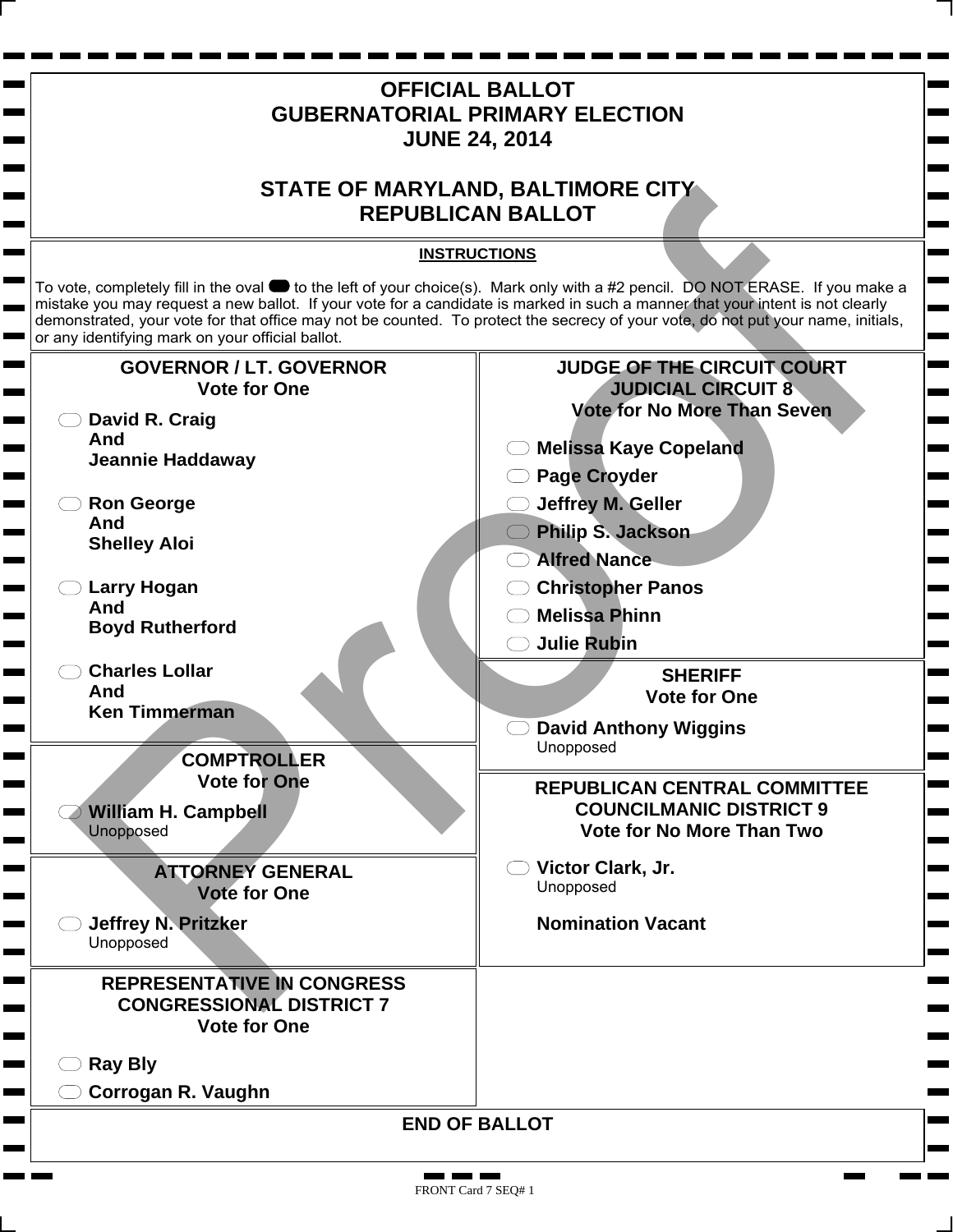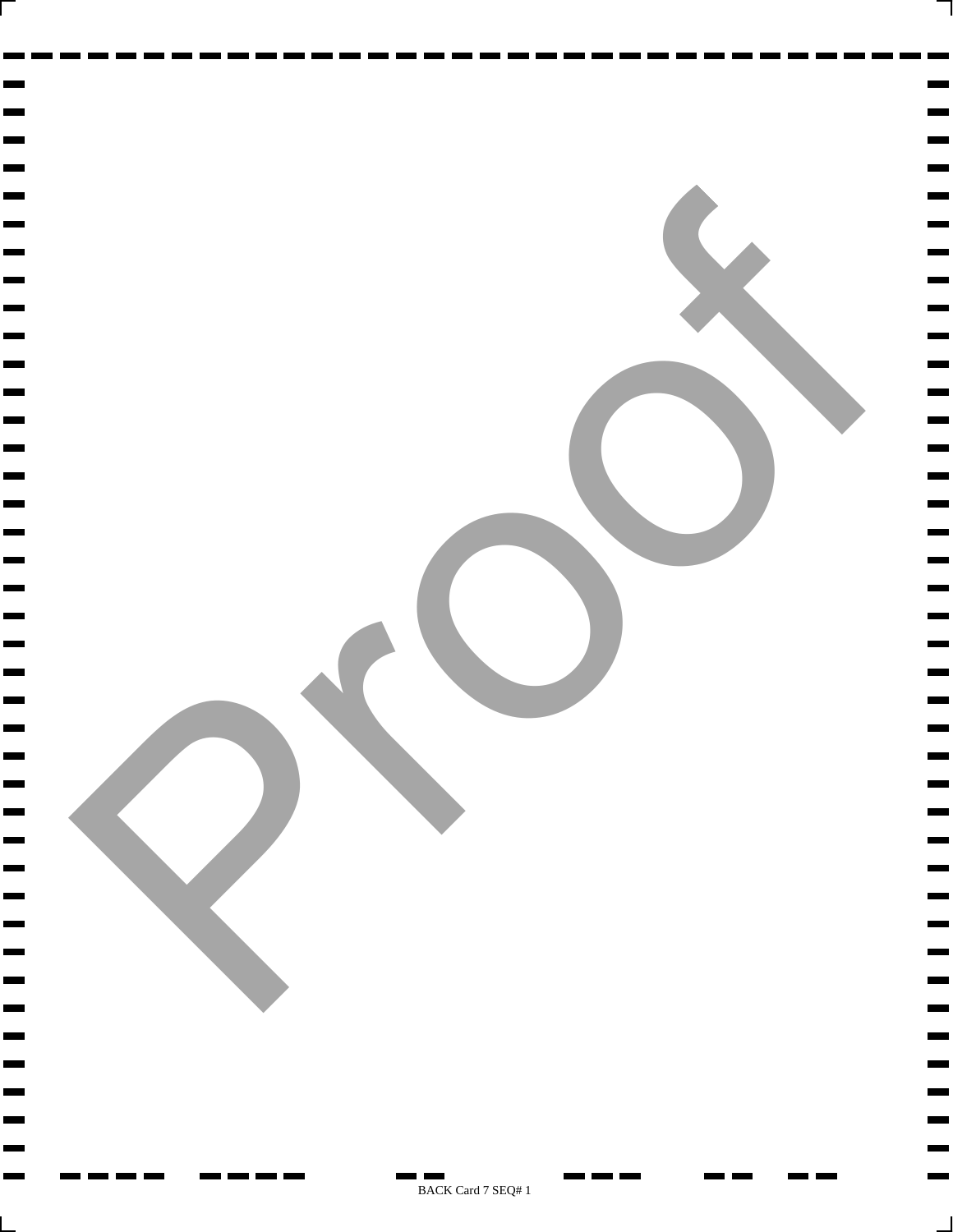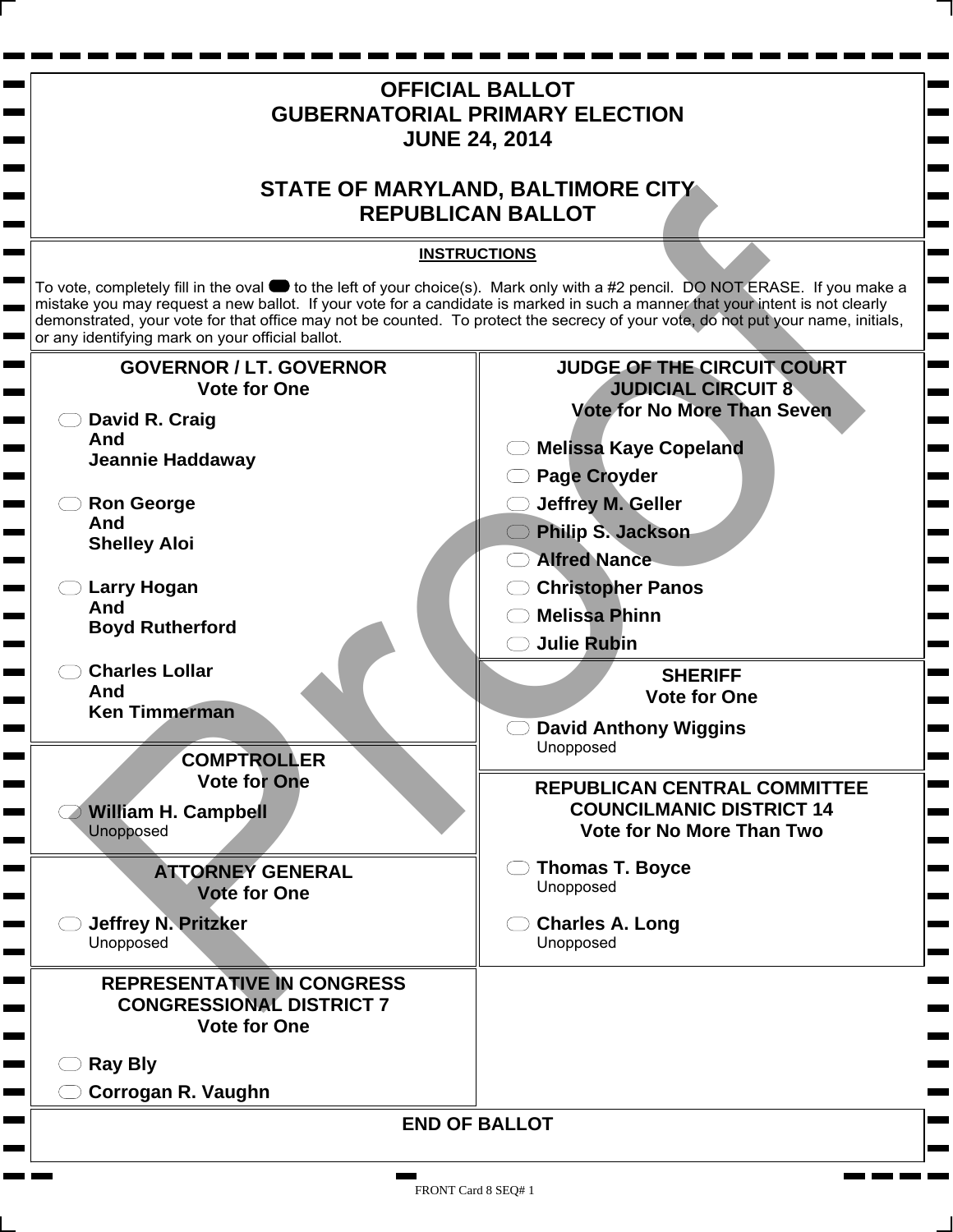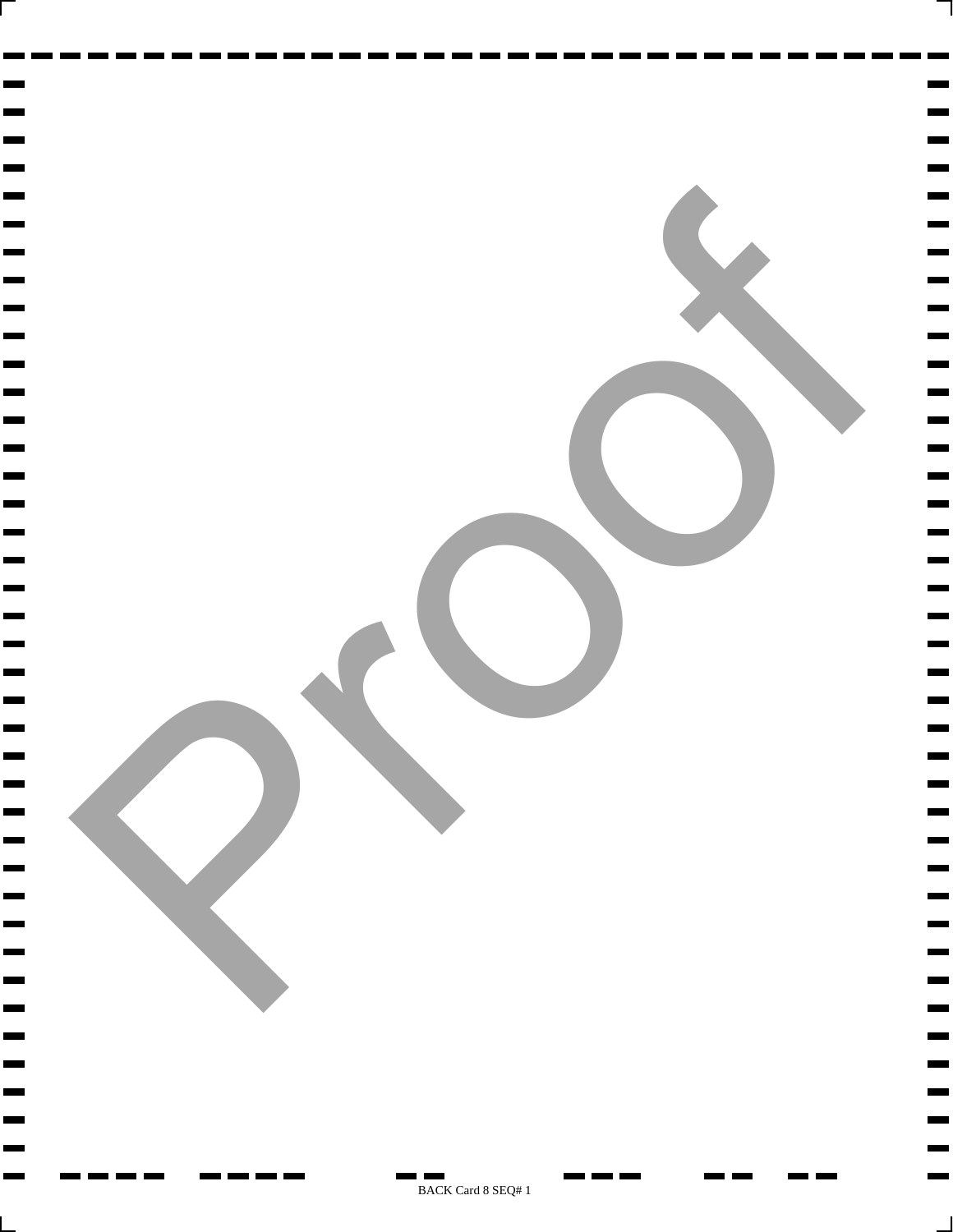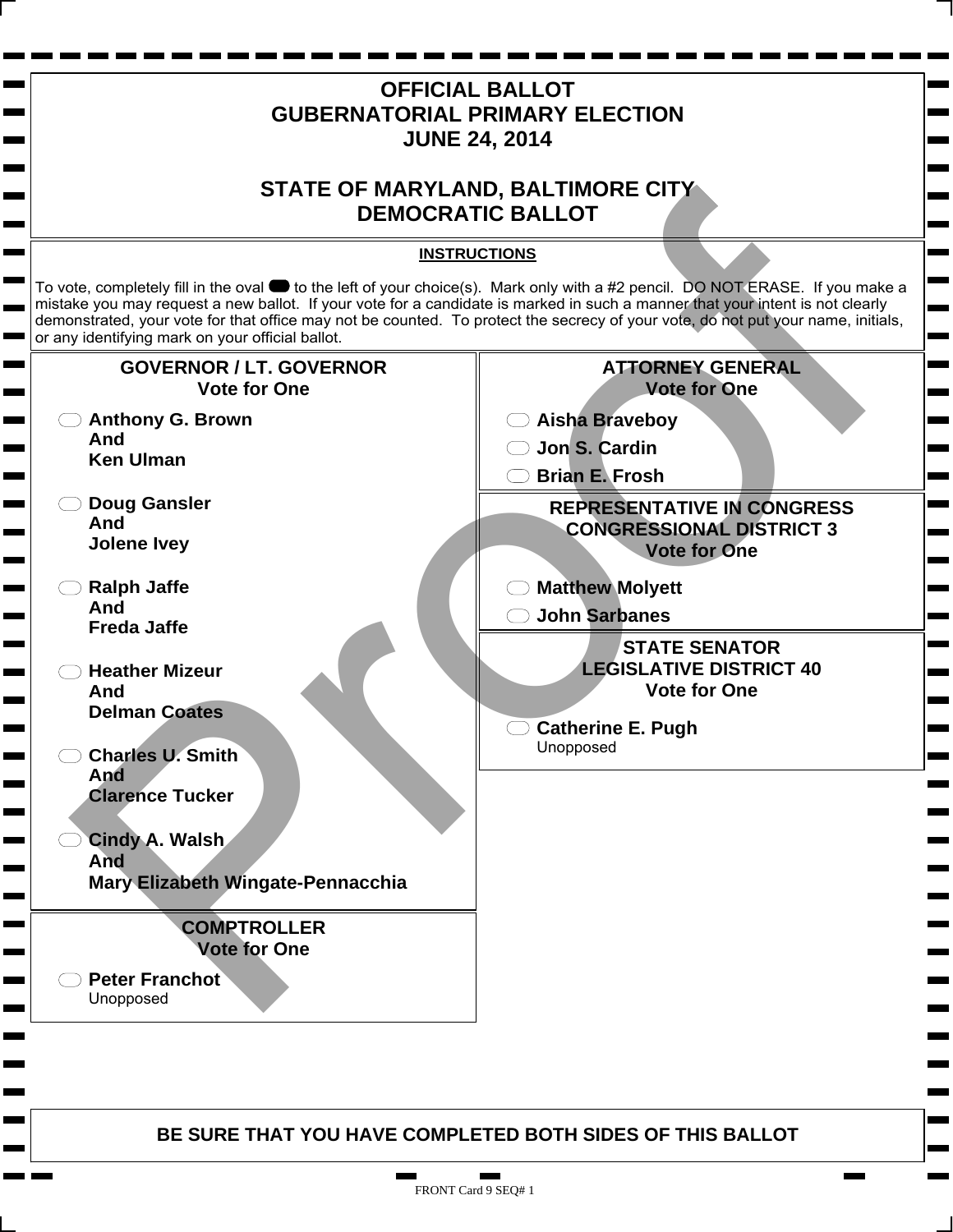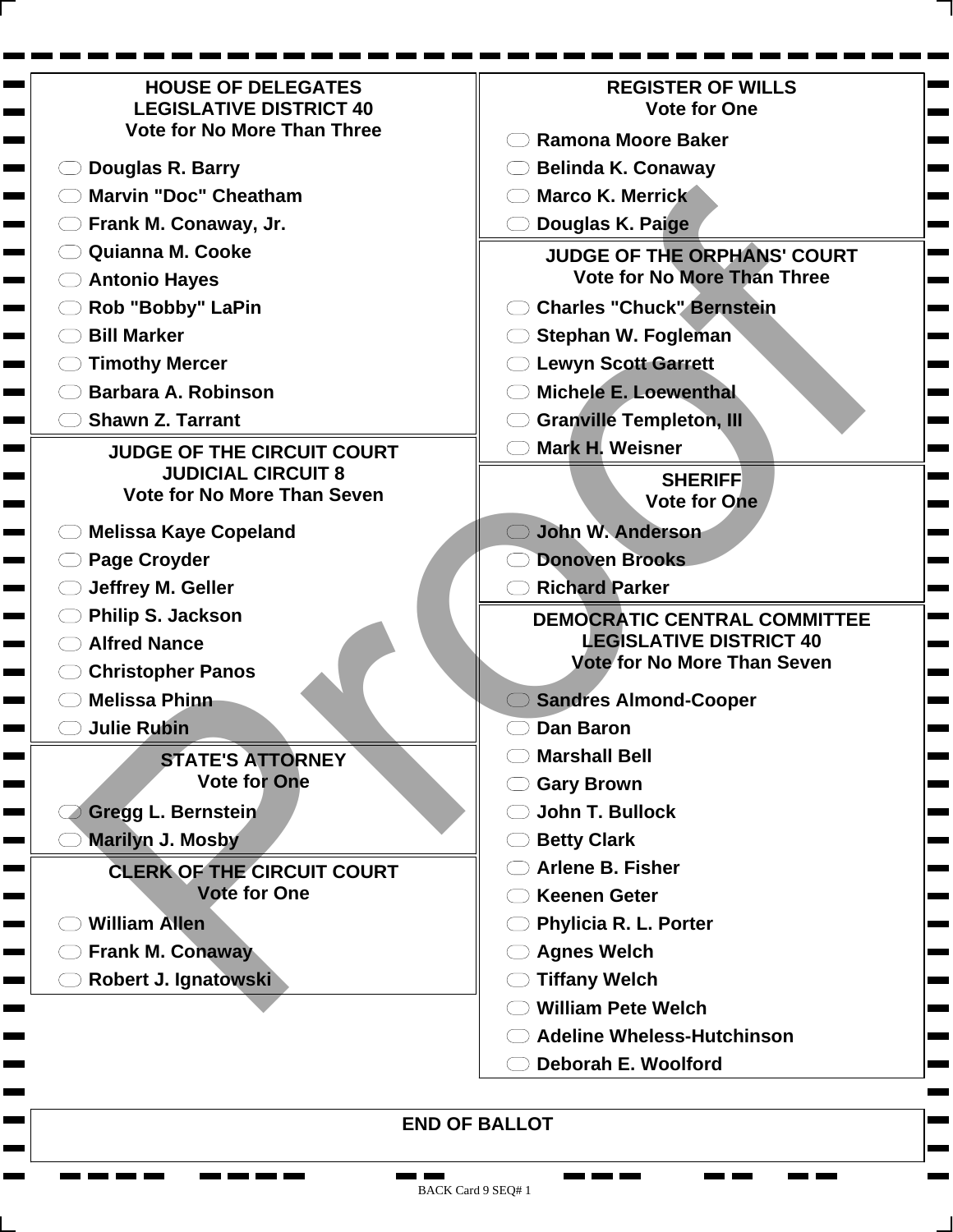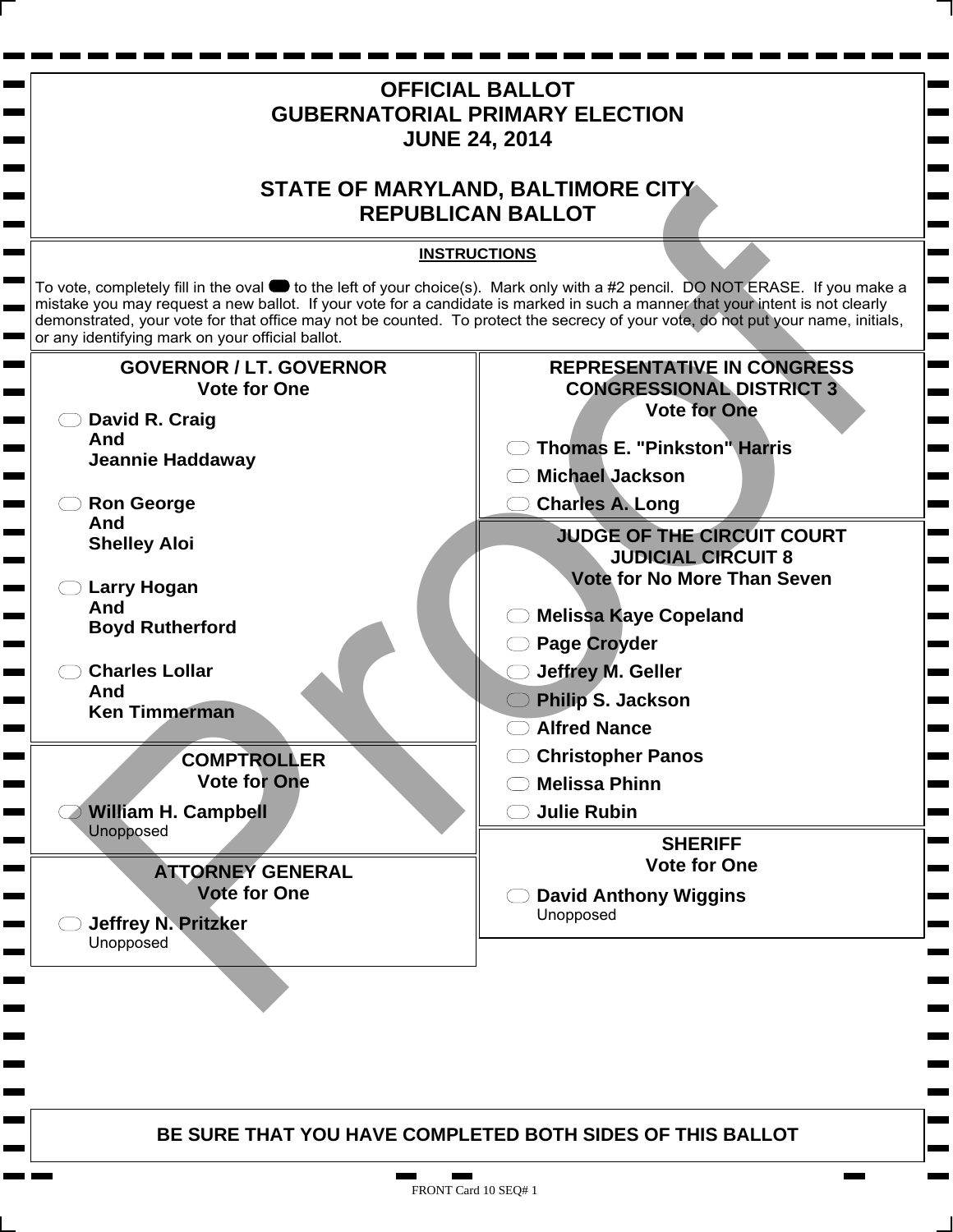| REPUBLICAN CENTRAL COMMITTEE<br><b>COUNCILMANIC DISTRICT 14</b><br>$\sim 100$<br>Vote for No More Than Two<br>$\overline{\phantom{a}}$<br>◯ Thomas T. Boyce<br>Unopposed<br><b>Contract</b><br>$\sim$<br><b>Charles A. Long</b><br>$\bigcirc$<br><b>Contract</b><br>Unopposed<br><b>The Co</b><br><b>Contract</b> |                      |  |
|-------------------------------------------------------------------------------------------------------------------------------------------------------------------------------------------------------------------------------------------------------------------------------------------------------------------|----------------------|--|
| <b>The Co</b><br><b>Contract</b><br>$\sim$<br><b>Contract</b><br><b>Contract</b><br>$\sim$<br><b>Contract</b><br><b>Contract</b><br><b>Contract</b><br><b>Contract</b><br>$\blacksquare$<br><b>Contract</b>                                                                                                       |                      |  |
| <b>Contract</b><br>$\sim 100$<br><b>Contract</b><br><b>The College</b><br><b>Contract</b><br><b>Contract</b><br><b>The Co</b><br><b>The Contract</b><br><b>College</b><br><b>Contract</b>                                                                                                                         |                      |  |
| <b>Contract</b><br><b>The Contract</b><br><b>Contract</b><br><b>The College</b><br><b>Contract</b><br><b>The Contract</b><br><b>Contract</b><br><b>Contract</b>                                                                                                                                                   | <b>END OF BALLOT</b> |  |
| <b>Contract</b>                                                                                                                                                                                                                                                                                                   |                      |  |

BACK Card 10 SEQ# 1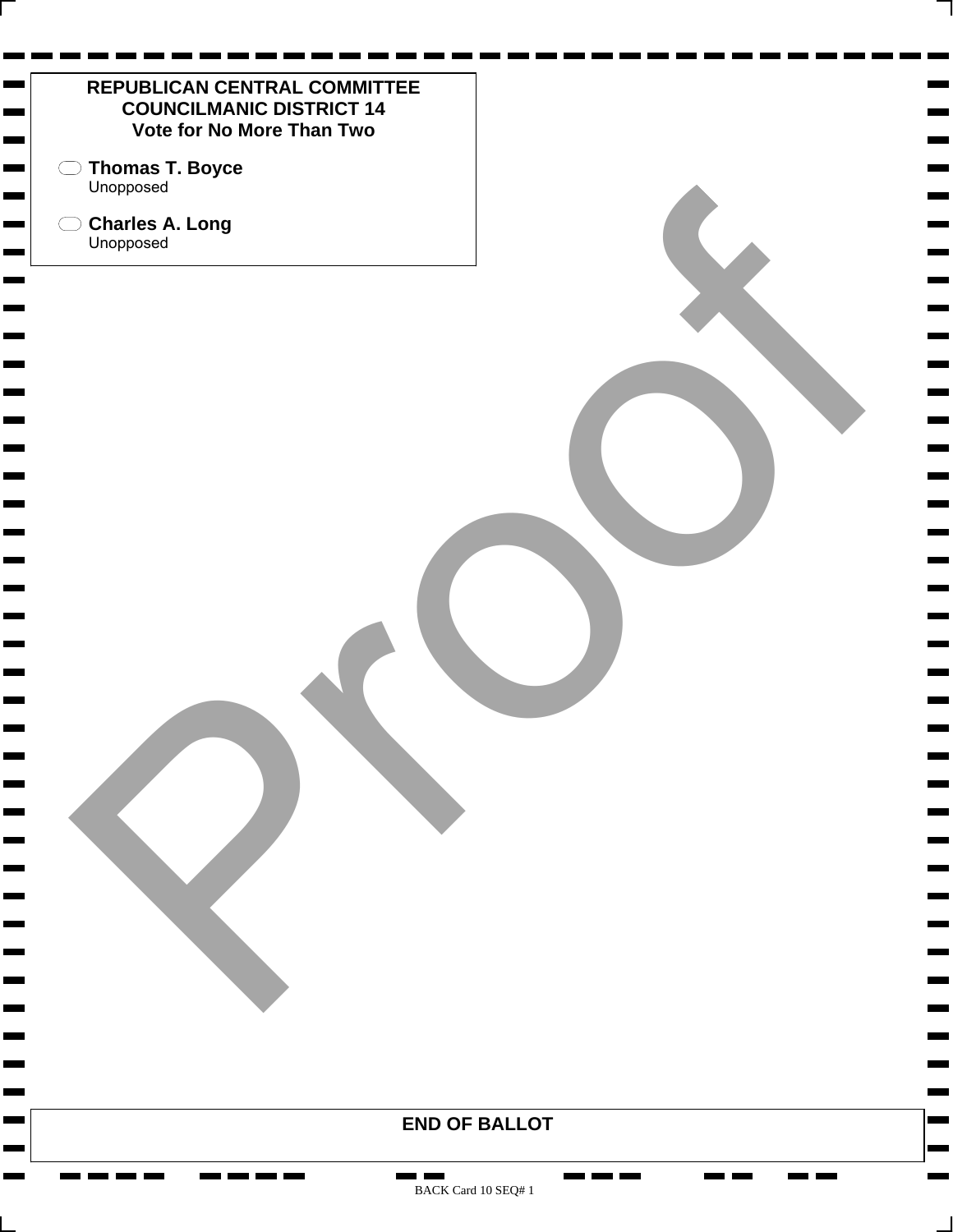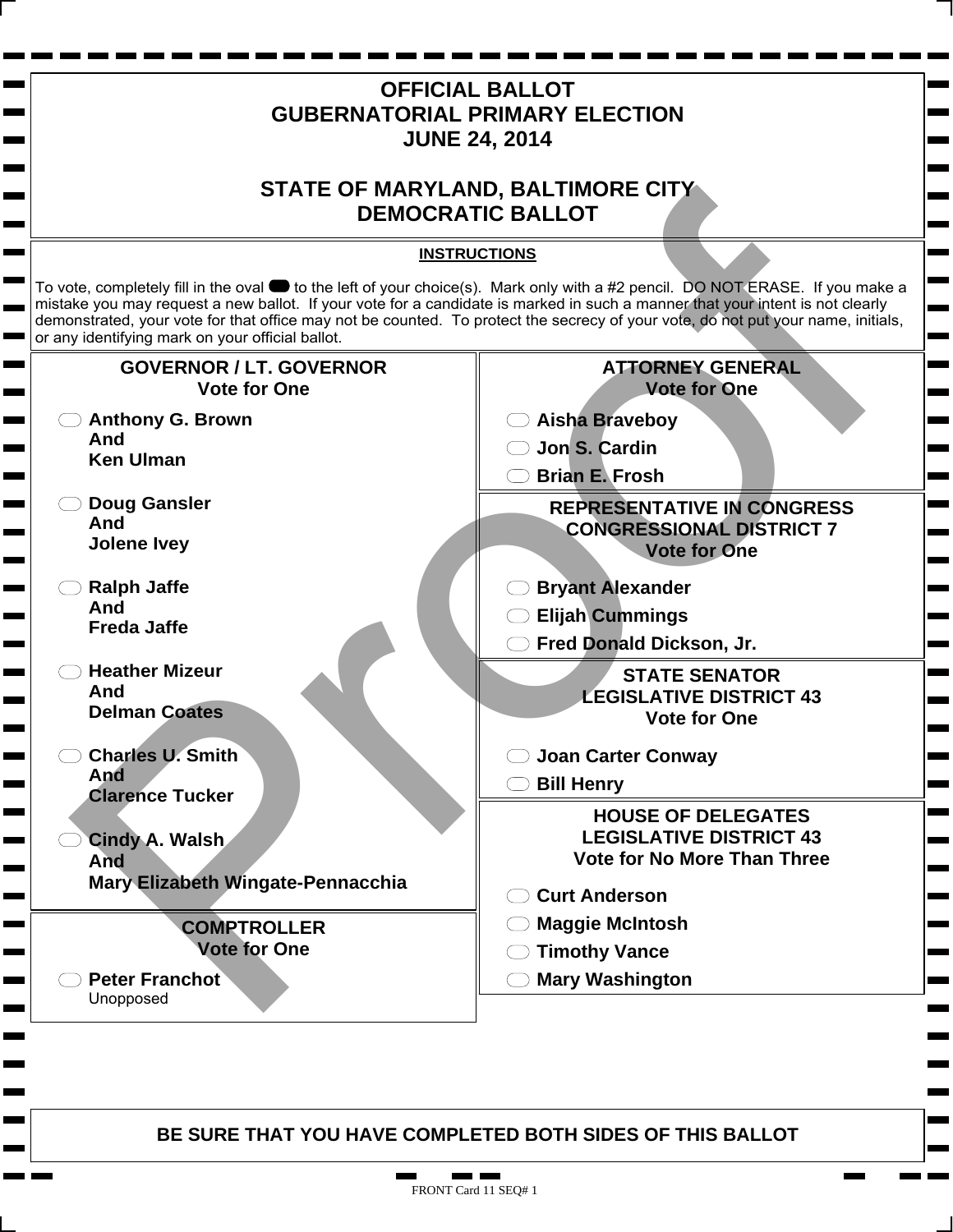| <b>JUDGE OF THE CIRCUIT COURT</b><br><b>JUDICIAL CIRCUIT 8</b> | <b>SHERIFF</b><br><b>Vote for One</b> |
|----------------------------------------------------------------|---------------------------------------|
| <b>Vote for No More Than Seven</b>                             | John W. Anderson                      |
| <b>Melissa Kaye Copeland</b>                                   | <b>Donoven Brooks</b>                 |
| <b>Page Croyder</b>                                            | <b>Richard Parker</b>                 |
| Jeffrey M. Geller                                              | DEMOCRATIC CENTRAL COMMITTEE          |
| <b>Philip S. Jackson</b>                                       | <b>LEGISLATIVE DISTRICT 43</b>        |
| <b>Alfred Nance</b>                                            | <b>Vote for No More Than Seven</b>    |
| <b>Christopher Panos</b>                                       | Karenthia A. Barber                   |
| <b>Melissa Phinn</b>                                           | <b>Scherod Barnes</b>                 |
| <b>Julie Rubin</b>                                             | <b>Kevin Brooks</b>                   |
| <b>STATE'S ATTORNEY</b>                                        | <b>Beatrice M. Brown</b>              |
| <b>Vote for One</b>                                            | <b>Rodney C. Burris</b>               |
| <b>Gregg L. Bernstein</b>                                      | <b>Robert W. Curran</b>               |
| <b>Marilyn J. Mosby</b>                                        | Lenora A. Dawson                      |
| <b>CLERK OF THE CIRCUIT COURT</b>                              | <b>Melvin Louis Freeman</b>           |
| <b>Vote for One</b>                                            | <b>Sharon D. Frierson</b>             |
| <b>William Allen</b>                                           | <b>Nia Govan</b>                      |
| <b>Frank M. Conaway</b>                                        | <b>Angela Gustus</b>                  |
| Robert J. Ignatowski                                           | <b>Ricky Johnson</b>                  |
| <b>REGISTER OF WILLS</b>                                       | <b>Alicia Joynes</b>                  |
| <b>Vote for One</b>                                            | <b>Odette Ramos</b>                   |
| <b>Ramona Moore Baker</b>                                      | <b>Tony Sartori</b>                   |
| <b>Belinda K. Conaway</b>                                      | <b>Darryl Strange</b>                 |
| <b>Marco K. Merrick</b>                                        | <b>Sylvia Williams</b>                |
| Douglas K. Paige                                               |                                       |
| <b>JUDGE OF THE ORPHANS' COURT</b>                             |                                       |
| <b>Vote for No More Than Three</b>                             |                                       |
| <b>Charles "Chuck" Bernstein</b>                               |                                       |
| Stephan W. Fogleman                                            |                                       |
| <b>Lewyn Scott Garrett</b>                                     |                                       |
| <b>Michele E. Loewenthal</b>                                   |                                       |
| <b>Granville Templeton, III</b>                                |                                       |
| <b>Mark H. Weisner</b>                                         |                                       |

m.

 $\Box$  $\overline{\phantom{0}}$ 

 $\mathbf{r}$ 

**END OF BALLOT**

 $\mathbf{r}$  and  $\mathbf{r}$  and  $\mathbf{r}$ 

**CONTINUES** 

<u>ran ma</u>

 $\blacksquare$ 

**College** 

**The Second** 

**The Second** 

**The Contract** 

<u>man ma</u>

**Contract** 

**The Common**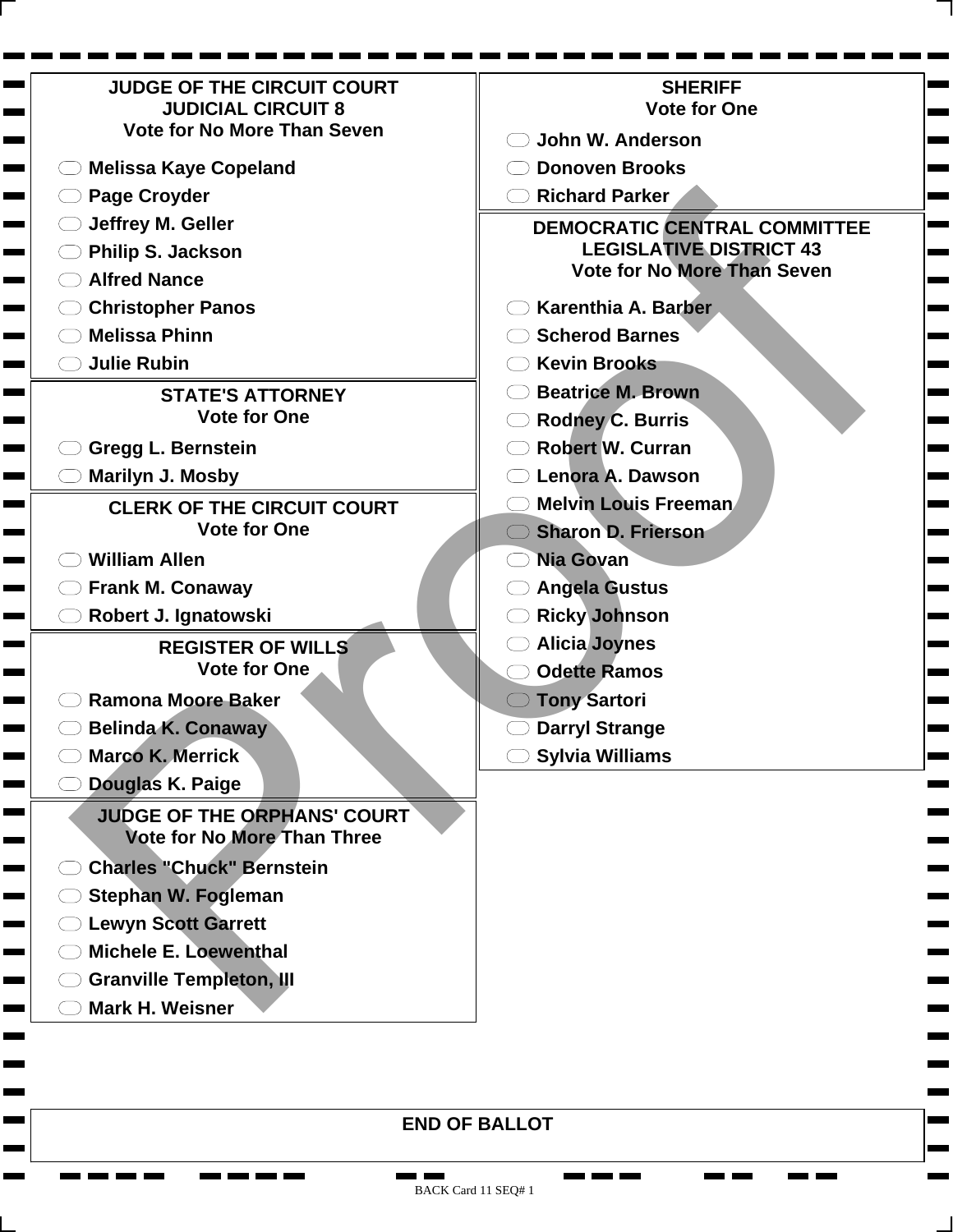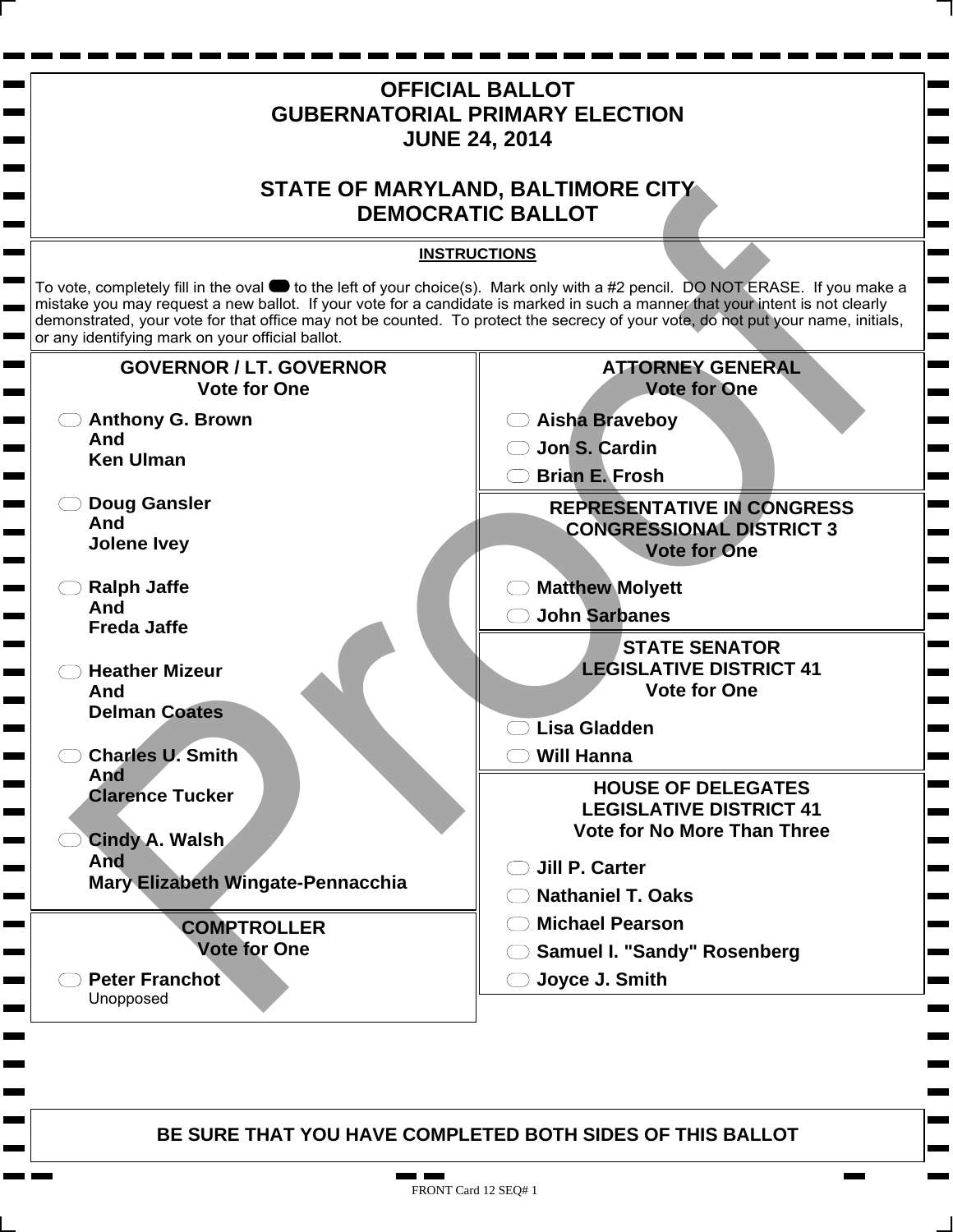| <b>JUDGE OF THE CIRCUIT COURT</b>                               | <b>SHERIFF</b>                                                       |
|-----------------------------------------------------------------|----------------------------------------------------------------------|
| <b>JUDICIAL CIRCUIT 8</b><br><b>Vote for No More Than Seven</b> | <b>Vote for One</b>                                                  |
|                                                                 | John W. Anderson                                                     |
| <b>Melissa Kaye Copeland</b>                                    | <b>Donoven Brooks</b>                                                |
| <b>Page Croyder</b>                                             | <b>Richard Parker</b>                                                |
| Jeffrey M. Geller                                               | <b>DEMOCRATIC CENTRAL COMMITTEE</b>                                  |
| <b>Philip S. Jackson</b>                                        | <b>LEGISLATIVE DISTRICT 41</b><br><b>Vote for No More Than Seven</b> |
| <b>Alfred Nance</b>                                             |                                                                      |
| <b>Christopher Panos</b>                                        | <b>Bilal Ali</b>                                                     |
| <b>Melissa Phinn</b>                                            | <b>Ramona Moore Baker</b>                                            |
| <b>Julie Rubin</b>                                              | Angela C. Gibson                                                     |
| <b>STATE'S ATTORNEY</b>                                         | Lisa Gladden                                                         |
| <b>Vote for One</b>                                             | <b>Will Hanna</b>                                                    |
| <b>Gregg L. Bernstein</b>                                       | <b>Cheo D. Hurley</b>                                                |
| Marilyn J. Mosby                                                | Kafayat M. Lawal                                                     |
| <b>CLERK OF THE CIRCUIT COURT</b>                               | <b>Nathaniel T. Oaks</b>                                             |
| <b>Vote for One</b>                                             | <b>Tavon Andre Payne</b>                                             |
| <b>William Allen</b>                                            | <b>Michael Pearson</b>                                               |
| <b>Frank M. Conaway</b>                                         | <b>Thomas Phillips, III</b>                                          |
| Robert J. Ignatowski                                            | <b>Ronald K. Rosenbluth</b>                                          |
| <b>REGISTER OF WILLS</b>                                        | <b>Isaac Schleifer</b>                                               |
| <b>Vote for One</b>                                             | Joyce J. Smith                                                       |
| <b>Ramona Moore Baker</b>                                       | <b>Rochelle Rikki Spector</b>                                        |
| <b>Belinda K. Conaway</b>                                       | <b>Sean A. Stinnett</b>                                              |
| <b>Marco K. Merrick</b>                                         | <b>Francesca Weaks</b>                                               |
| Douglas K. Paige                                                |                                                                      |
| <b>JUDGE OF THE ORPHANS' COURT</b>                              |                                                                      |
| <b>Vote for No More Than Three</b>                              |                                                                      |
| <b>Charles "Chuck" Bernstein</b>                                |                                                                      |
| Stephan W. Fogleman                                             |                                                                      |
| <b>Lewyn Scott Garrett</b>                                      |                                                                      |
| <b>Michele E. Loewenthal</b>                                    |                                                                      |
| <b>Granville Templeton, Ill</b>                                 |                                                                      |
| <b>Mark H. Weisner</b>                                          |                                                                      |

 $\blacksquare$ 

**College** 

**The Second** 

**The Second** 

 $\blacksquare$ ۰ **The Second** Ξ **COLOR** 

 $\Box$  $\overline{\phantom{0}}$ 

 $\mathbf{r}$ 

**END OF BALLOT**

 $\mathbf{r}$  and  $\mathbf{r}$  and  $\mathbf{r}$ 

**CONTRACTOR** 

<u>and the state</u>

**CONTRACTOR** 

<u>ran karajaran mengangkan pada anak atau salah sahi</u>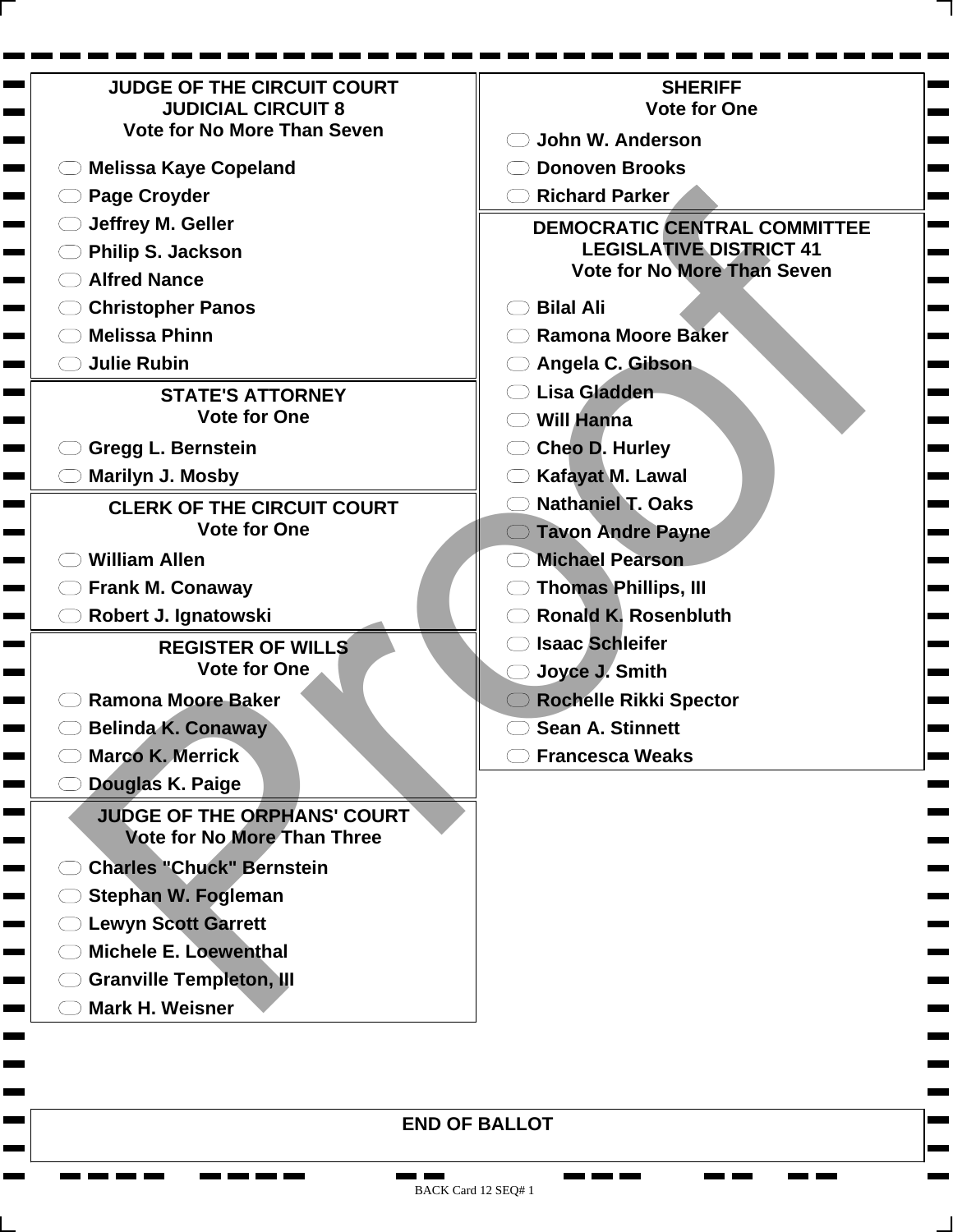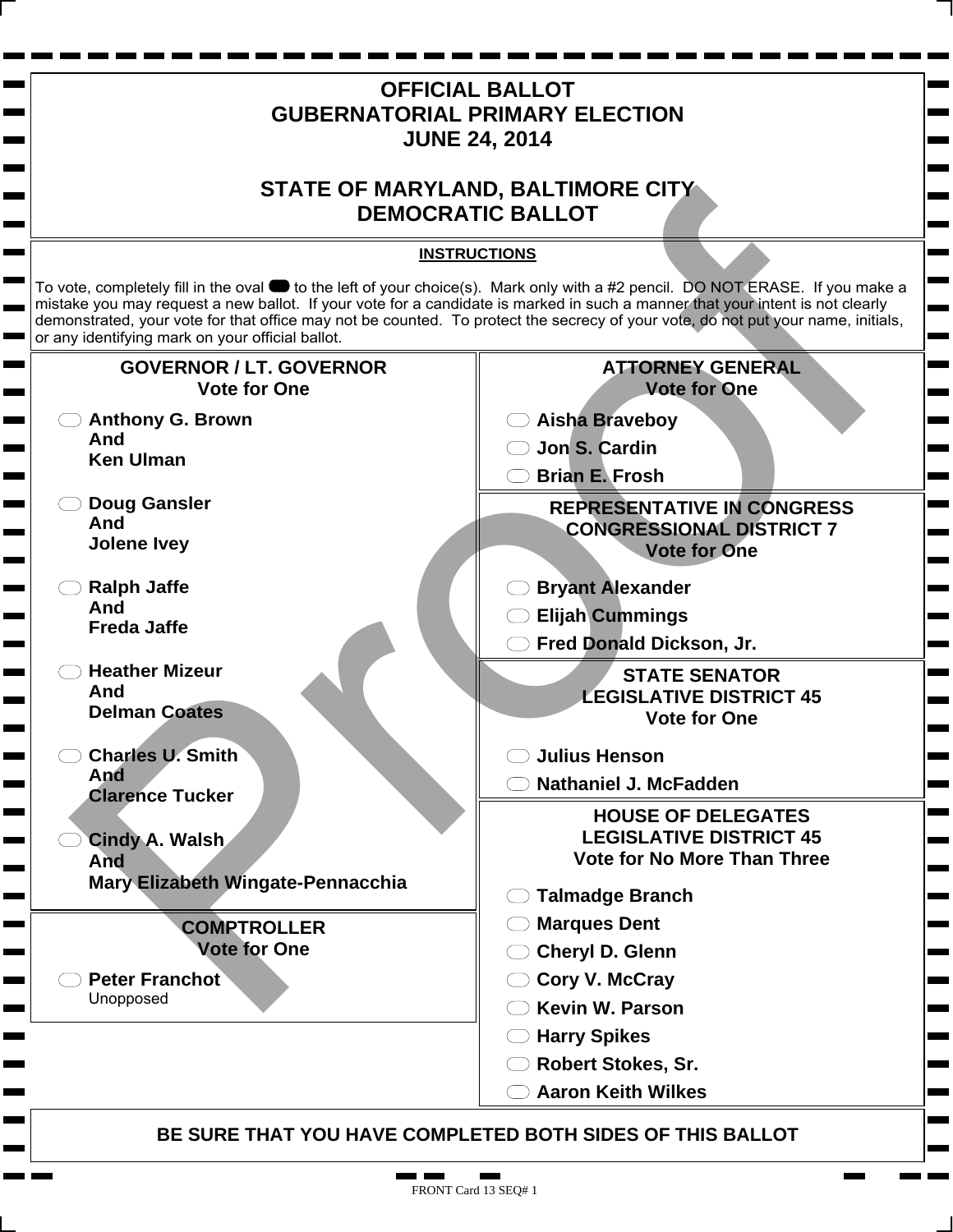| <b>JUDGE OF THE CIRCUIT COURT</b><br><b>JUDICIAL CIRCUIT 8</b> | <b>SHERIFF</b><br><b>Vote for One</b>                          |
|----------------------------------------------------------------|----------------------------------------------------------------|
| <b>Vote for No More Than Seven</b>                             | John W. Anderson                                               |
| <b>Melissa Kaye Copeland</b>                                   | <b>Donoven Brooks</b>                                          |
| <b>Page Croyder</b>                                            | <b>Richard Parker</b>                                          |
| Jeffrey M. Geller                                              |                                                                |
| Philip S. Jackson                                              | DEMOCRATIC CENTRAL COMMITTEE<br><b>LEGISLATIVE DISTRICT 45</b> |
| <b>Alfred Nance</b>                                            | <b>Vote for No More Than Seven</b>                             |
| <b>Christopher Panos</b>                                       | <b>Melissa "Mel B." Bagley</b>                                 |
| <b>Melissa Phinn</b>                                           | <b>Ronald N. Bailey</b>                                        |
| <b>Julie Rubin</b>                                             | <b>Eric Booker</b>                                             |
| <b>STATE'S ATTORNEY</b>                                        | <b>Caron Brace</b>                                             |
| <b>Vote for One</b>                                            | <b>Chanel Branch</b>                                           |
| <b>Gregg L. Bernstein</b>                                      | <b>Margie Fleming Brinkley</b>                                 |
| Marilyn J. Mosby                                               | <b>Martin Edward Davis</b>                                     |
| <b>CLERK OF THE CIRCUIT COURT</b>                              | <b>Steve Daviss</b>                                            |
| <b>Vote for One</b>                                            | <b>Marques Dent</b>                                            |
| <b>William Allen</b>                                           | <b>Antonio "Tony" Glover</b>                                   |
| <b>Frank M. Conaway</b>                                        | Nina R. Harper                                                 |
| Robert J. Ignatowski                                           | <b>Jermaine A. Jones</b>                                       |
| <b>REGISTER OF WILLS</b>                                       | <b>Sharon McCollough</b>                                       |
| <b>Vote for One</b>                                            | <b>Micah Mitchell</b>                                          |
| <b>Ramona Moore Baker</b>                                      | <b>Samuel Pinkava</b>                                          |
| <b>Belinda K. Conaway</b>                                      | <b>Brandon M. Scott</b>                                        |
| <b>Marco K. Merrick</b>                                        | <b>Charles U. Smith</b>                                        |
| Douglas K. Paige                                               | <b>Matthew F. Stegman</b>                                      |
| <b>JUDGE OF THE ORPHANS' COURT</b>                             | <b>Clarence Tucker</b>                                         |
| <b>Vote for No More Than Three</b>                             | <b>Mark Washington</b>                                         |
| <b>Charles "Chuck" Bernstein</b>                               | <b>Caylin Young</b>                                            |
| Stephan W. Fogleman                                            |                                                                |
| <b>Lewyn Scott Garrett</b>                                     |                                                                |
| <b>Michele E. Loewenthal</b>                                   |                                                                |
| <b>Granville Templeton, Ill</b>                                |                                                                |
| <b>Mark H. Weisner</b>                                         |                                                                |

**COLOR** 

 $\Box$ 

 $\blacksquare$ 

 $\mathbf{r}$ 

 $\blacksquare$ 

٠

 $\blacksquare$ 

**The Second** 

 $\mathbf{r}$ 

 $\blacksquare$ Ħ. <u>ran karajaran mengangkan pada anak atau salah sahi</u>

**END OF BALLOT**

**The Common** 

 $\mathbf{r}$  and  $\mathbf{r}$  and  $\mathbf{r}$ 

**CONTRACTOR** 

<u>ran ma</u>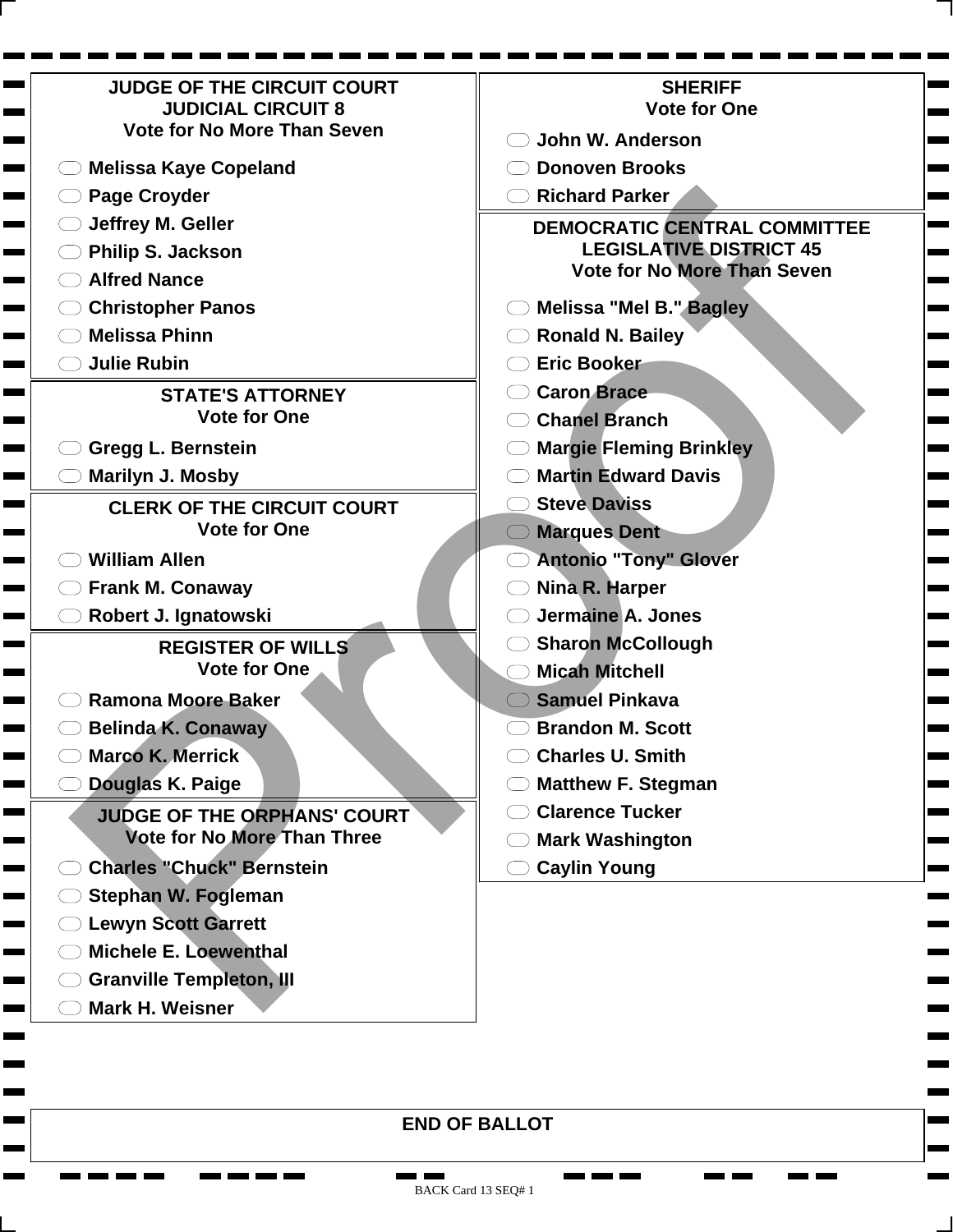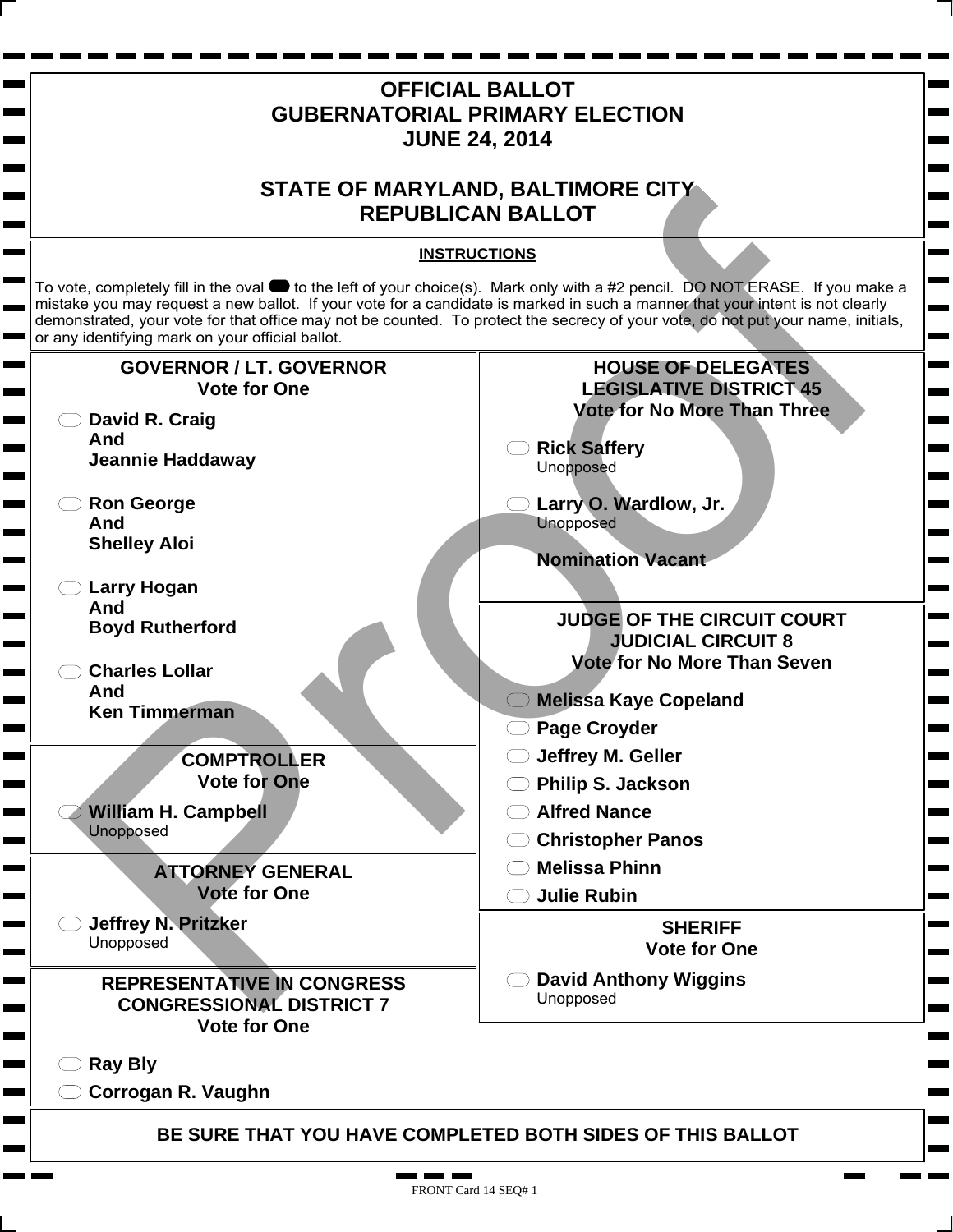Н

г

## **REPUBLICAN CENTRAL COMMITTEE COUNCILMANIC DISTRICT 12 Vote for No More Than Two**

**Kent J. Boles, Jr.** Unopposed Proof

**Nomination Vacant**

**END OF BALLOT**

 $\overline{\phantom{a}}$ 

 $\mathbf{r}$ 

**The Second** 

BACK Card 14 SEQ# 1

<u>the state of the sta</u>

**CONTRACTOR**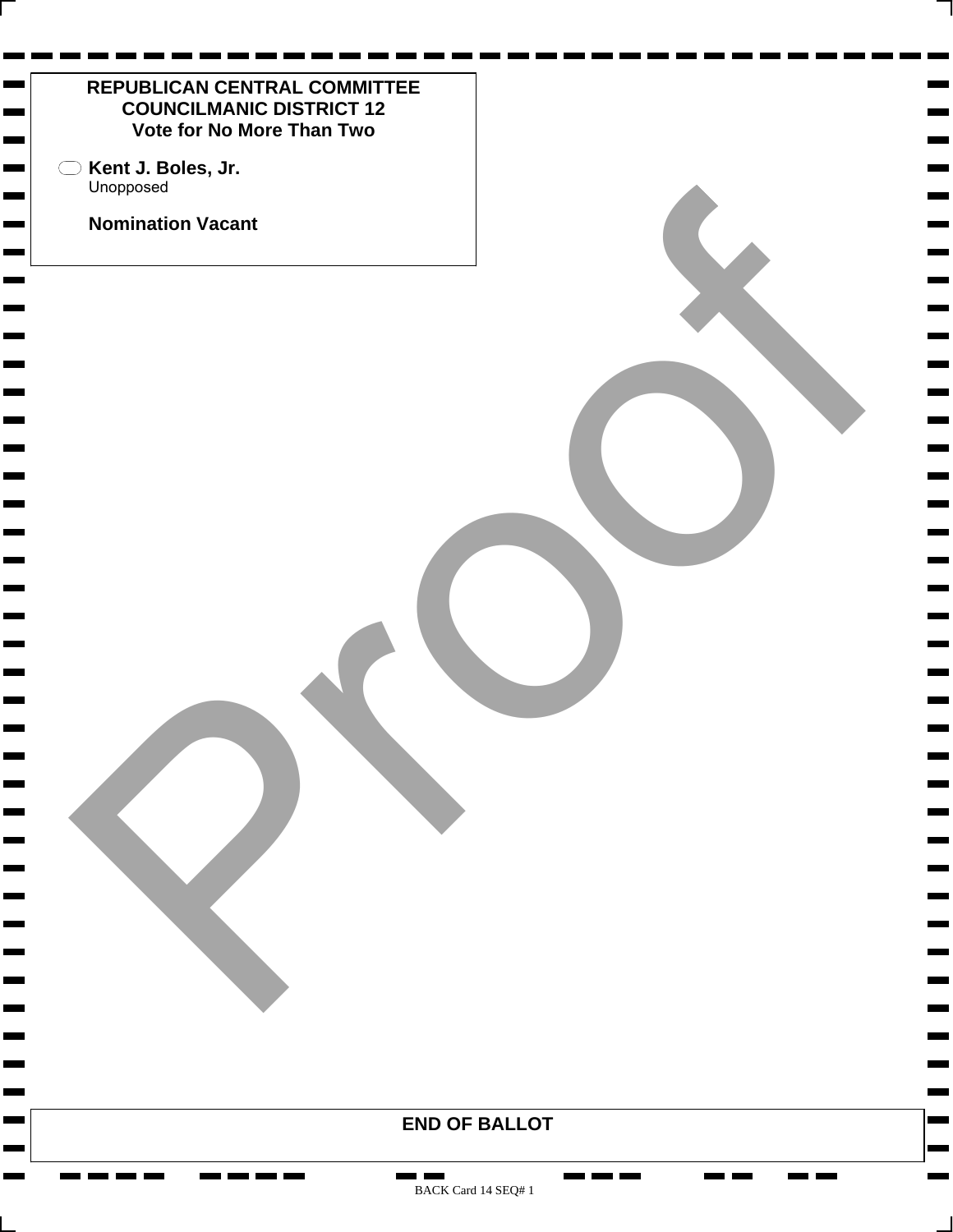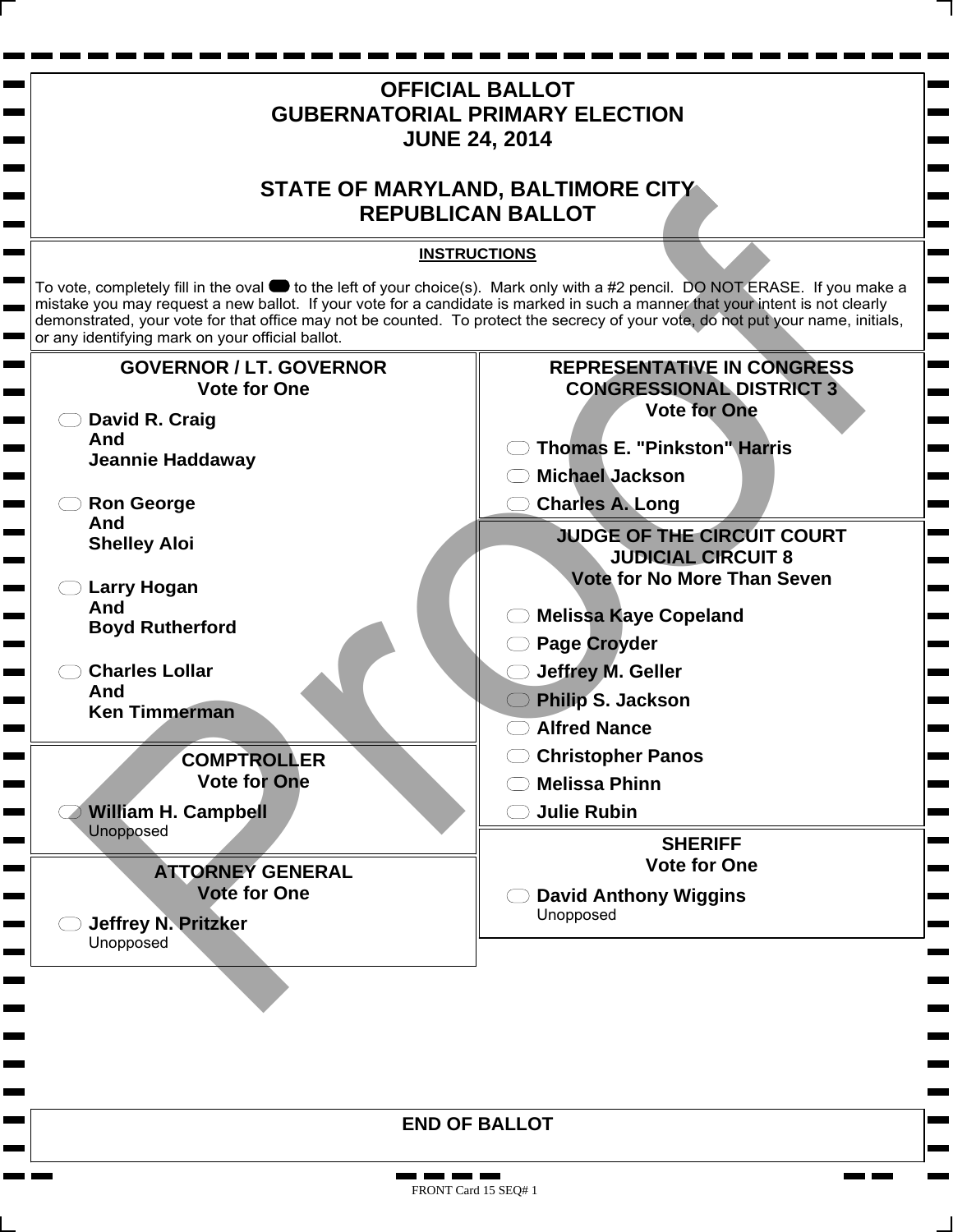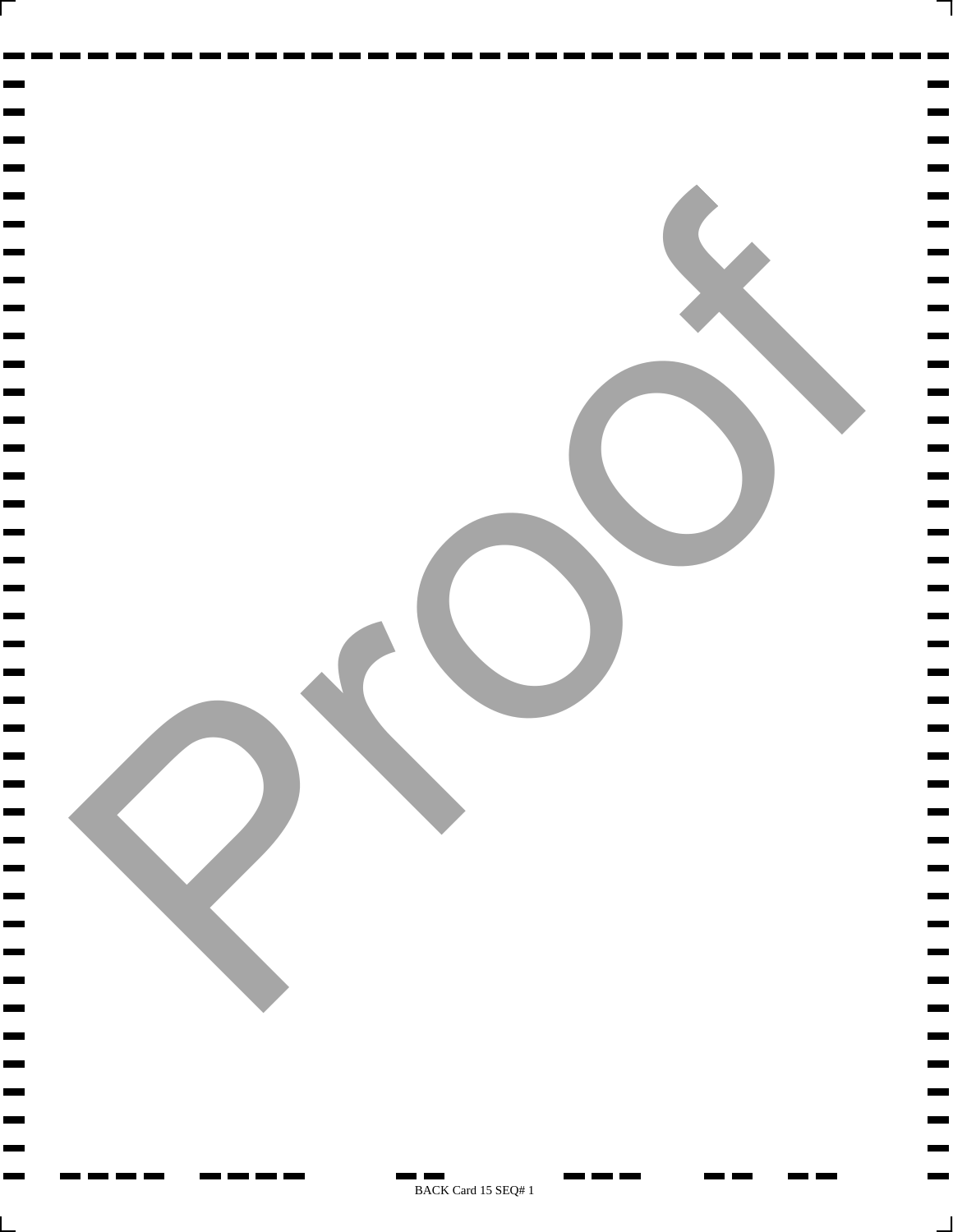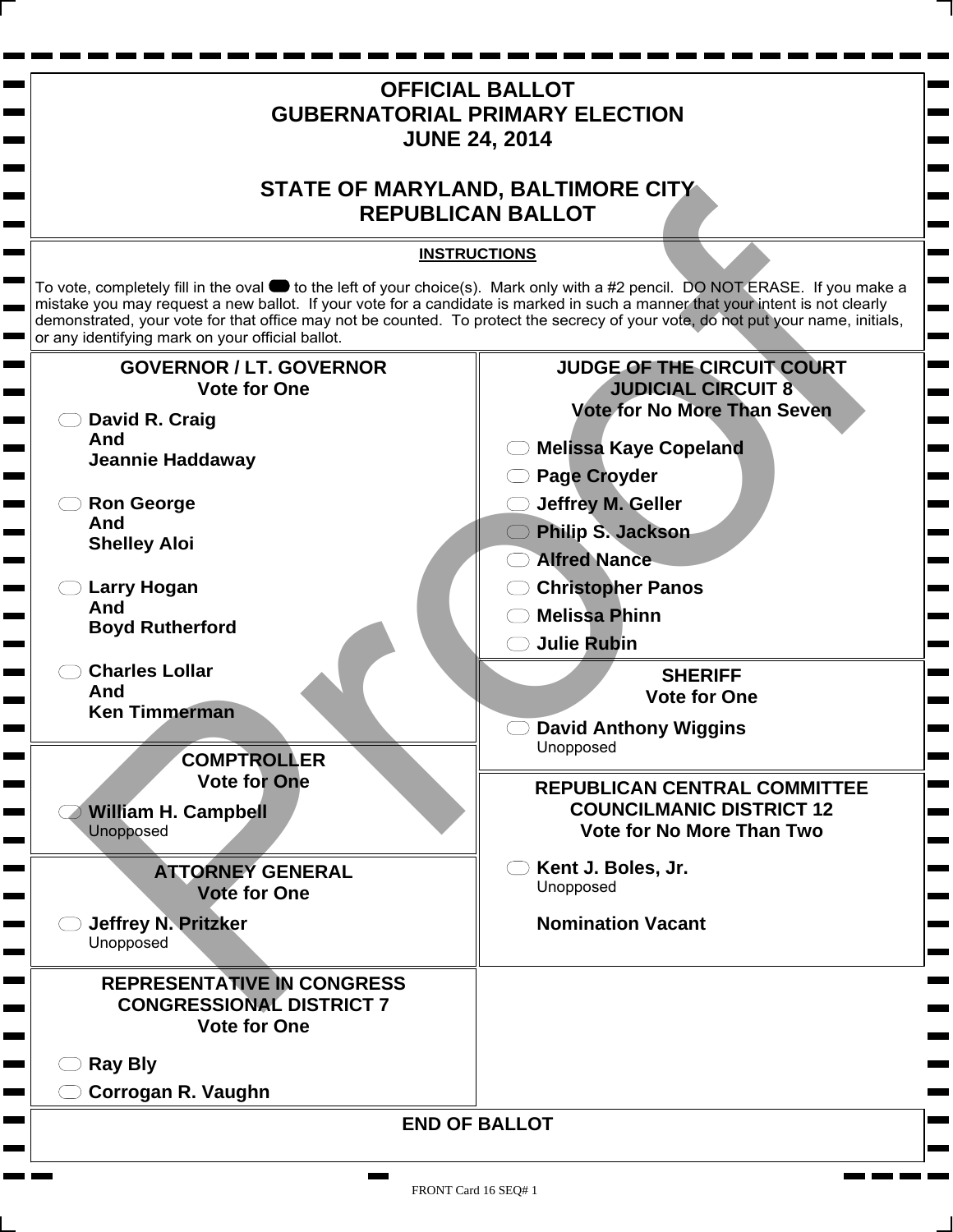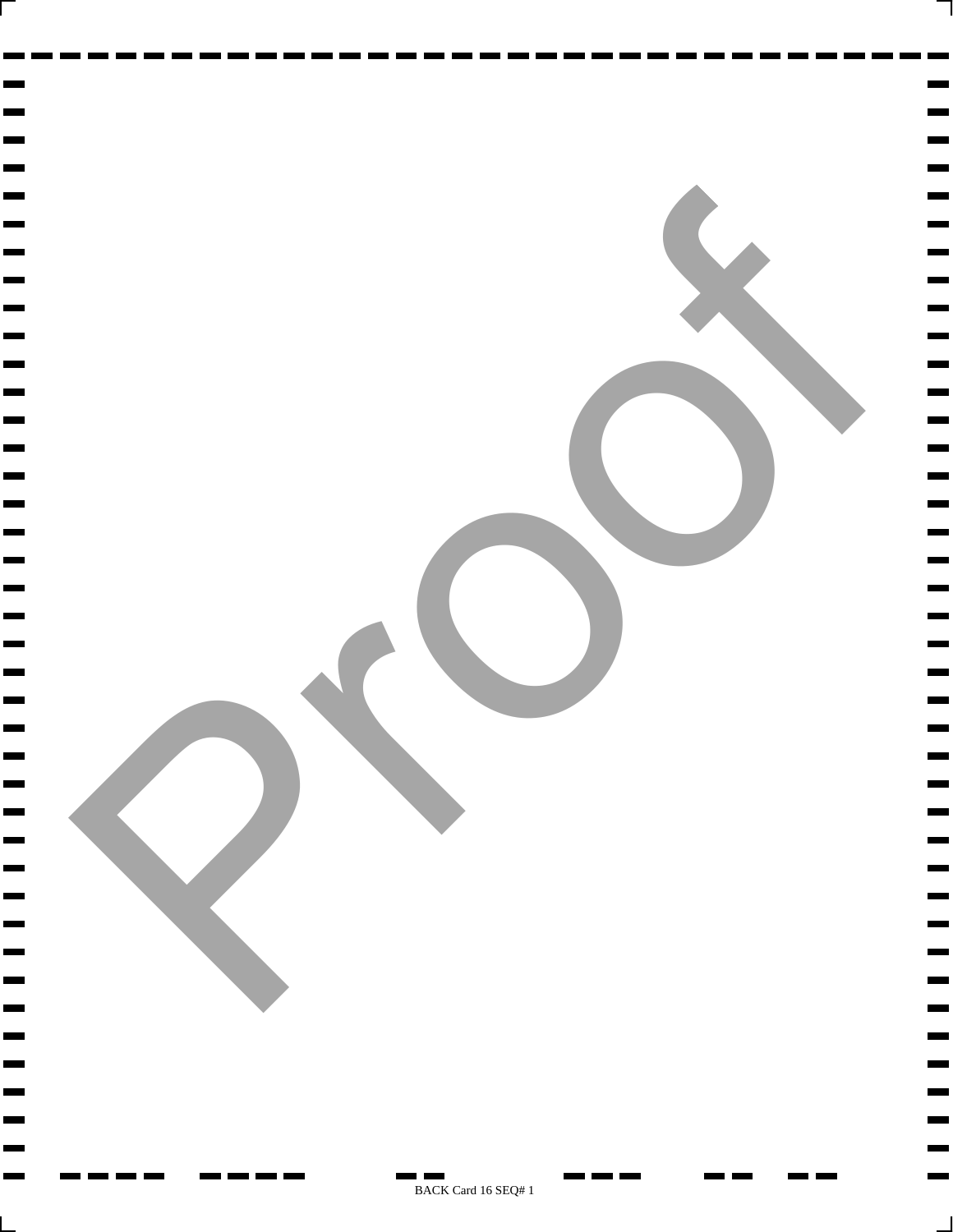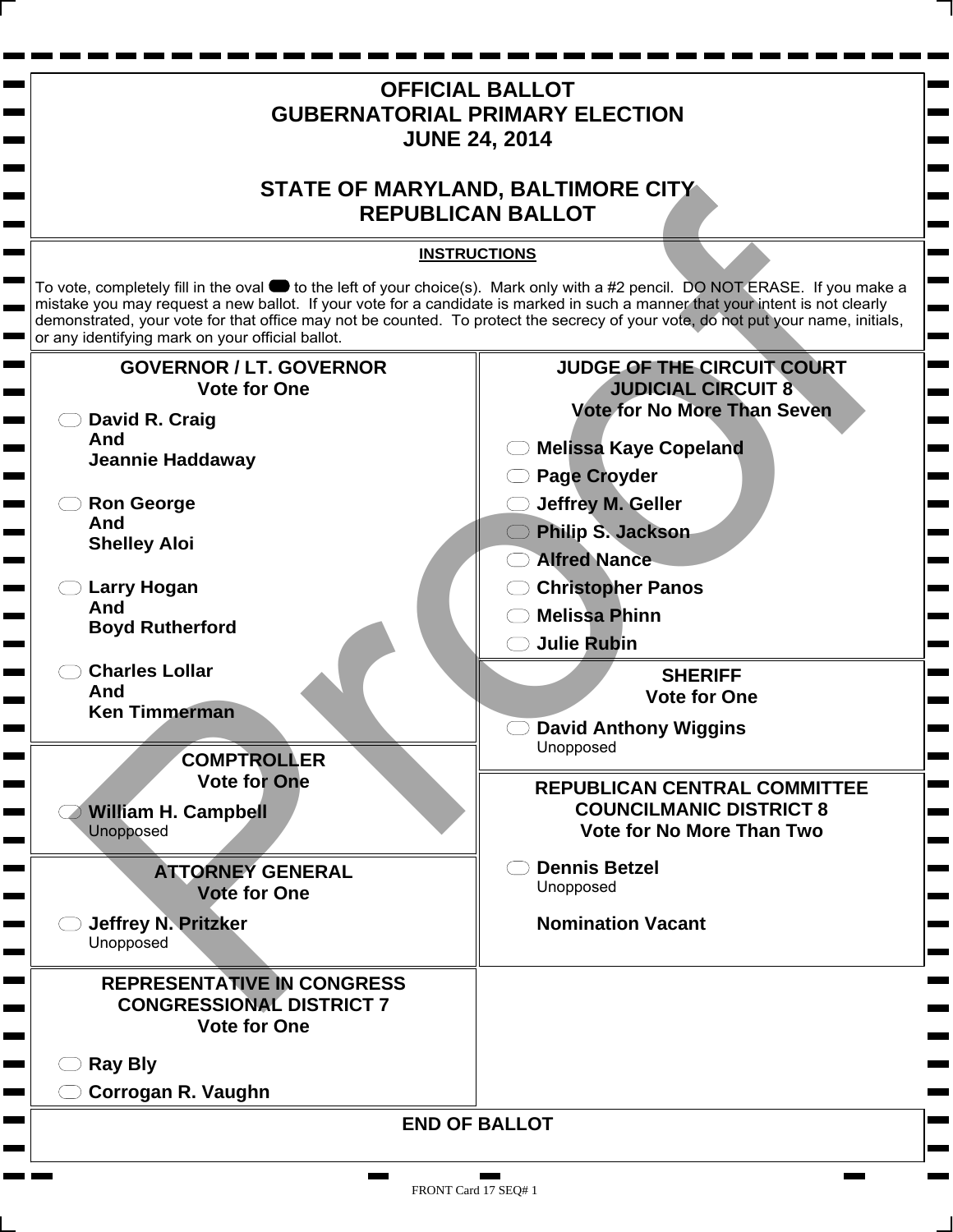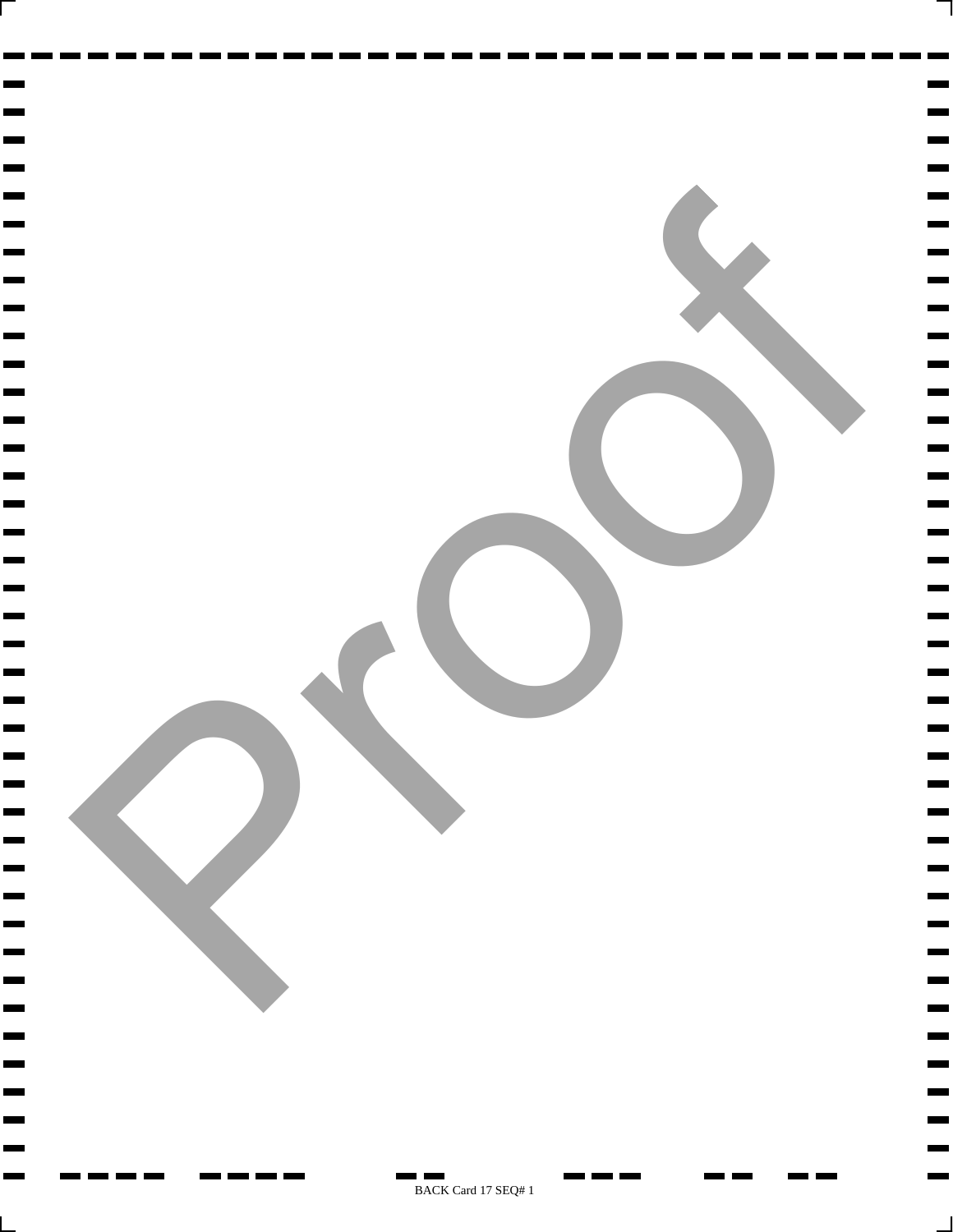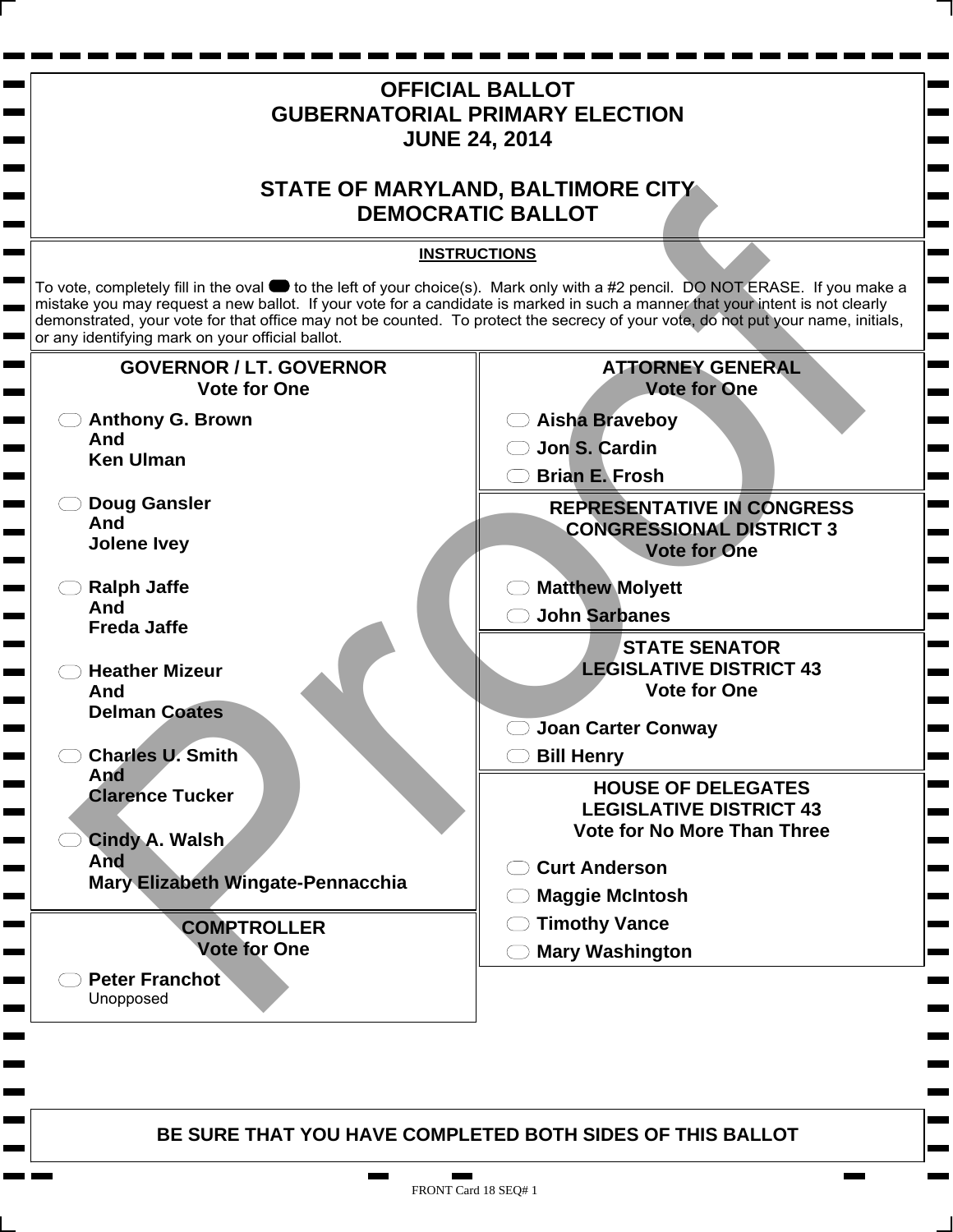| <b>JUDGE OF THE CIRCUIT COURT</b><br><b>JUDICIAL CIRCUIT 8</b> | <b>SHERIFF</b><br><b>Vote for One</b> |
|----------------------------------------------------------------|---------------------------------------|
| <b>Vote for No More Than Seven</b>                             | John W. Anderson                      |
| <b>Melissa Kaye Copeland</b>                                   | <b>Donoven Brooks</b>                 |
| <b>Page Croyder</b>                                            | <b>Richard Parker</b>                 |
| Jeffrey M. Geller                                              | DEMOCRATIC CENTRAL COMMITTEE          |
| <b>Philip S. Jackson</b>                                       | <b>LEGISLATIVE DISTRICT 43</b>        |
| <b>Alfred Nance</b>                                            | <b>Vote for No More Than Seven</b>    |
| <b>Christopher Panos</b>                                       | Karenthia A. Barber                   |
| <b>Melissa Phinn</b>                                           | <b>Scherod Barnes</b>                 |
| <b>Julie Rubin</b>                                             | <b>Kevin Brooks</b>                   |
| <b>STATE'S ATTORNEY</b>                                        | <b>Beatrice M. Brown</b>              |
| <b>Vote for One</b>                                            | <b>Rodney C. Burris</b>               |
| <b>Gregg L. Bernstein</b>                                      | <b>Robert W. Curran</b>               |
| <b>Marilyn J. Mosby</b>                                        | Lenora A. Dawson                      |
| <b>CLERK OF THE CIRCUIT COURT</b>                              | <b>Melvin Louis Freeman</b>           |
| <b>Vote for One</b>                                            | <b>Sharon D. Frierson</b>             |
| <b>William Allen</b>                                           | <b>Nia Govan</b>                      |
| <b>Frank M. Conaway</b>                                        | <b>Angela Gustus</b>                  |
| Robert J. Ignatowski                                           | <b>Ricky Johnson</b>                  |
| <b>REGISTER OF WILLS</b>                                       | <b>Alicia Joynes</b>                  |
| <b>Vote for One</b>                                            | <b>Odette Ramos</b>                   |
| <b>Ramona Moore Baker</b>                                      | <b>Tony Sartori</b>                   |
| <b>Belinda K. Conaway</b>                                      | <b>Darryl Strange</b>                 |
| <b>Marco K. Merrick</b>                                        | <b>Sylvia Williams</b>                |
| Douglas K. Paige                                               |                                       |
| <b>JUDGE OF THE ORPHANS' COURT</b>                             |                                       |
| <b>Vote for No More Than Three</b>                             |                                       |
| <b>Charles "Chuck" Bernstein</b>                               |                                       |
| Stephan W. Fogleman                                            |                                       |
| <b>Lewyn Scott Garrett</b>                                     |                                       |
| <b>Michele E. Loewenthal</b>                                   |                                       |
| <b>Granville Templeton, III</b>                                |                                       |
| <b>Mark H. Weisner</b>                                         |                                       |

m.

 $\Box$ 

 $\overline{\phantom{0}}$ 

 $\mathbf{r}$ 

**END OF BALLOT**

 $\mathbf{r}$  and  $\mathbf{r}$  and  $\mathbf{r}$ 

**The Common** 

<u>ran ma</u>

 $\blacksquare$ 

٠

 $\blacksquare$ 

**Contract** 

**The Second** 

**The Contract** 

<u>man ma</u>

**Contract** 

**The Common**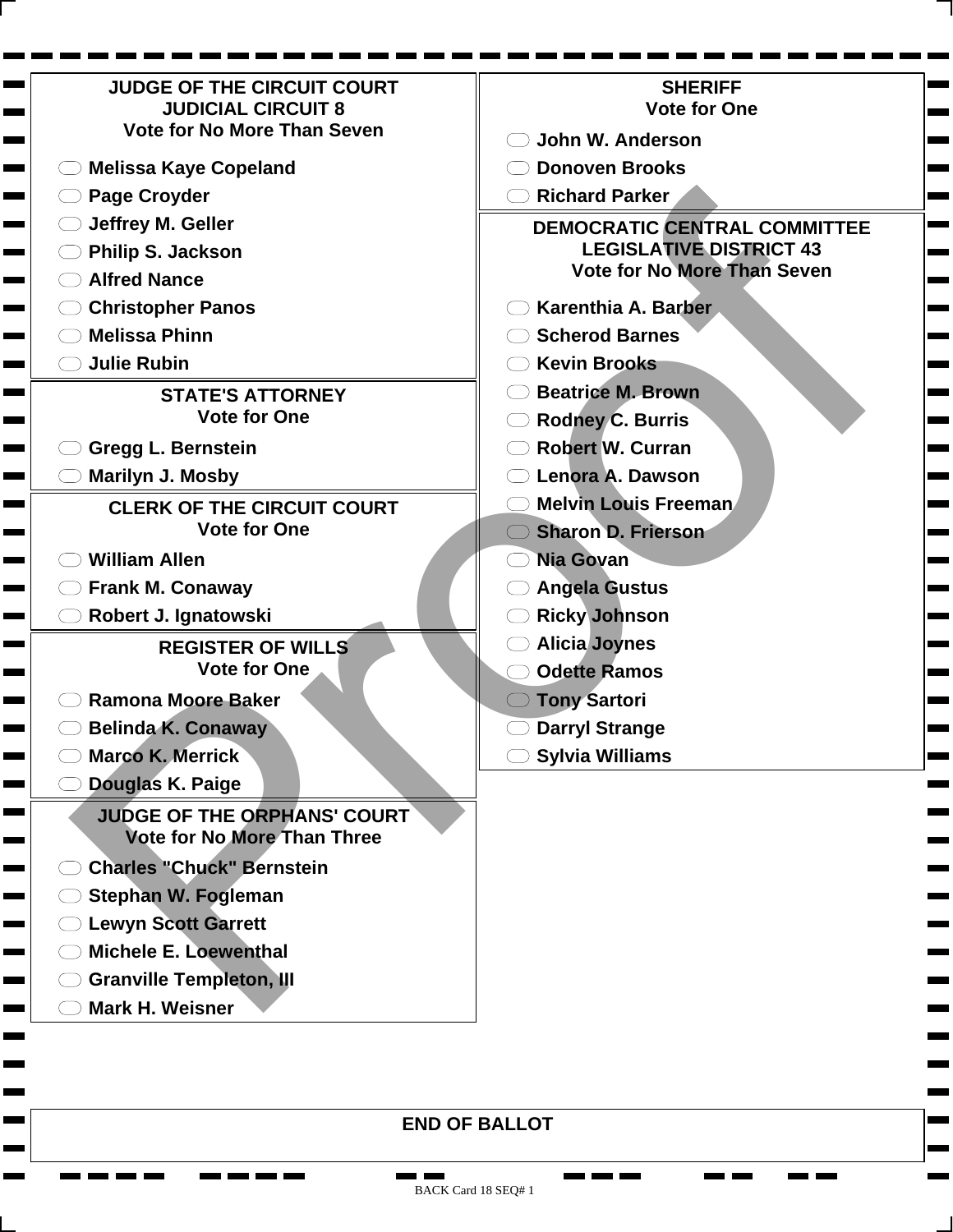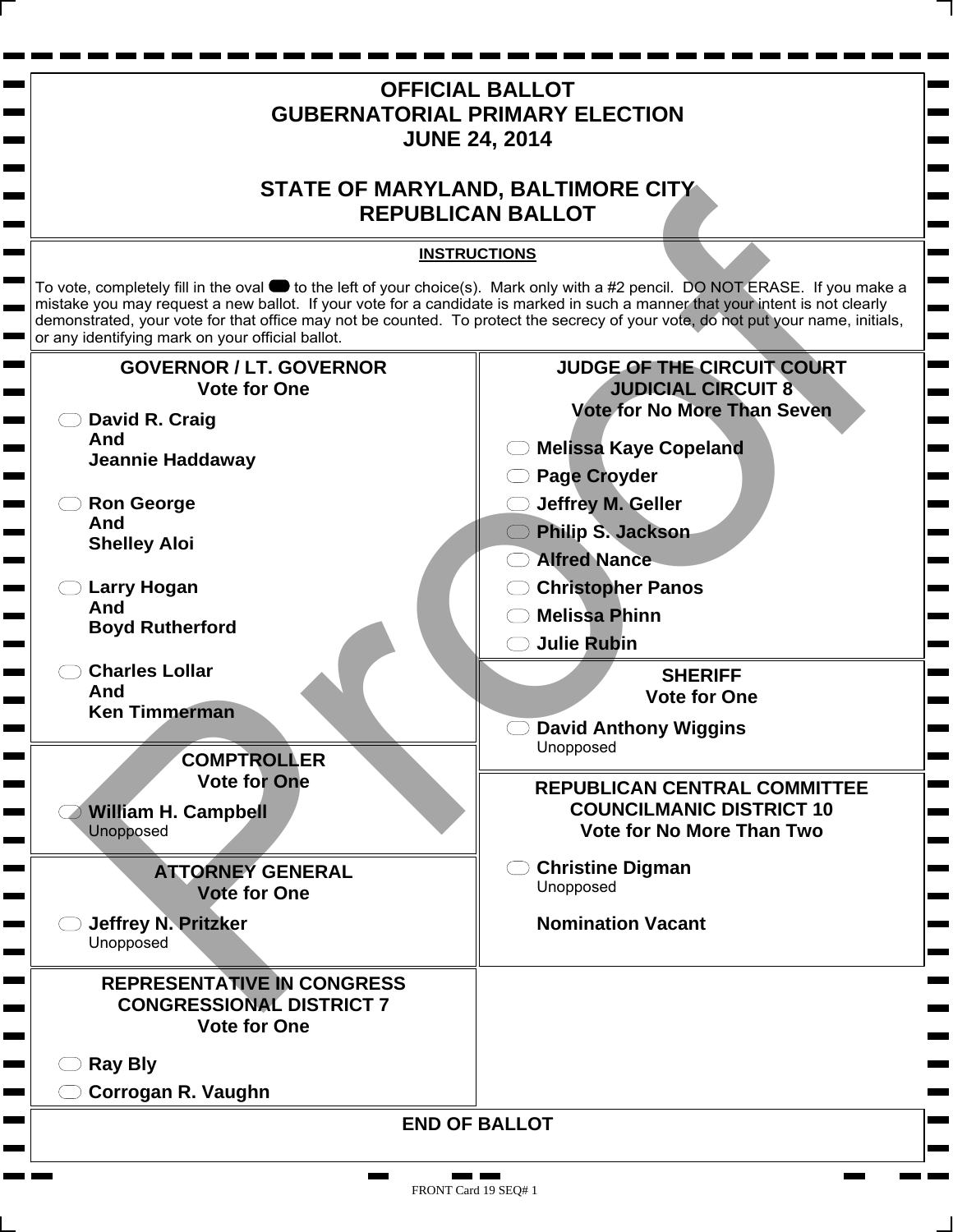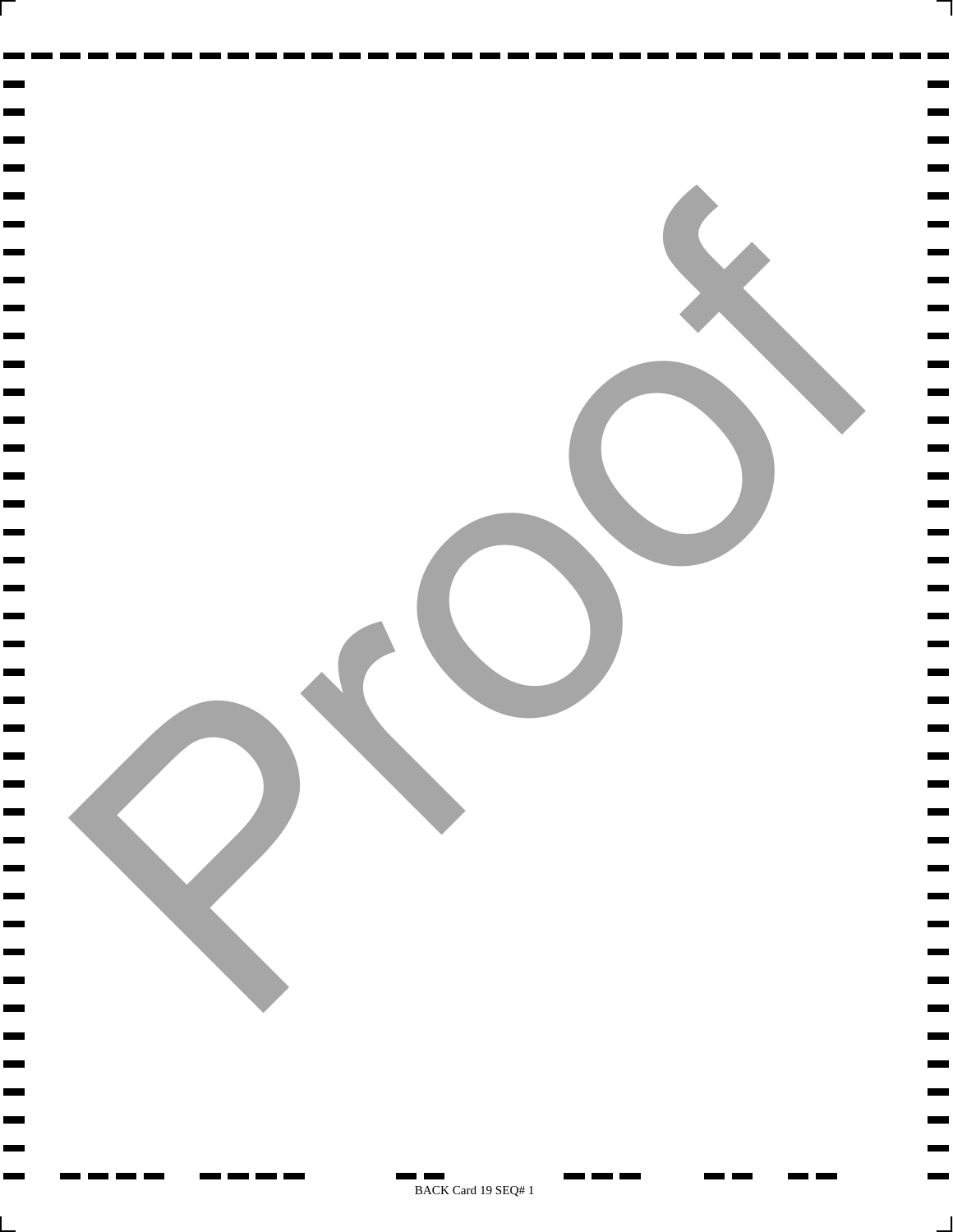

FRONT Card 20 SEQ# 1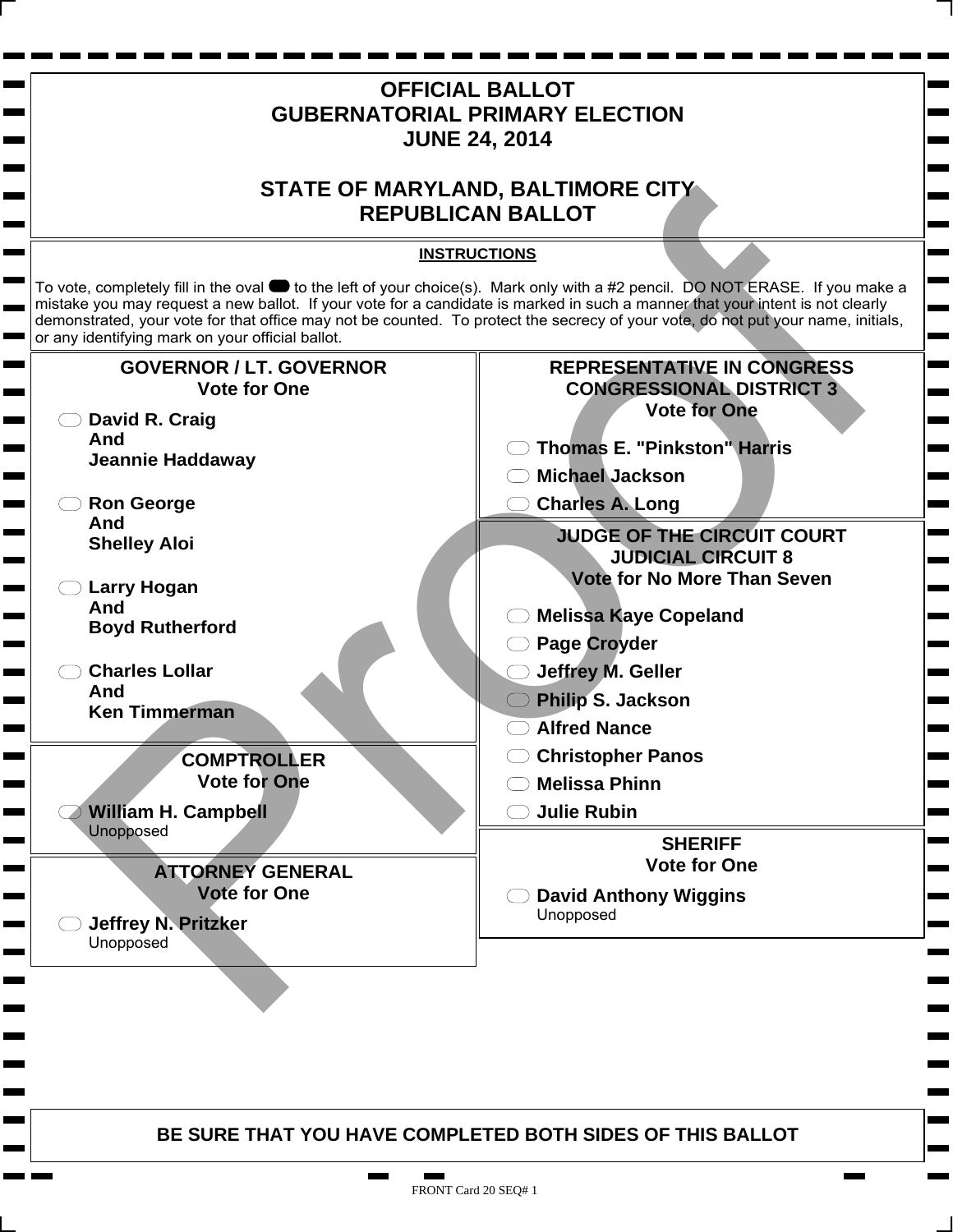г

## **REPUBLICAN CENTRAL COMMITTEE COUNCILMANIC DISTRICT 11 Vote for No More Than Two**

**Duane Shelton** Unopposed Proof

**Nomination Vacant**

**END OF BALLOT**

 $\overline{\phantom{a}}$ 

man a

**The Second** 

BACK Card 20 SEQ# 1

<u>the state of the sta</u>

**The Common**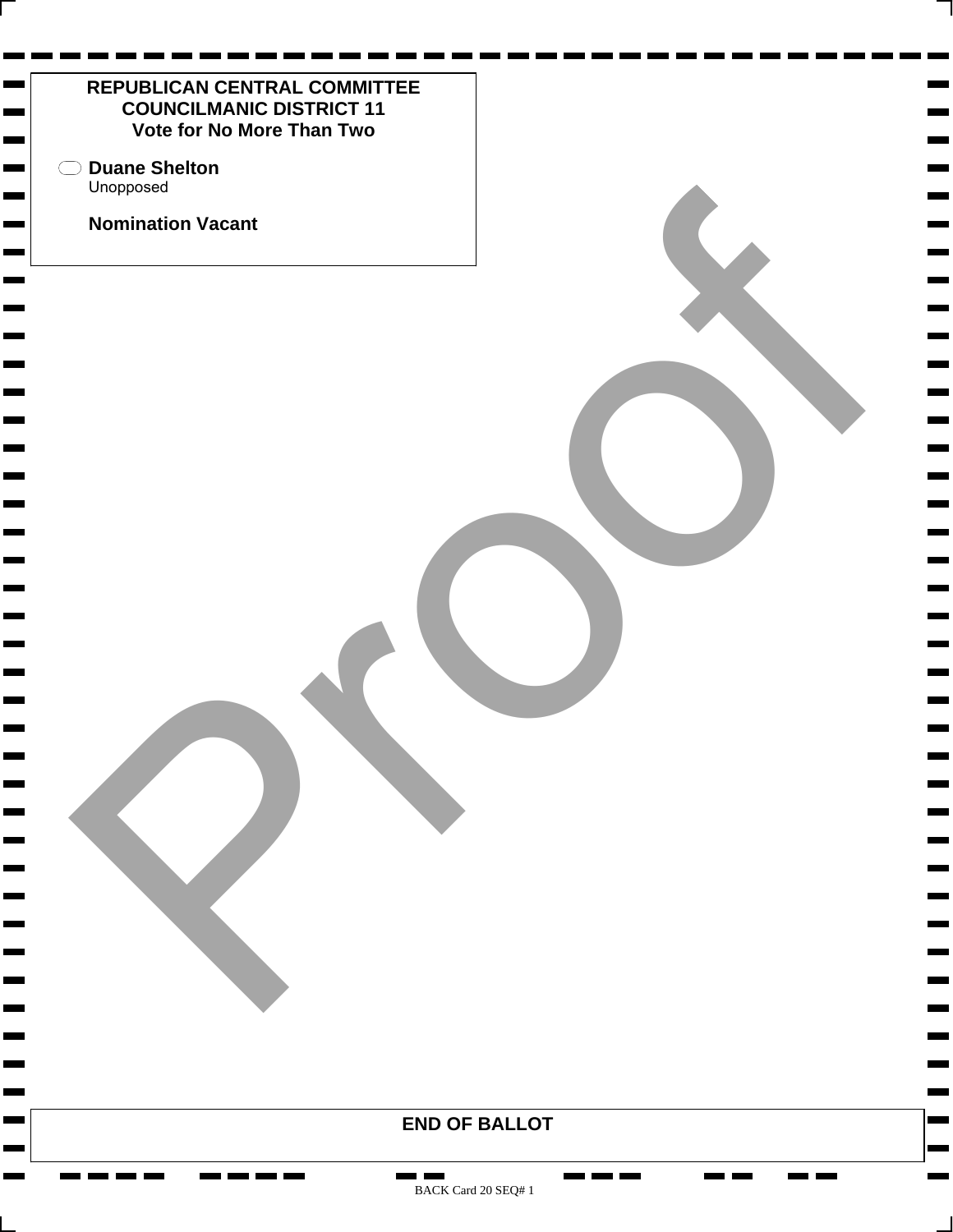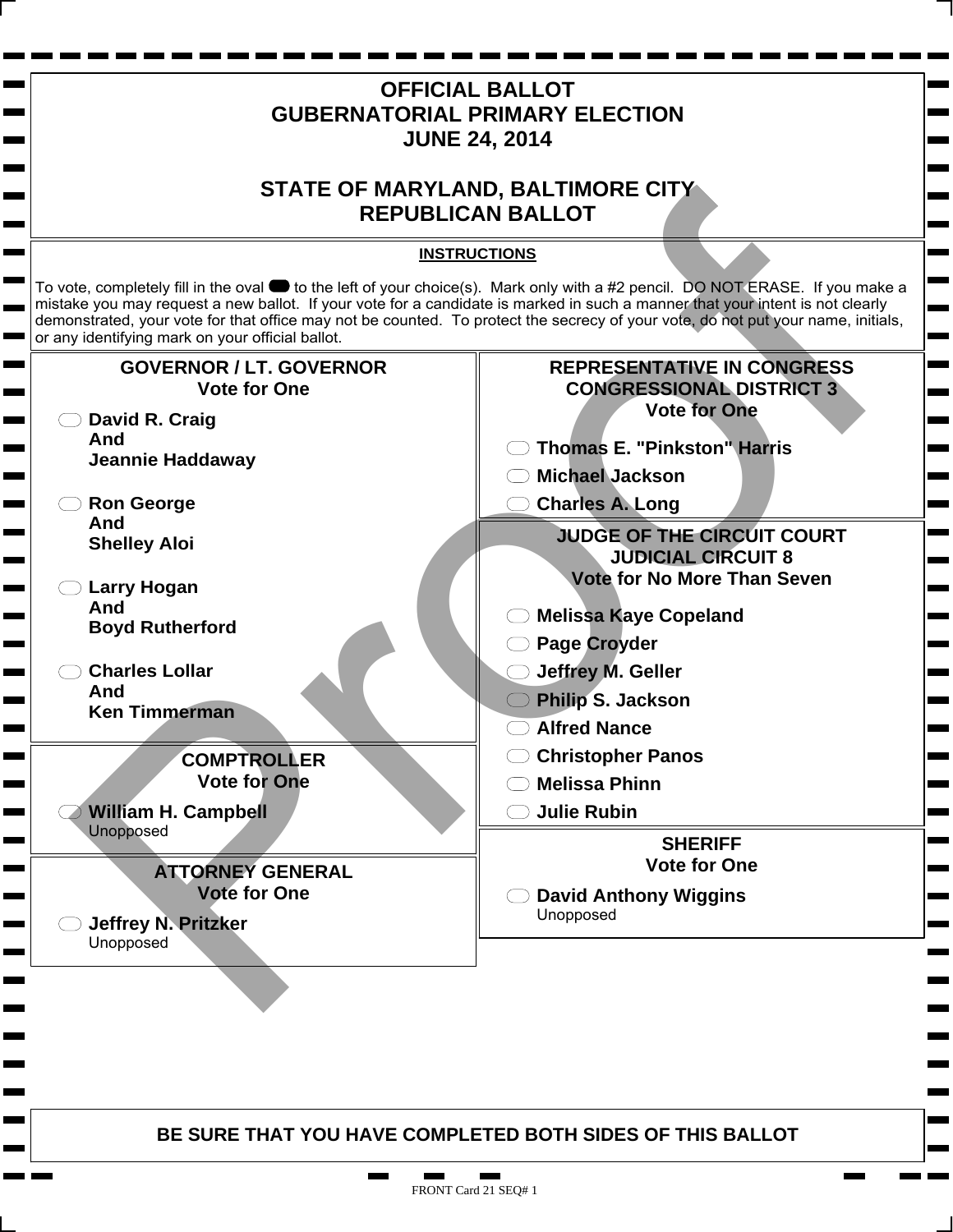Н

г

## **REPUBLICAN CENTRAL COMMITTEE COUNCILMANIC DISTRICT 10 Vote for No More Than Two**

**Christine Digman** Unopposed Proof

**Nomination Vacant**

**END OF BALLOT**

 $\overline{\phantom{a}}$ 

m.

**The Second** 

BACK Card 21 SEQ# 1

<u>the state of the sta</u>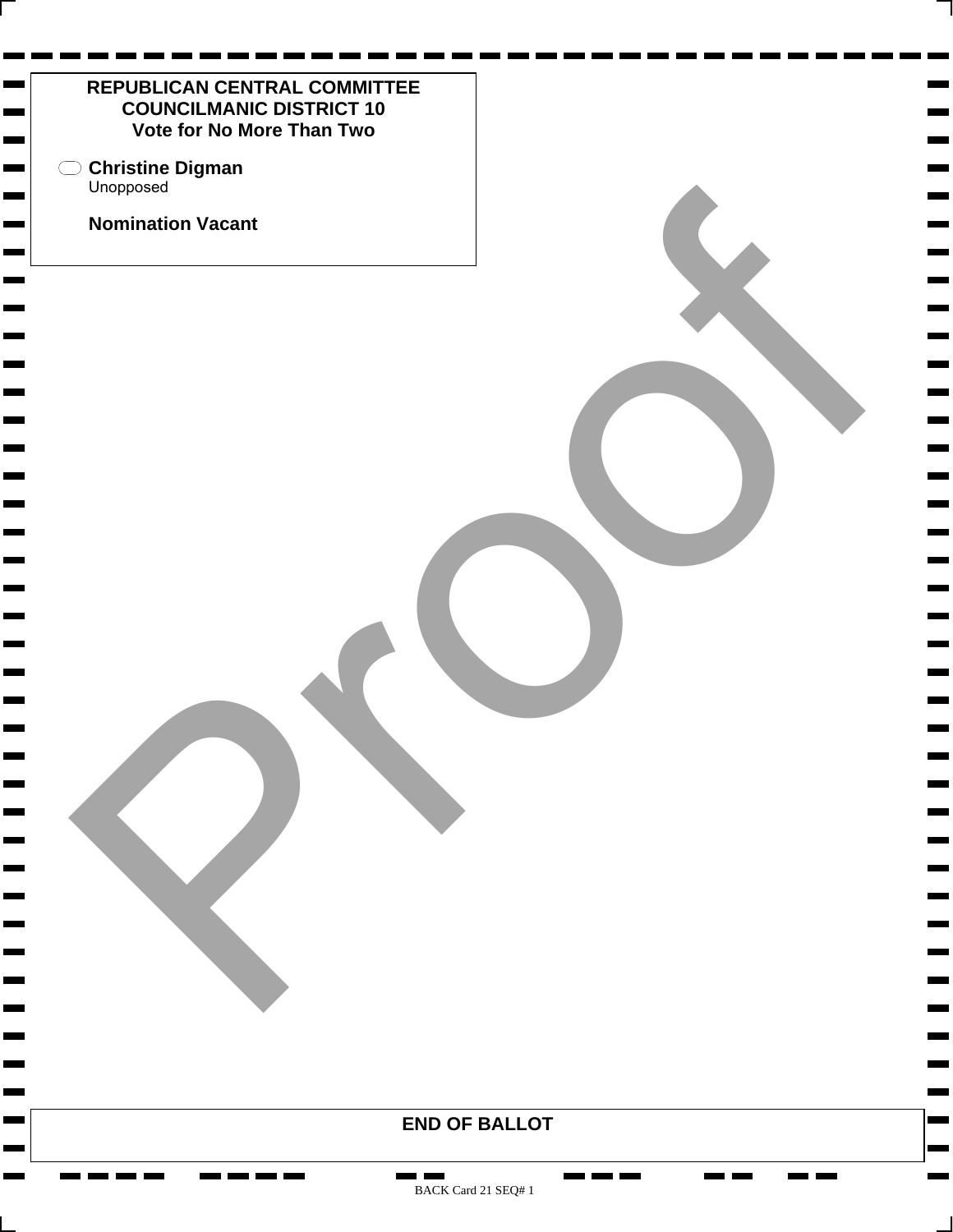

**BE SURE THAT YOU HAVE COMPLETED BOTH SIDES OF THIS BALLOT**

. .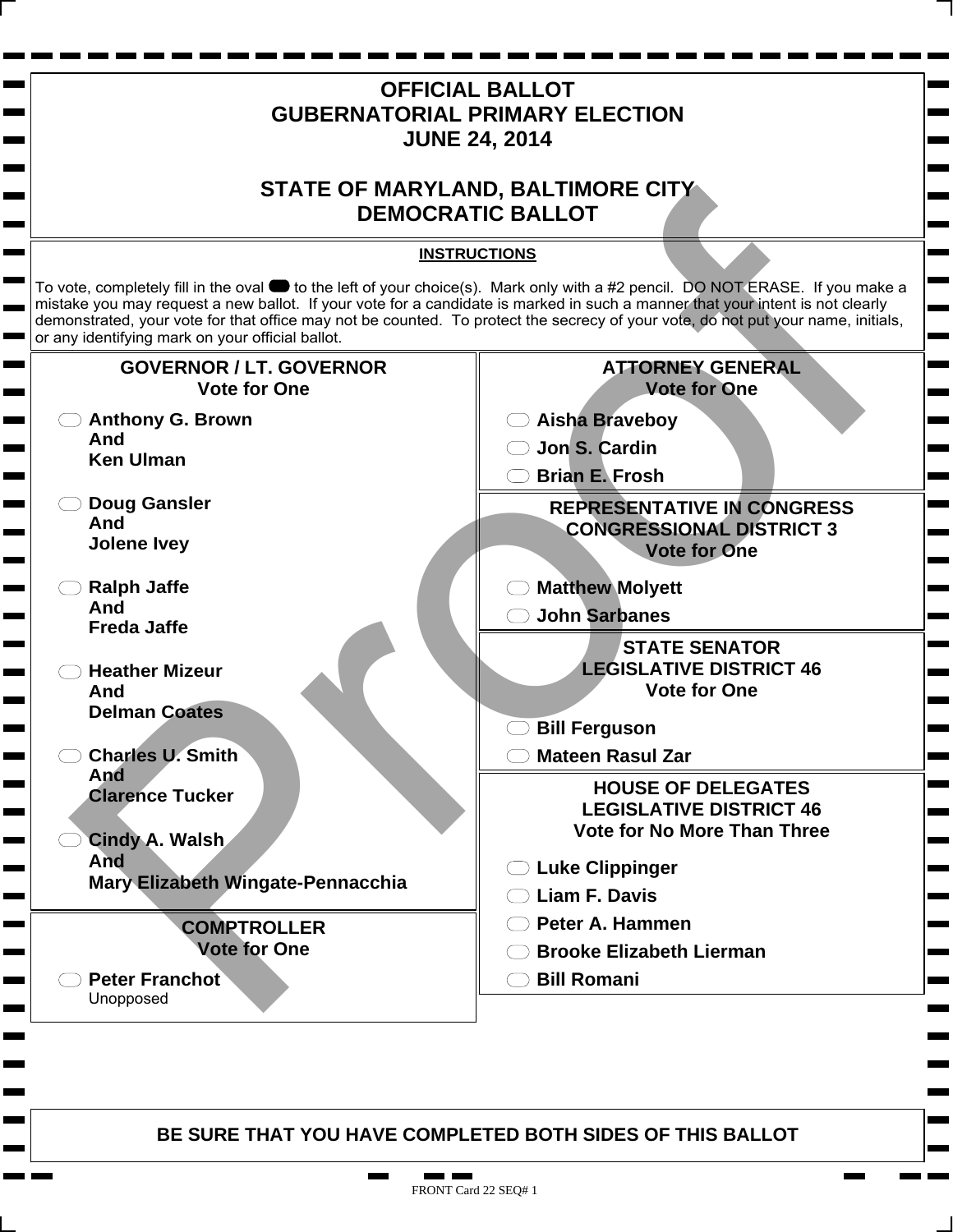| <b>JUDGE OF THE CIRCUIT COURT</b>  | <b>SHERIFF</b>                     |
|------------------------------------|------------------------------------|
| <b>JUDICIAL CIRCUIT 8</b>          | <b>Vote for One</b>                |
| <b>Vote for No More Than Seven</b> | John W. Anderson                   |
| <b>Melissa Kaye Copeland</b>       | <b>Donoven Brooks</b>              |
| <b>Page Croyder</b>                | <b>Richard Parker</b>              |
| Jeffrey M. Geller                  | DEMOCRATIC CENTRAL COMMITTEE       |
| <b>Philip S. Jackson</b>           | <b>LEGISLATIVE DISTRICT 46</b>     |
| <b>Alfred Nance</b>                | <b>Vote for No More Than Seven</b> |
| <b>Christopher Panos</b>           | <b>Mike Ball</b>                   |
| <b>Melissa Phinn</b>               | <b>Betty Bland-Thomas</b>          |
| <b>Julie Rubin</b>                 | <b>Adia Hoag</b>                   |
| <b>STATE'S ATTORNEY</b>            | <b>Cynthia Hendricks Jones</b>     |
| <b>Vote for One</b>                | <b>Baltimore Bob Murray</b>        |
| <b>Gregg L. Bernstein</b>          | <b>Jeremy Craig Rosendale</b>      |
| Marilyn J. Mosby                   | <b>Shannon Sullivan</b>            |
| <b>CLERK OF THE CIRCUIT COURT</b>  | John E. Wesby, Jr.                 |
| <b>Vote for One</b>                | <b>Denise Bartenfelder Whitman</b> |
| <b>William Allen</b>               | <b>Robert Yochem</b>               |
| <b>Frank M. Conaway</b>            |                                    |
| Robert J. Ignatowski               |                                    |
| <b>REGISTER OF WILLS</b>           |                                    |
| <b>Vote for One</b>                |                                    |
| <b>Ramona Moore Baker</b>          |                                    |
| <b>Belinda K. Conaway</b>          |                                    |
| Marco K. Merrick                   |                                    |
| Douglas K. Paige                   |                                    |
| <b>JUDGE OF THE ORPHANS' COURT</b> |                                    |
| <b>Vote for No More Than Three</b> |                                    |
| <b>Charles "Chuck" Bernstein</b>   |                                    |
| Stephan W. Fogleman                |                                    |
| <b>Lewyn Scott Garrett</b>         |                                    |
| <b>Michele E. Loewenthal</b>       |                                    |
| <b>Granville Templeton, Ill</b>    |                                    |
|                                    |                                    |

**END OF BALLOT**

**CONTRACTOR** 

a pa

<u>ran ma</u>

п

**The Second** 

**The State** 

**The Second** 

 $\blacksquare$  $\blacksquare$ 

۰

٠ г

**CONTRACTOR** 

<u>man ma</u>

**Contract**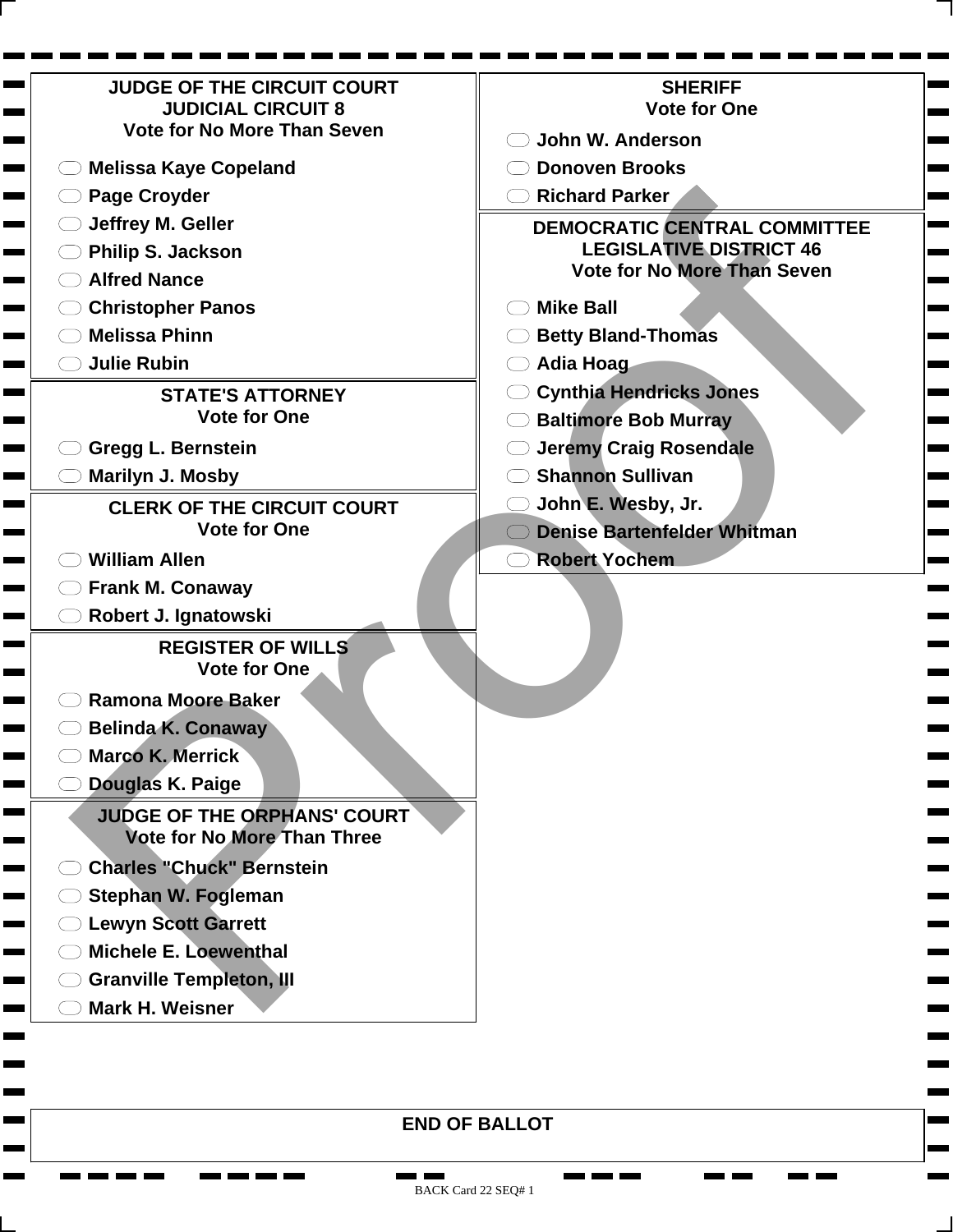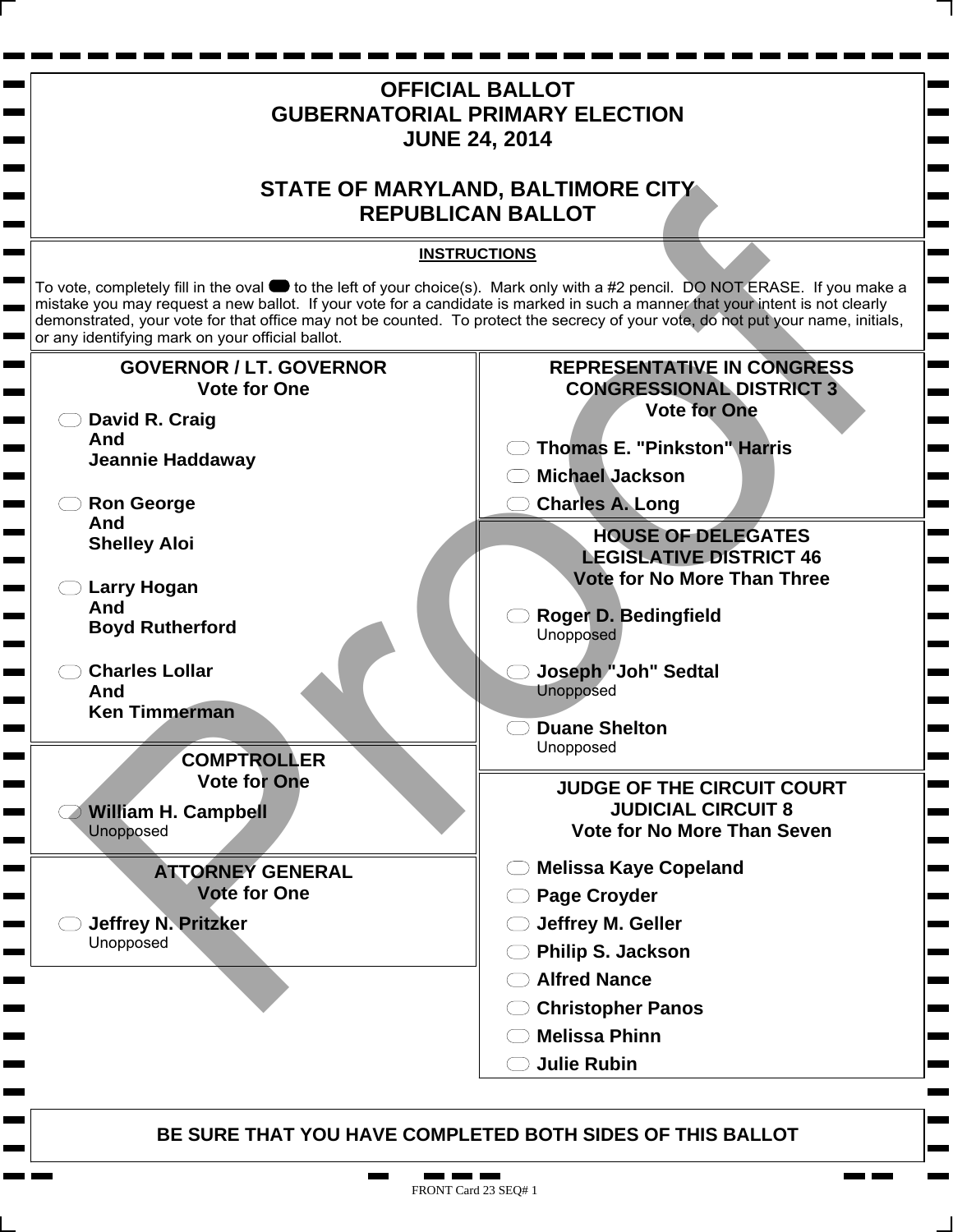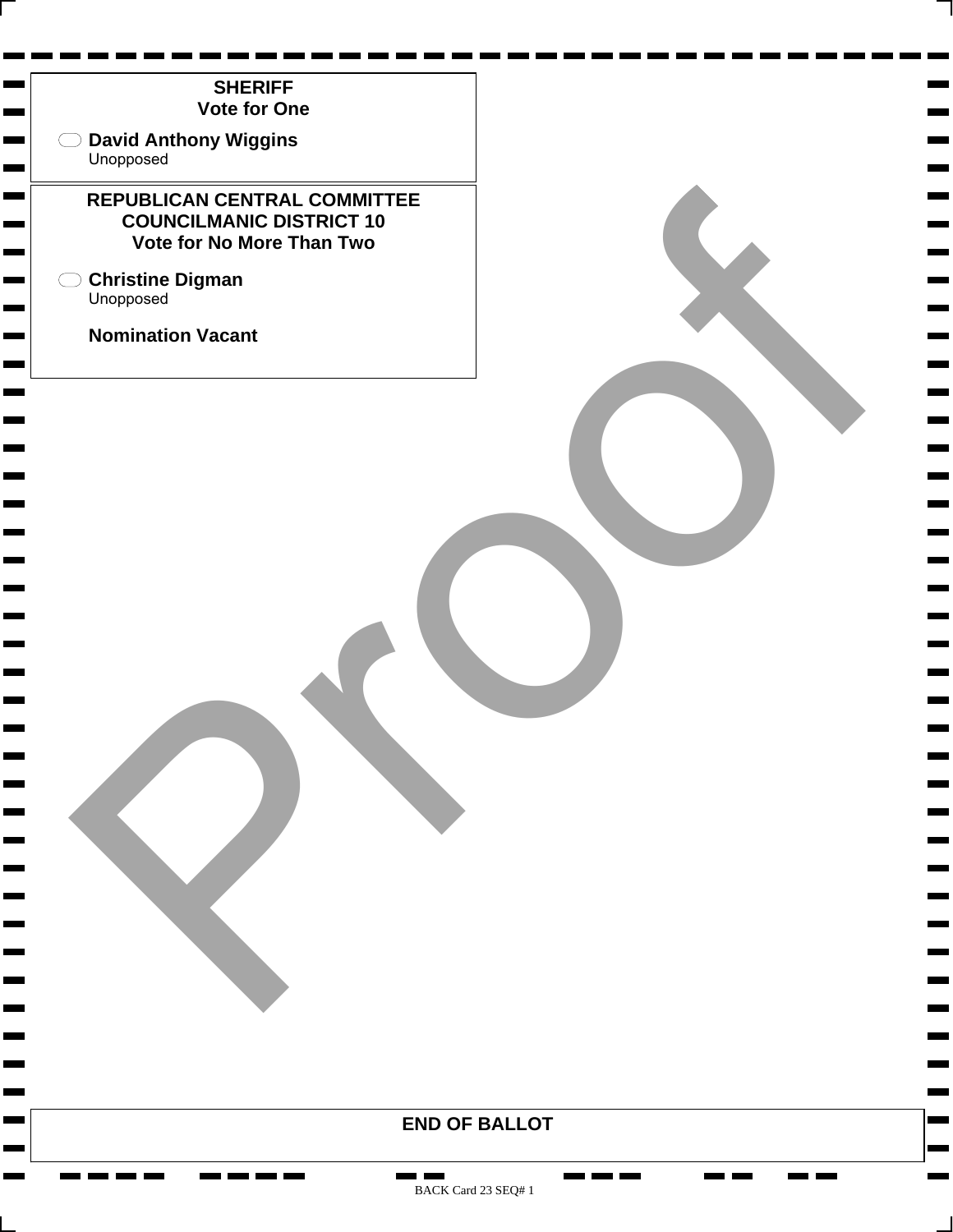

**BE SURE THAT YOU HAVE COMPLETED BOTH SIDES OF THIS BALLOT**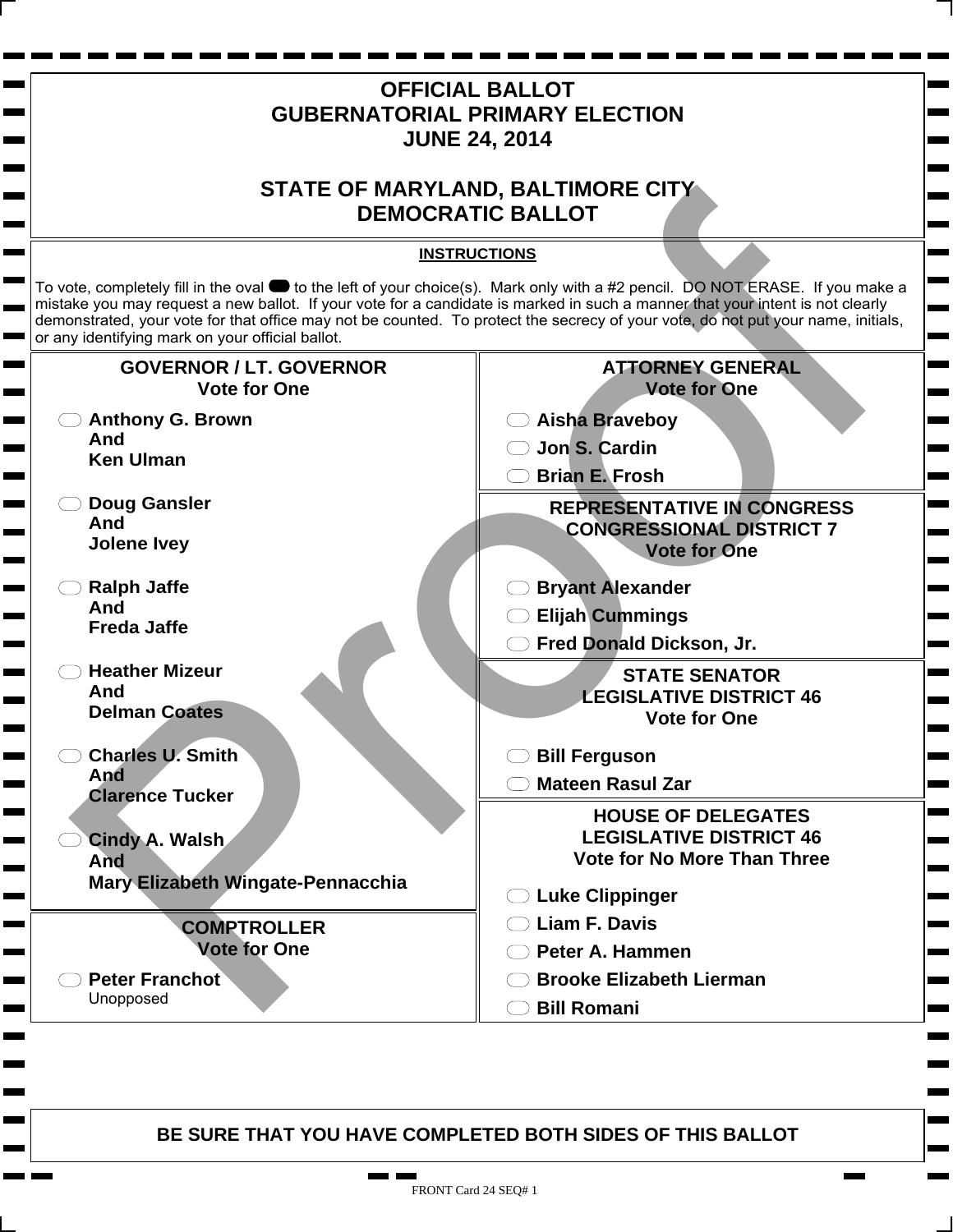| <b>JUDGE OF THE CIRCUIT COURT</b>  | <b>SHERIFF</b>                     |
|------------------------------------|------------------------------------|
| <b>JUDICIAL CIRCUIT 8</b>          | <b>Vote for One</b>                |
| <b>Vote for No More Than Seven</b> | John W. Anderson                   |
| <b>Melissa Kaye Copeland</b>       | <b>Donoven Brooks</b>              |
| <b>Page Croyder</b>                | <b>Richard Parker</b>              |
| Jeffrey M. Geller                  | DEMOCRATIC CENTRAL COMMITTEE       |
| <b>Philip S. Jackson</b>           | <b>LEGISLATIVE DISTRICT 46</b>     |
| <b>Alfred Nance</b>                | <b>Vote for No More Than Seven</b> |
| <b>Christopher Panos</b>           | <b>Mike Ball</b>                   |
| <b>Melissa Phinn</b>               | <b>Betty Bland-Thomas</b>          |
| <b>Julie Rubin</b>                 | <b>Adia Hoag</b>                   |
| <b>STATE'S ATTORNEY</b>            | <b>Cynthia Hendricks Jones</b>     |
| <b>Vote for One</b>                | <b>Baltimore Bob Murray</b>        |
| <b>Gregg L. Bernstein</b>          | <b>Jeremy Craig Rosendale</b>      |
| Marilyn J. Mosby                   | <b>Shannon Sullivan</b>            |
| <b>CLERK OF THE CIRCUIT COURT</b>  | John E. Wesby, Jr.                 |
| <b>Vote for One</b>                | <b>Denise Bartenfelder Whitman</b> |
| <b>William Allen</b>               | <b>Robert Yochem</b>               |
| <b>Frank M. Conaway</b>            |                                    |
| Robert J. Ignatowski               |                                    |
| <b>REGISTER OF WILLS</b>           |                                    |
| <b>Vote for One</b>                |                                    |
| <b>Ramona Moore Baker</b>          |                                    |
| <b>Belinda K. Conaway</b>          |                                    |
| Marco K. Merrick                   |                                    |
| Douglas K. Paige                   |                                    |
| <b>JUDGE OF THE ORPHANS' COURT</b> |                                    |
| <b>Vote for No More Than Three</b> |                                    |
| <b>Charles "Chuck" Bernstein</b>   |                                    |
| Stephan W. Fogleman                |                                    |
| <b>Lewyn Scott Garrett</b>         |                                    |
| <b>Michele E. Loewenthal</b>       |                                    |
| <b>Granville Templeton, Ill</b>    |                                    |
|                                    |                                    |

**END OF BALLOT**

<u>the Communication</u>

Н a part <u>ran ma</u>

**The Second** 

**The State** 

**The Second** 

 $\blacksquare$  $\blacksquare$ 

۰

٠ г

**CONTRACTOR** 

<u>man ma</u>

**Contract**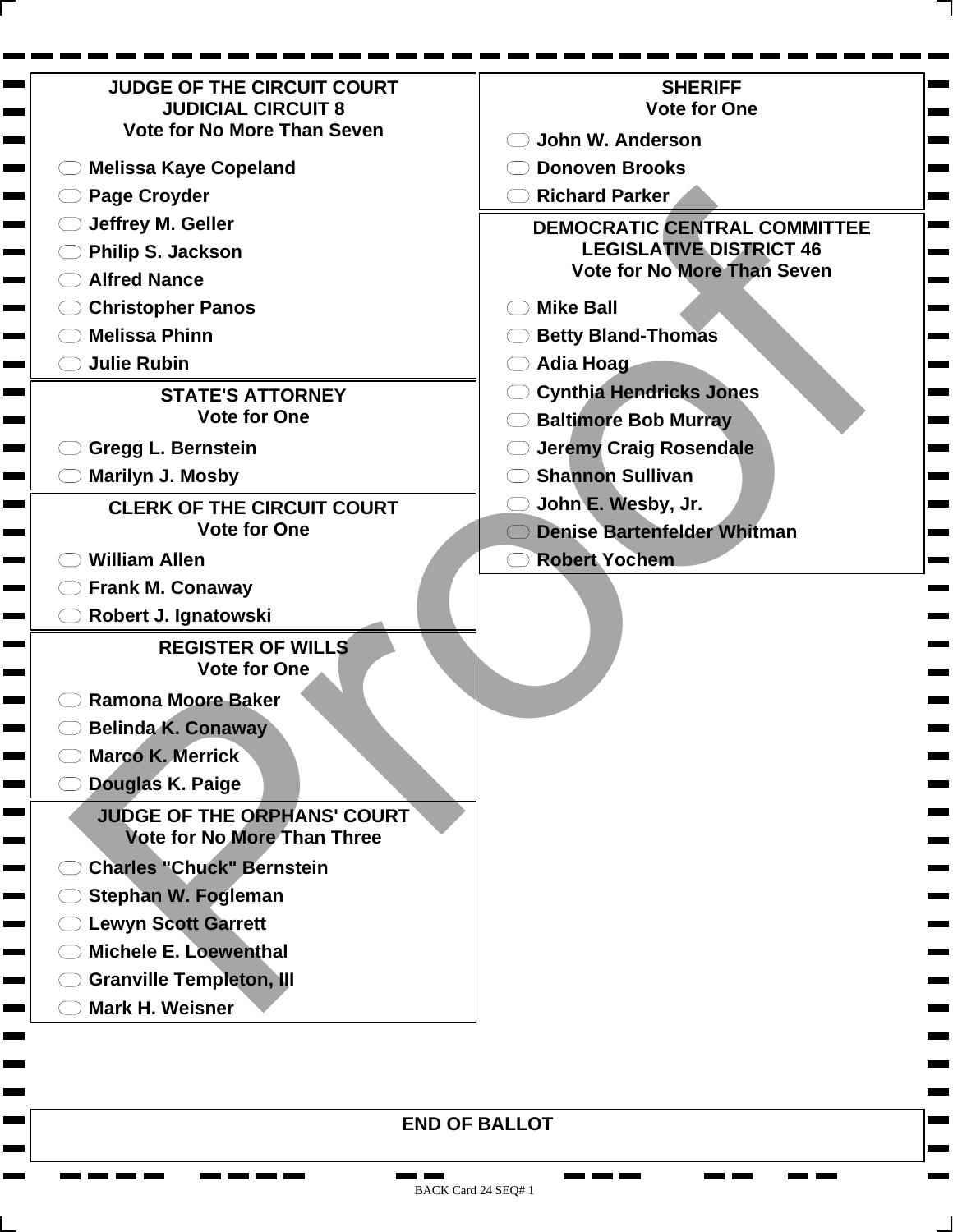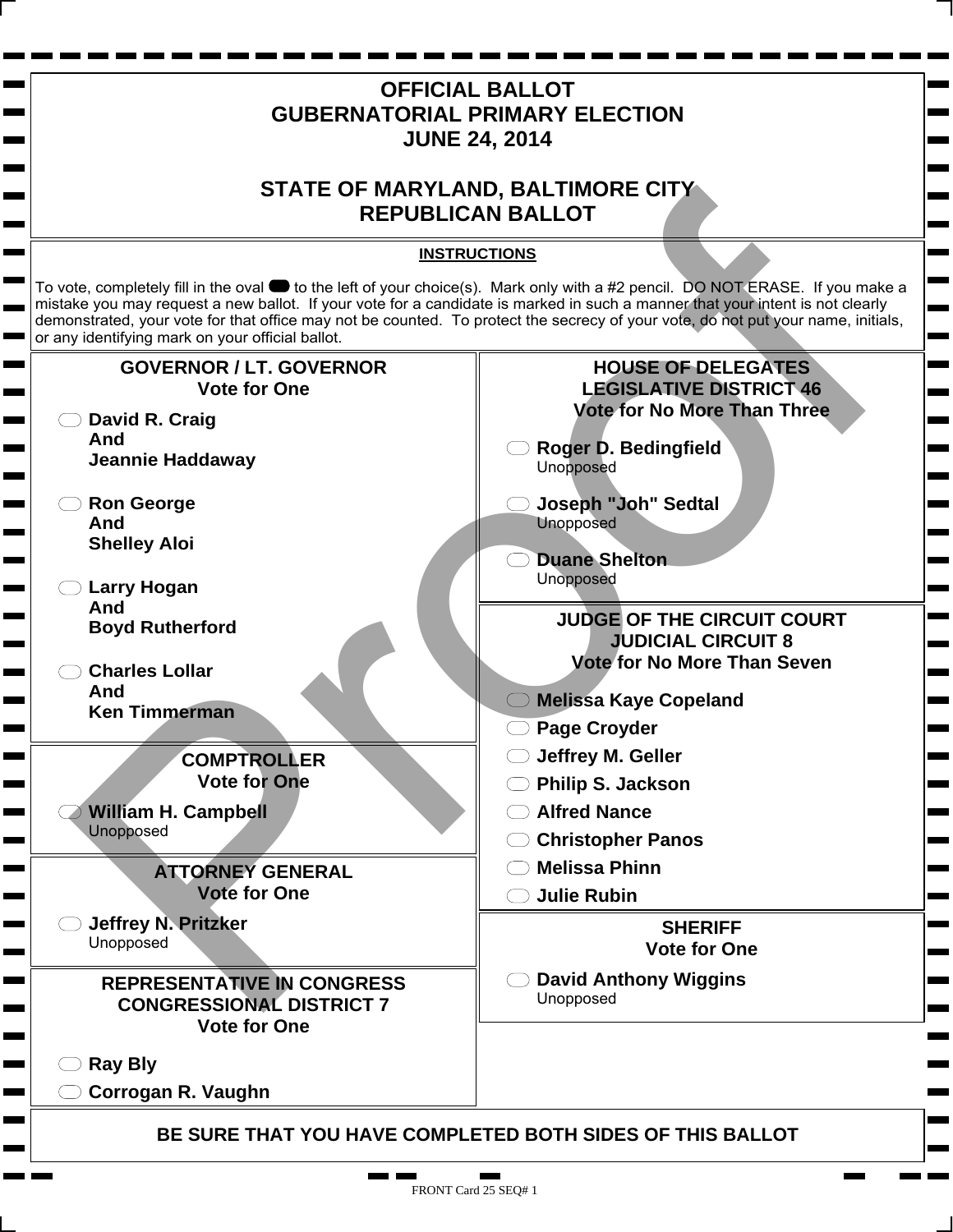г

## **REPUBLICAN CENTRAL COMMITTEE COUNCILMANIC DISTRICT 11 Vote for No More Than Two**

**Duane Shelton** Unopposed Proof

**Nomination Vacant**

**END OF BALLOT**

 $\overline{\phantom{a}}$ 

man a

**The Second** 

BACK Card 25 SEQ# 1

<u>the state of the sta</u>

**The Common**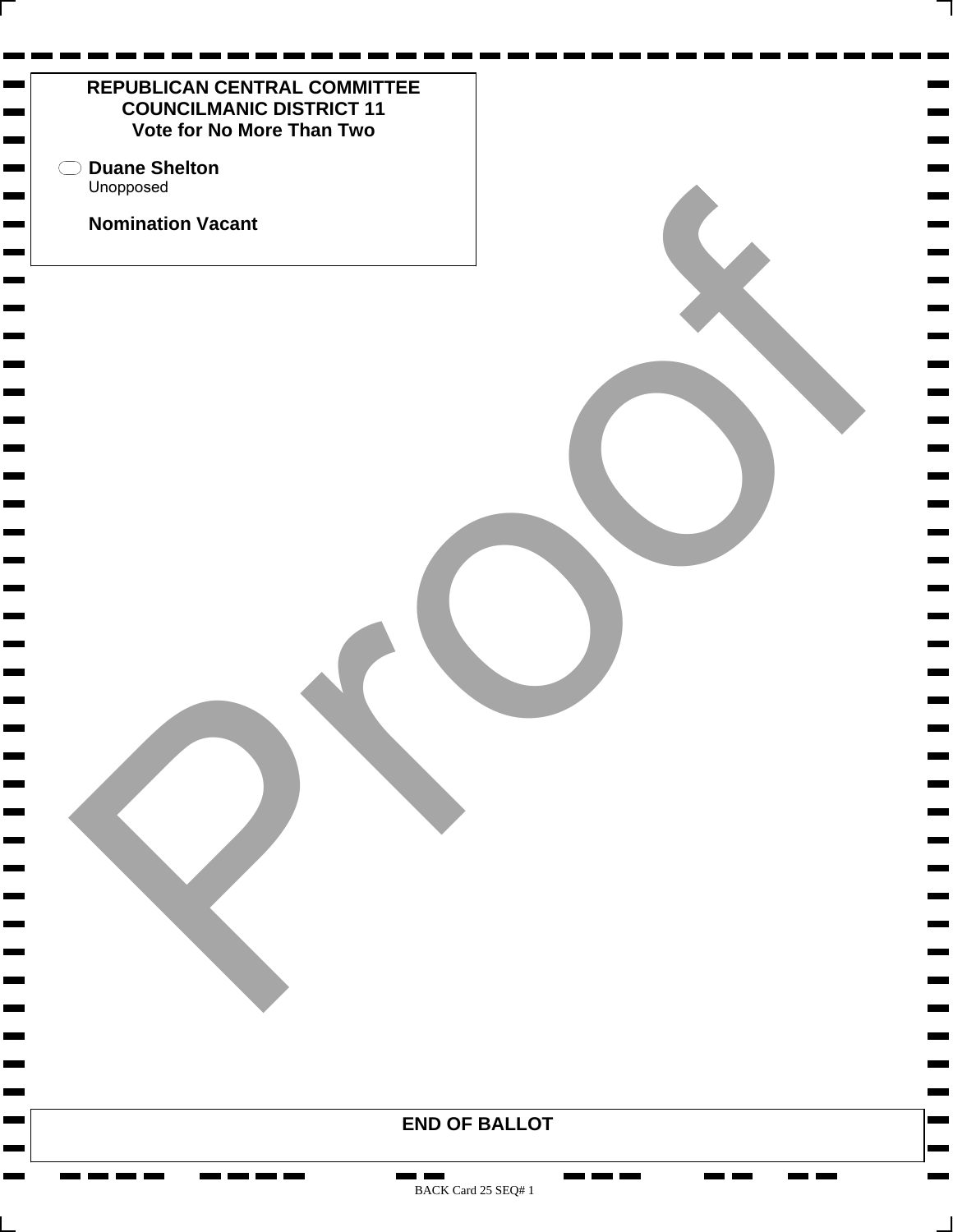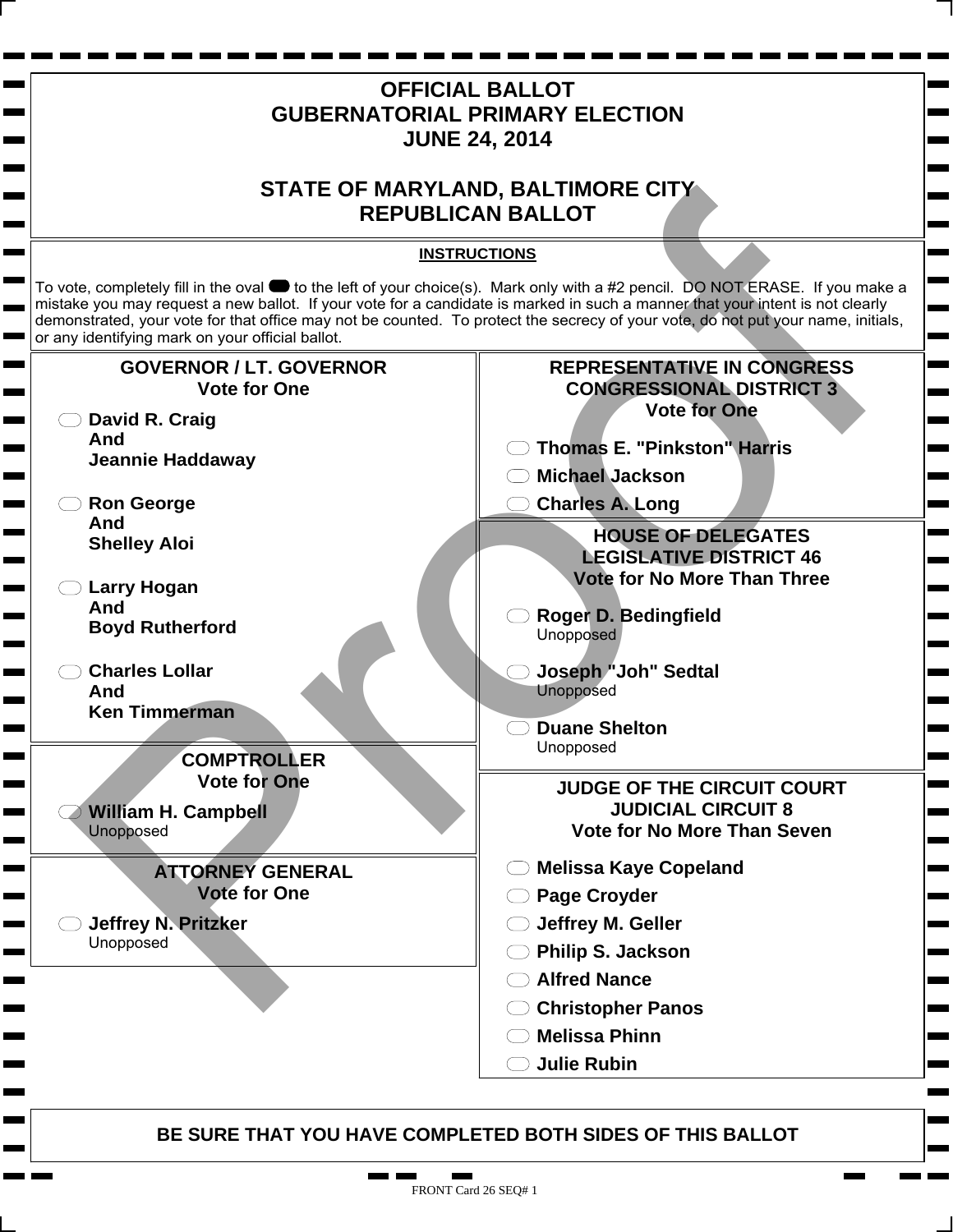

BACK Card 26 SEQ# 1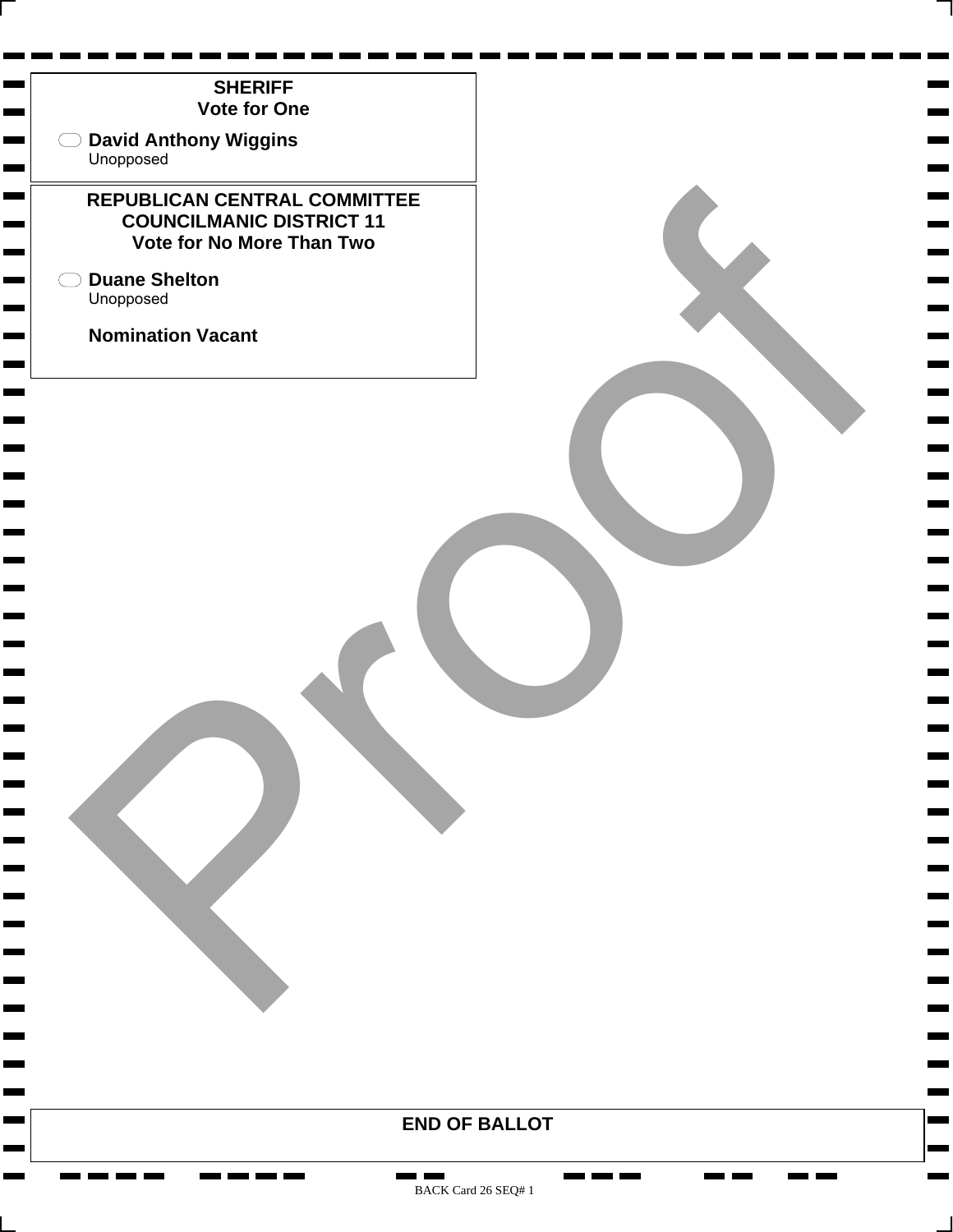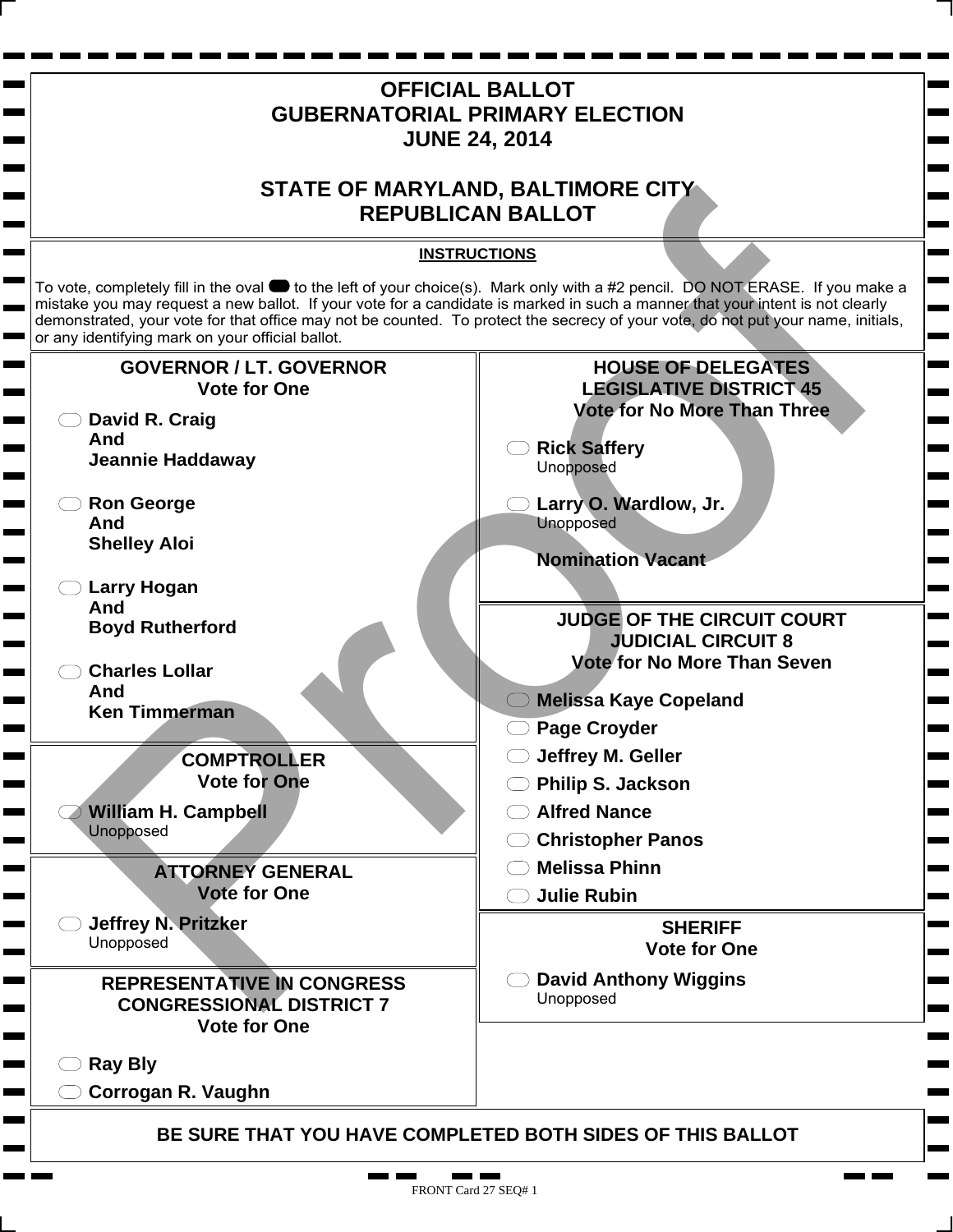г

### **REPUBLICAN CENTRAL COMMITTEE COUNCILMANIC DISTRICT 11 Vote for No More Than Two**

**Duane Shelton** Unopposed Proof

**Nomination Vacant**

**END OF BALLOT**

 $\overline{\phantom{a}}$ 

man a

**The Second** 

BACK Card 27 SEQ# 1

<u>the state of the sta</u>

**The Common**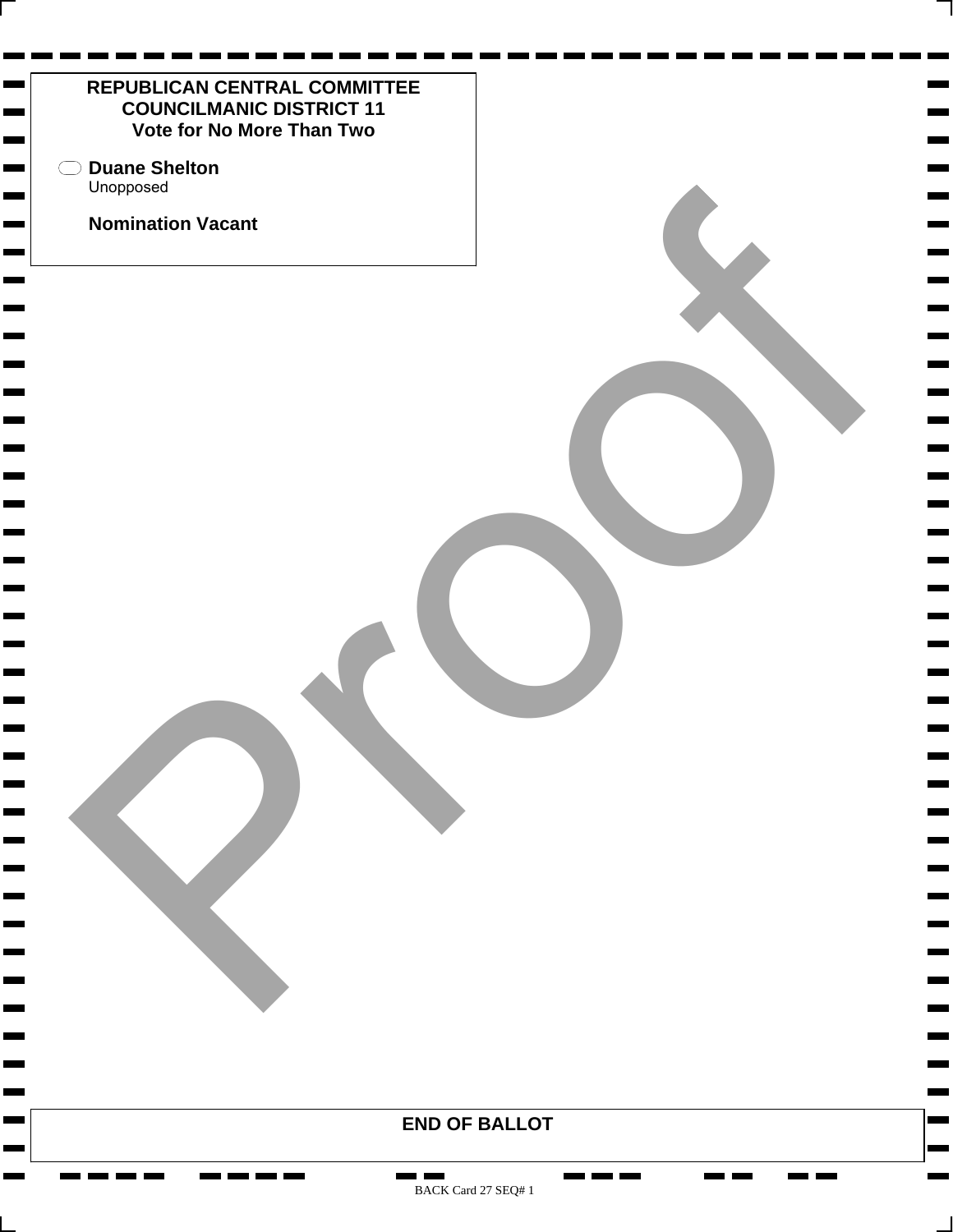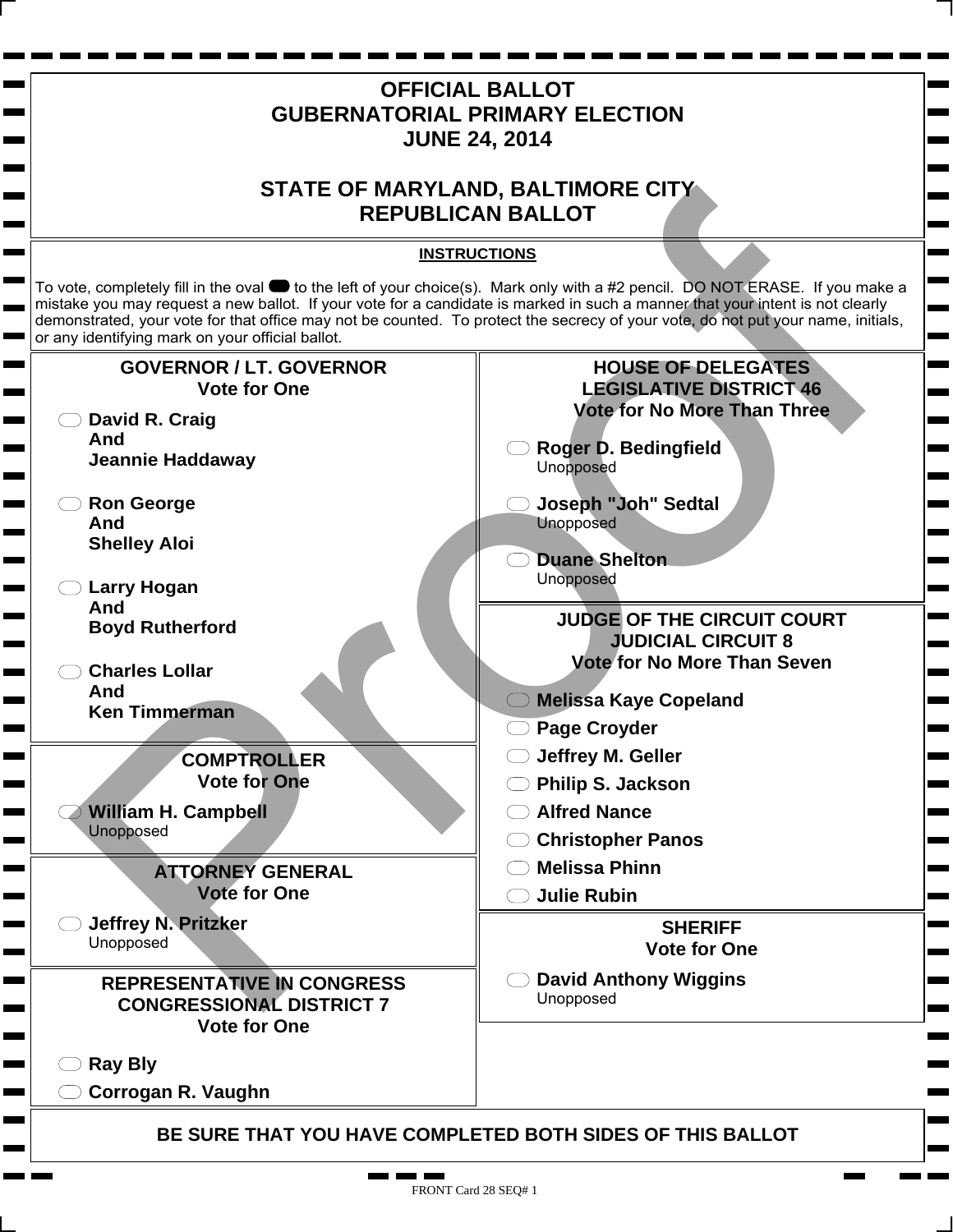Н

г

## **REPUBLICAN CENTRAL COMMITTEE COUNCILMANIC DISTRICT 12 Vote for No More Than Two**

**Kent J. Boles, Jr.** Unopposed Proof

**Nomination Vacant**

**END OF BALLOT**

 $\overline{\phantom{a}}$ 

m.

**The Second** 

BACK Card 28 SEQ# 1

<u>the state of the sta</u>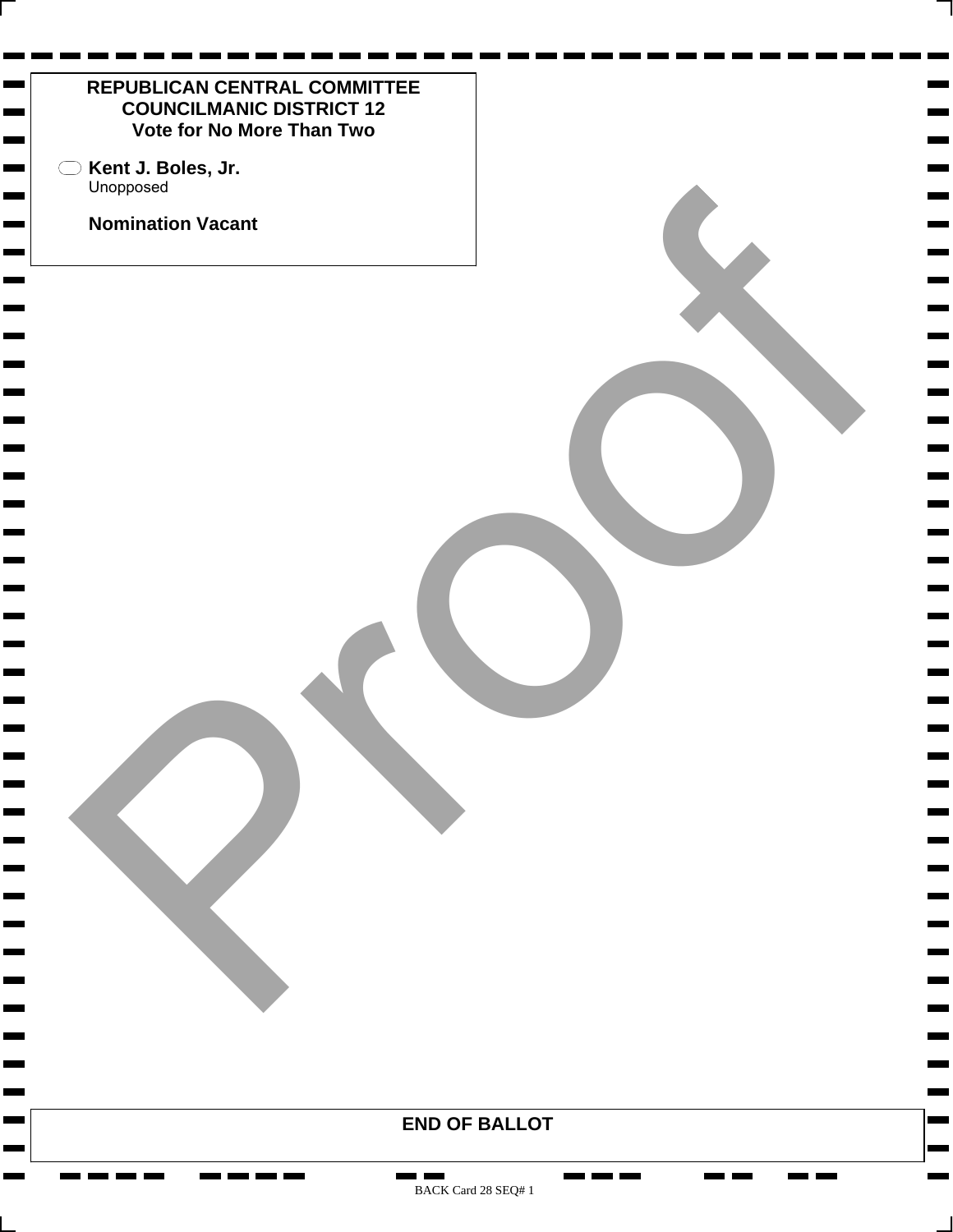

**BE SURE THAT YOU HAVE COMPLETED BOTH SIDES OF THIS BALLOT**

. .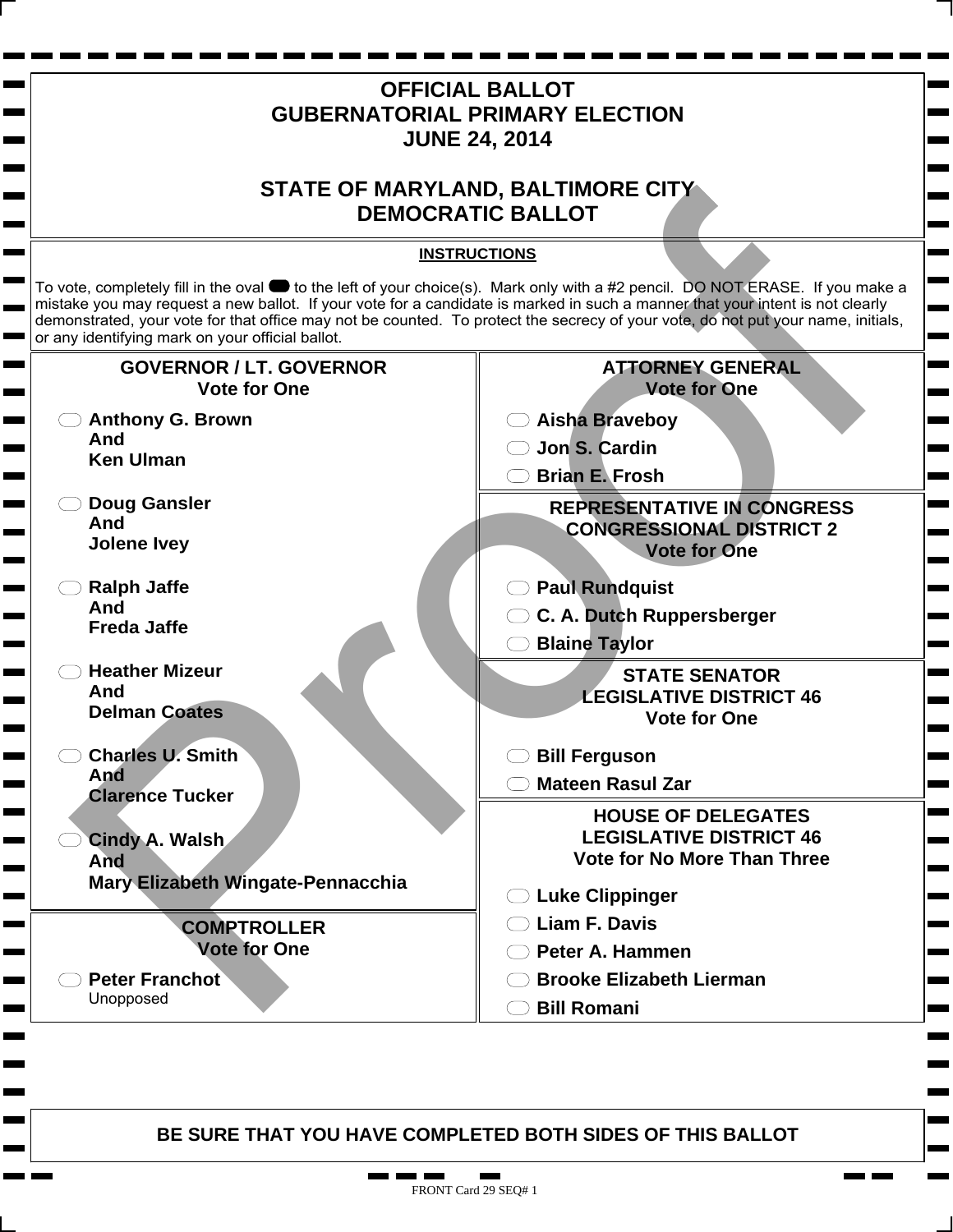| <b>JUDGE OF THE CIRCUIT COURT</b>  | <b>SHERIFF</b>                     |
|------------------------------------|------------------------------------|
| <b>JUDICIAL CIRCUIT 8</b>          | <b>Vote for One</b>                |
| <b>Vote for No More Than Seven</b> | John W. Anderson                   |
| <b>Melissa Kaye Copeland</b>       | <b>Donoven Brooks</b>              |
| <b>Page Croyder</b>                | <b>Richard Parker</b>              |
| Jeffrey M. Geller                  | DEMOCRATIC CENTRAL COMMITTEE       |
| <b>Philip S. Jackson</b>           | <b>LEGISLATIVE DISTRICT 46</b>     |
| <b>Alfred Nance</b>                | <b>Vote for No More Than Seven</b> |
| <b>Christopher Panos</b>           | <b>Mike Ball</b>                   |
| <b>Melissa Phinn</b>               | <b>Betty Bland-Thomas</b>          |
| <b>Julie Rubin</b>                 | <b>Adia Hoag</b>                   |
| <b>STATE'S ATTORNEY</b>            | <b>Cynthia Hendricks Jones</b>     |
| <b>Vote for One</b>                | <b>Baltimore Bob Murray</b>        |
| <b>Gregg L. Bernstein</b>          | <b>Jeremy Craig Rosendale</b>      |
| Marilyn J. Mosby                   | <b>Shannon Sullivan</b>            |
| <b>CLERK OF THE CIRCUIT COURT</b>  | John E. Wesby, Jr.                 |
| <b>Vote for One</b>                | <b>Denise Bartenfelder Whitman</b> |
| <b>William Allen</b>               | <b>Robert Yochem</b>               |
| <b>Frank M. Conaway</b>            |                                    |
| Robert J. Ignatowski               |                                    |
| <b>REGISTER OF WILLS</b>           |                                    |
| <b>Vote for One</b>                |                                    |
| <b>Ramona Moore Baker</b>          |                                    |
| <b>Belinda K. Conaway</b>          |                                    |
| Marco K. Merrick                   |                                    |
| Douglas K. Paige                   |                                    |
| <b>JUDGE OF THE ORPHANS' COURT</b> |                                    |
| <b>Vote for No More Than Three</b> |                                    |
| <b>Charles "Chuck" Bernstein</b>   |                                    |
| Stephan W. Fogleman                |                                    |
| <b>Lewyn Scott Garrett</b>         |                                    |
| <b>Michele E. Loewenthal</b>       |                                    |
| <b>Granville Templeton, Ill</b>    |                                    |
|                                    |                                    |

**END OF BALLOT**

<u>the Communication</u>

a part

г

<u>ran ma</u>

**The Second** 

**The State** 

**The Second** 

 $\blacksquare$  $\blacksquare$ 

۰

٠ г

**CONTRACTOR** 

<u>and for the little</u>

**Contract**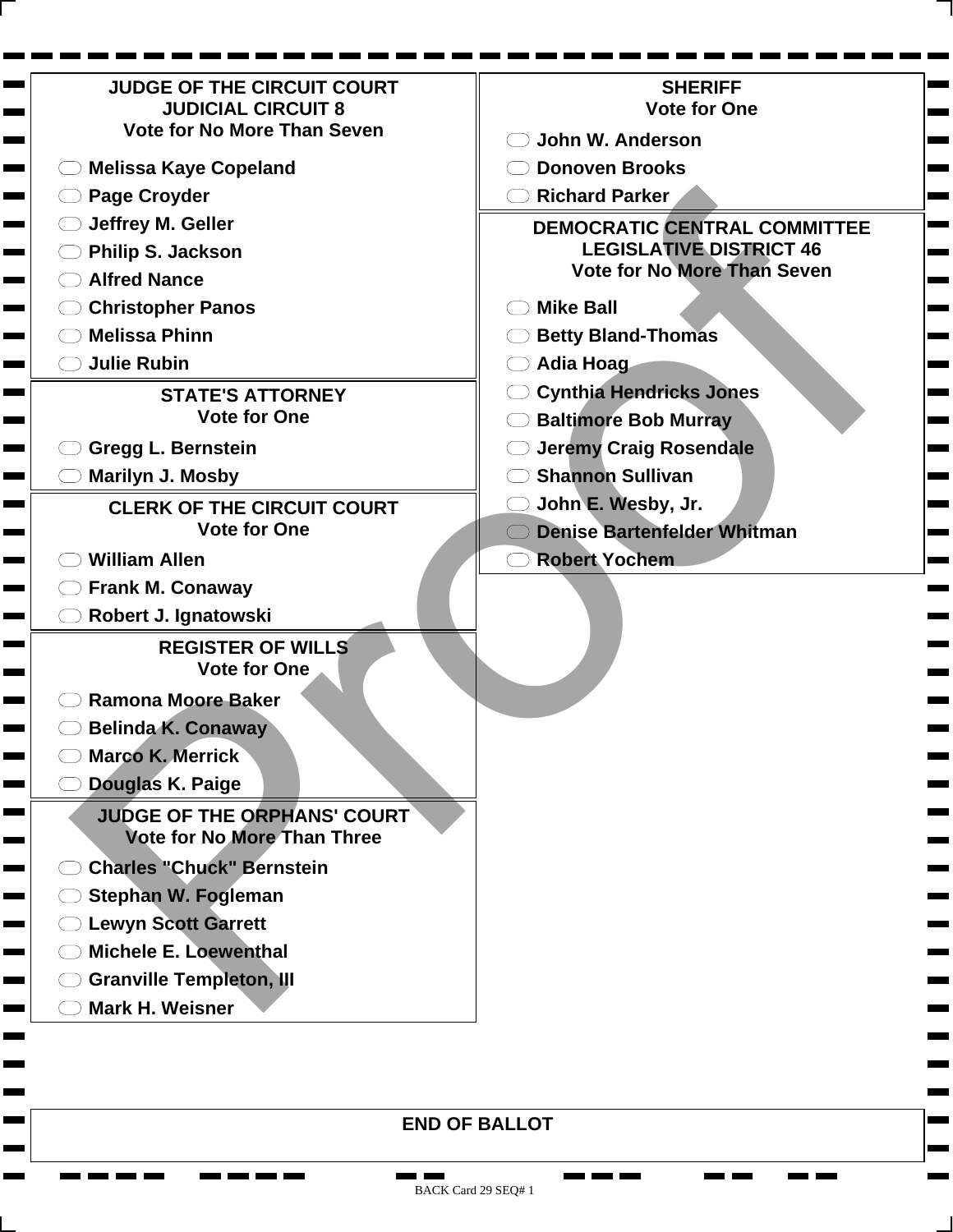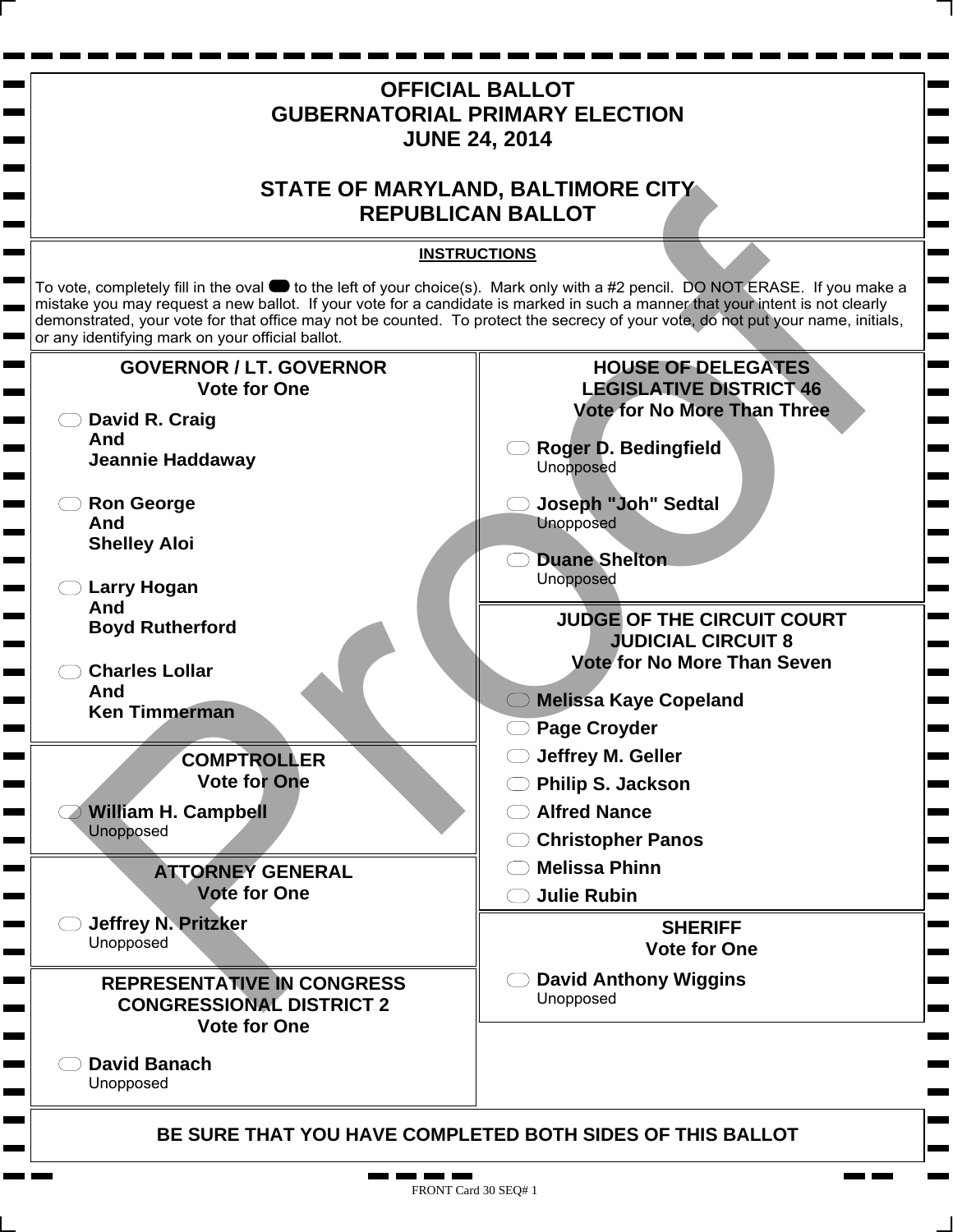Н

г

## **REPUBLICAN CENTRAL COMMITTEE COUNCILMANIC DISTRICT 10 Vote for No More Than Two**

**Christine Digman** Unopposed Proof

**Nomination Vacant**

**END OF BALLOT**

 $\overline{\phantom{a}}$ 

man a

 $\mathbf{r}$ 

BACK Card 30 SEQ# 1

<u>the state of the sta</u>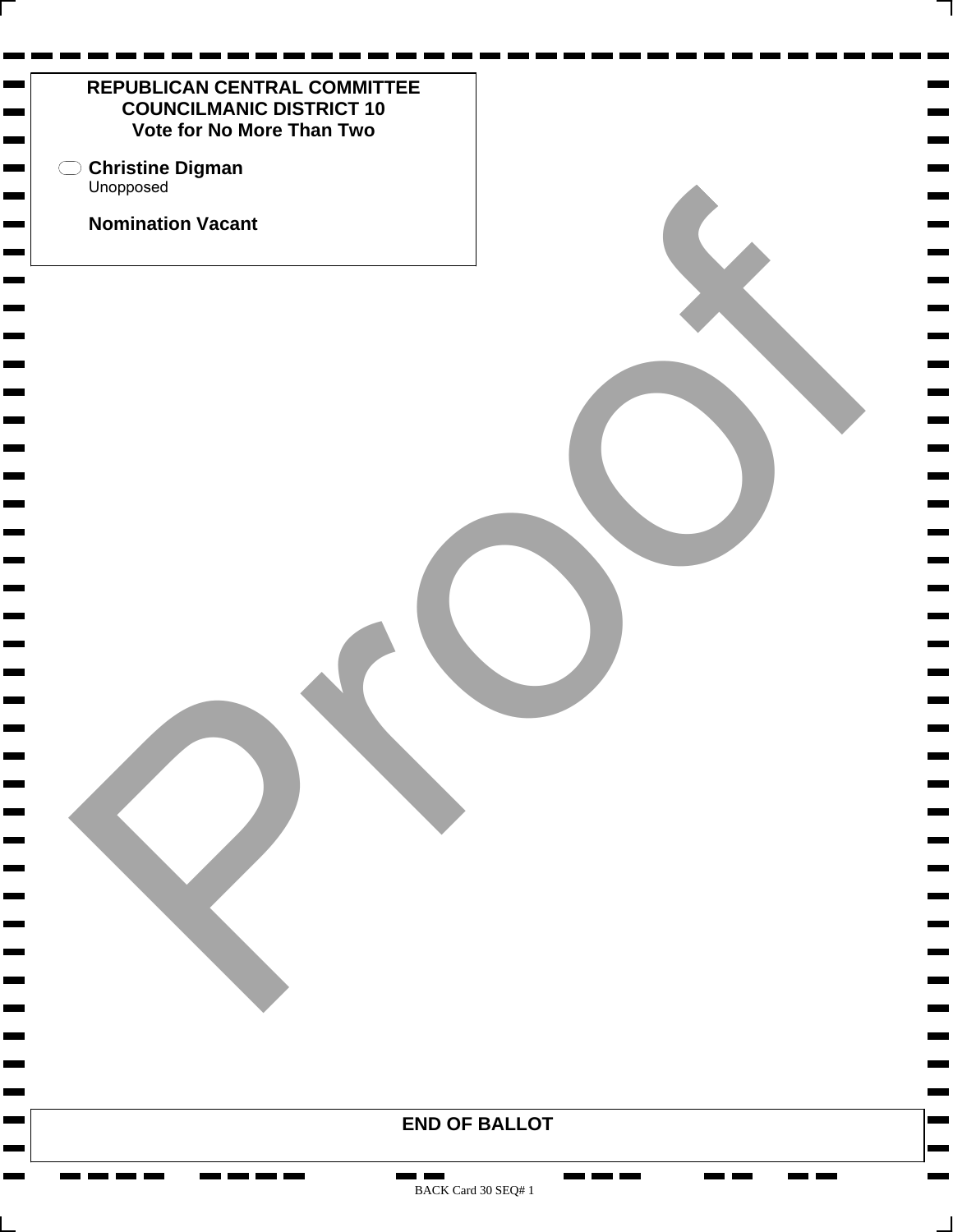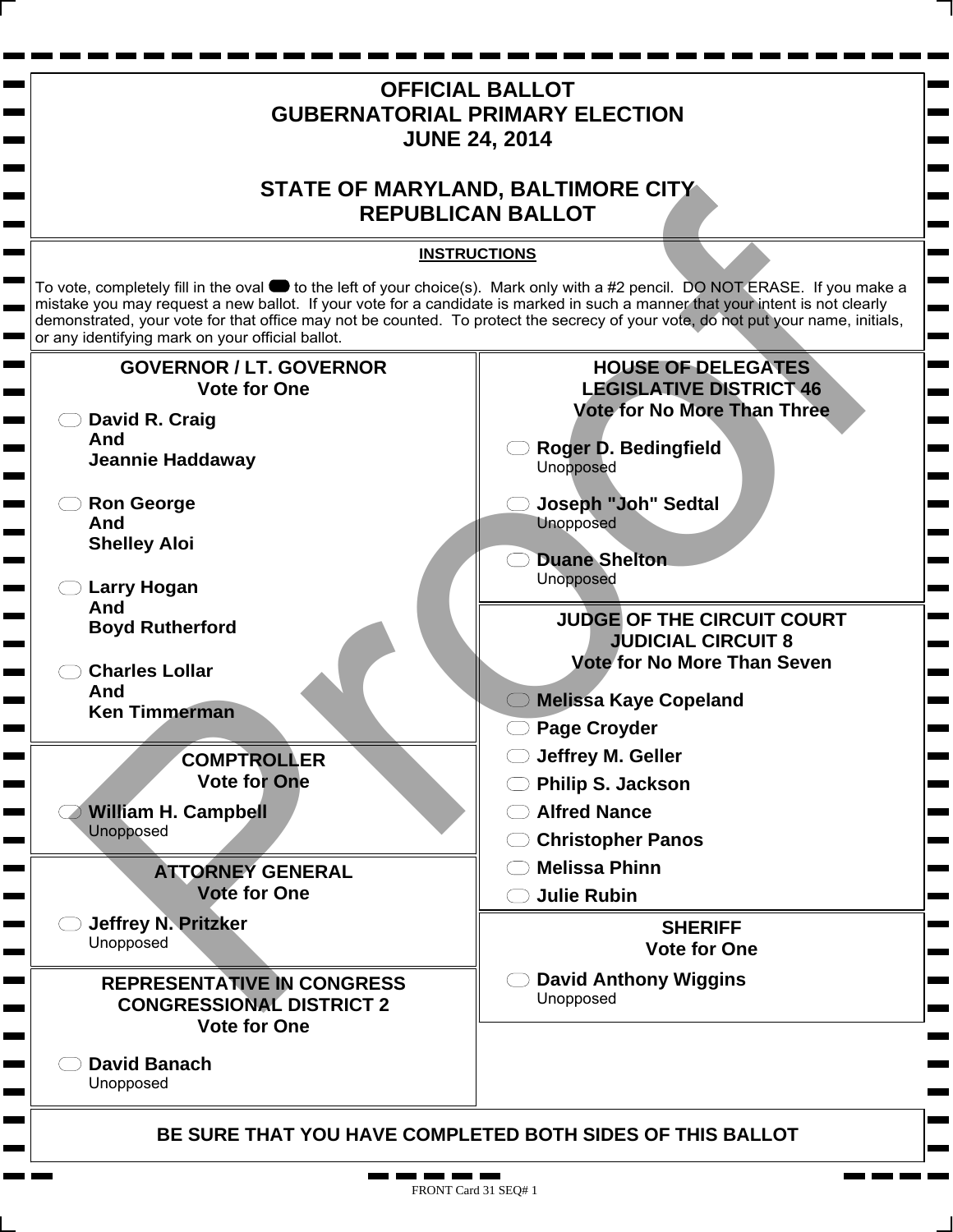# **Contract** Н Е  $\mathbf{r}$  $\mathbf{r}$  $\mathbf{r}$  $\mathbf{r}$ Е  $\blacksquare$  $\mathbf{r}$ **COMPUTE**  $\mathbf{r}$  $\mathbf{r}$ Е **CONTRACT COLOR CONTRACT**  $\blacksquare$  $\mathbf{r}$  $\mathbf{r}$ **College The Second**  $\mathbf{r}$ Н  $\mathbf{r}$ **CONTRACT Contract Contract** É Е  $\mathbf{r}$ **COLOR** m.  $\mathbf{r}$ m.

Н

г

### **REPUBLICAN CENTRAL COMMITTEE COUNCILMANIC DISTRICT 1 Vote for No More Than Two**

**Joe Collins, Jr.** Unopposed Proof

**Nomination Vacant**

**END OF BALLOT**

 $\overline{\phantom{a}}$ 

man a

**The Second** 

BACK Card 31 SEQ# 1

**Basil Basil Ba**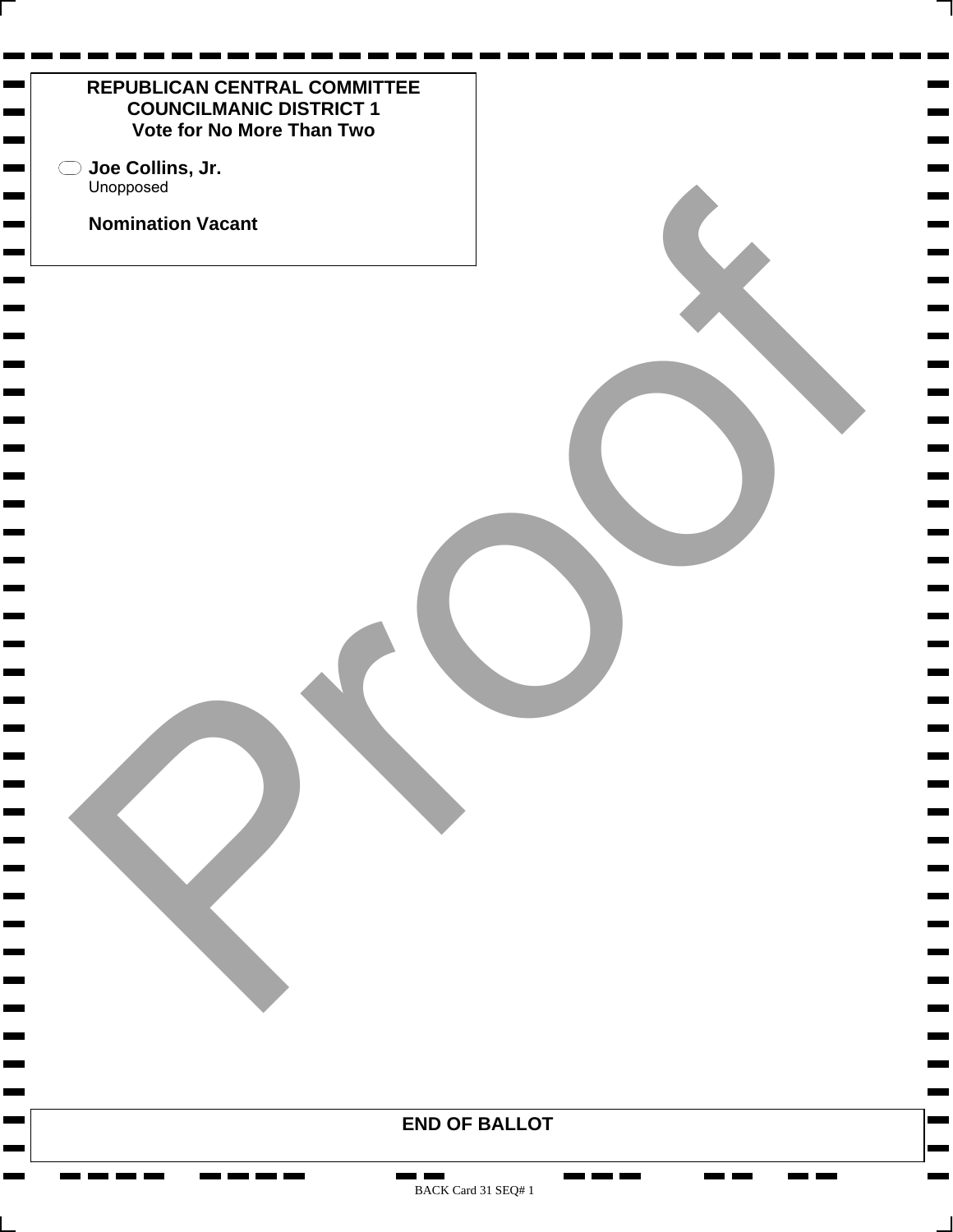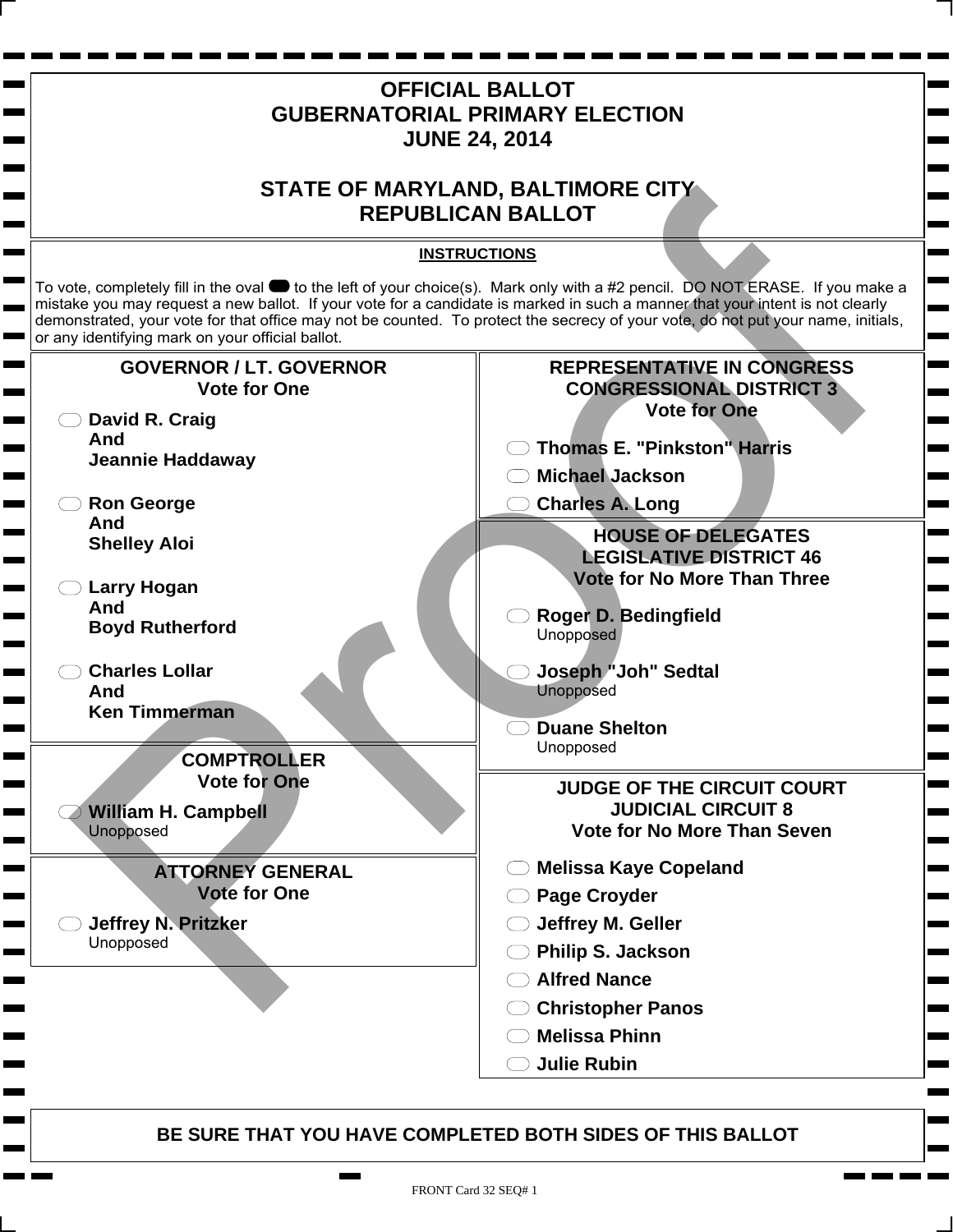

BACK Card 32 SEQ# 1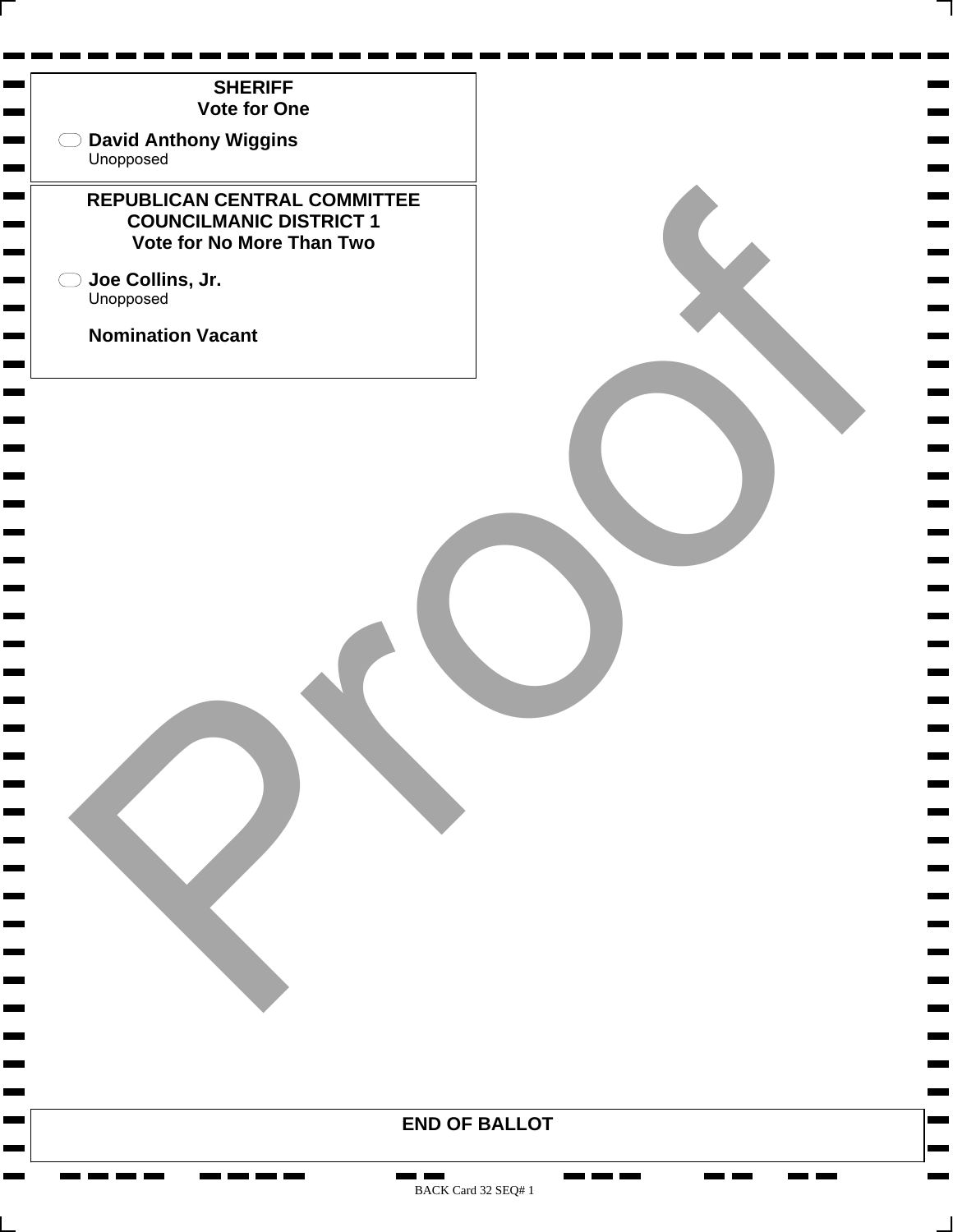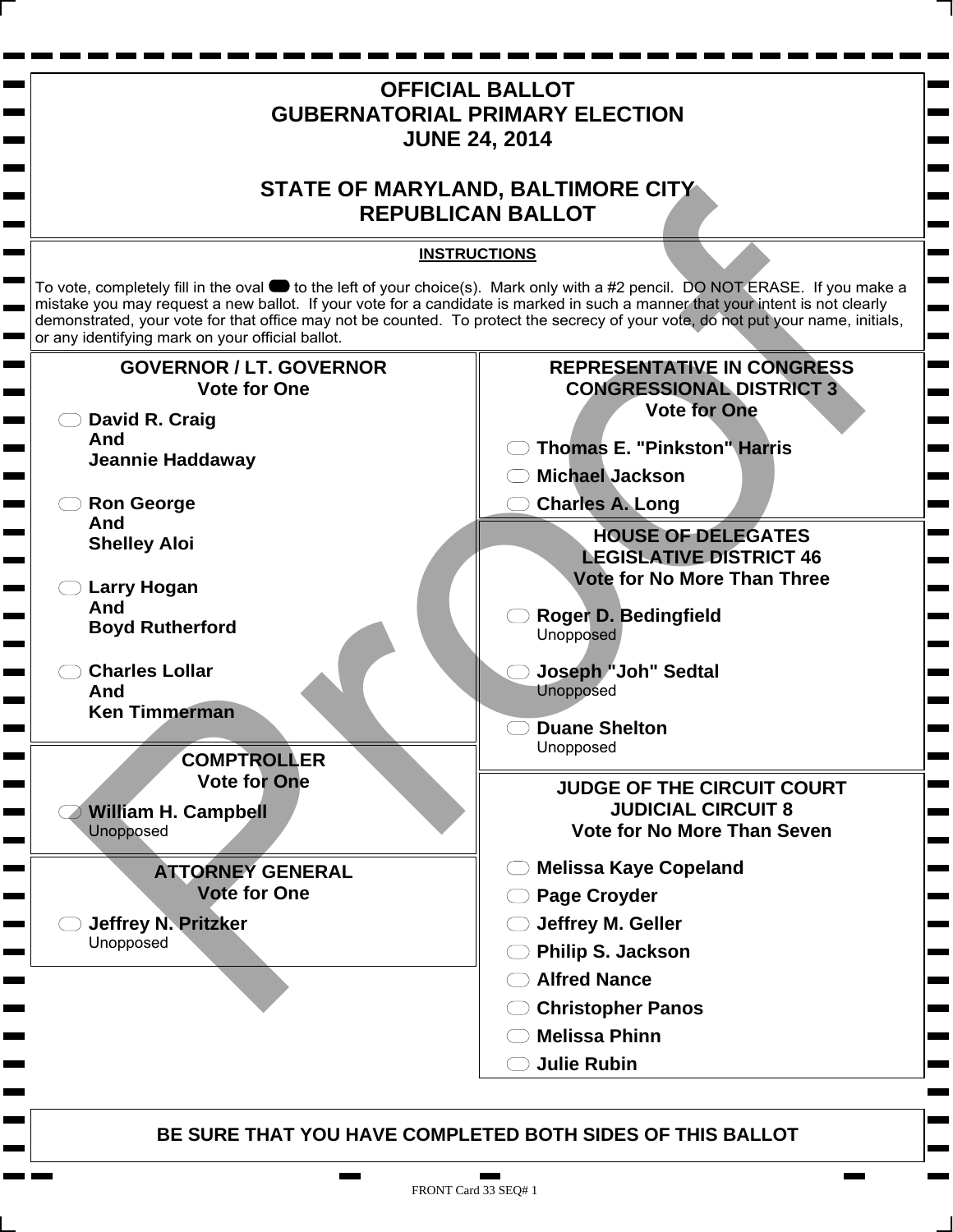

BACK Card 33 SEQ# 1

 $\mathbf{r}$ 

**The Second Service**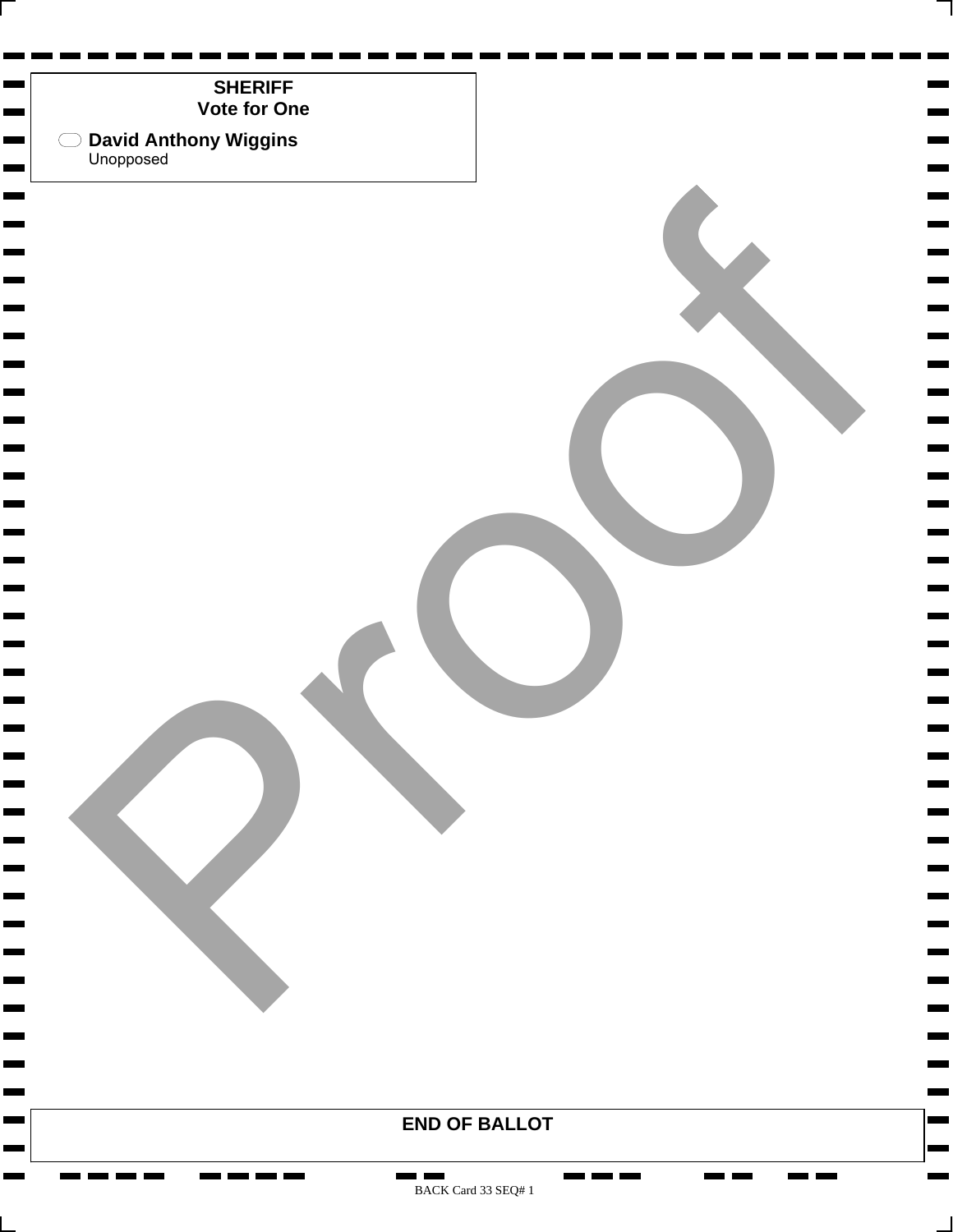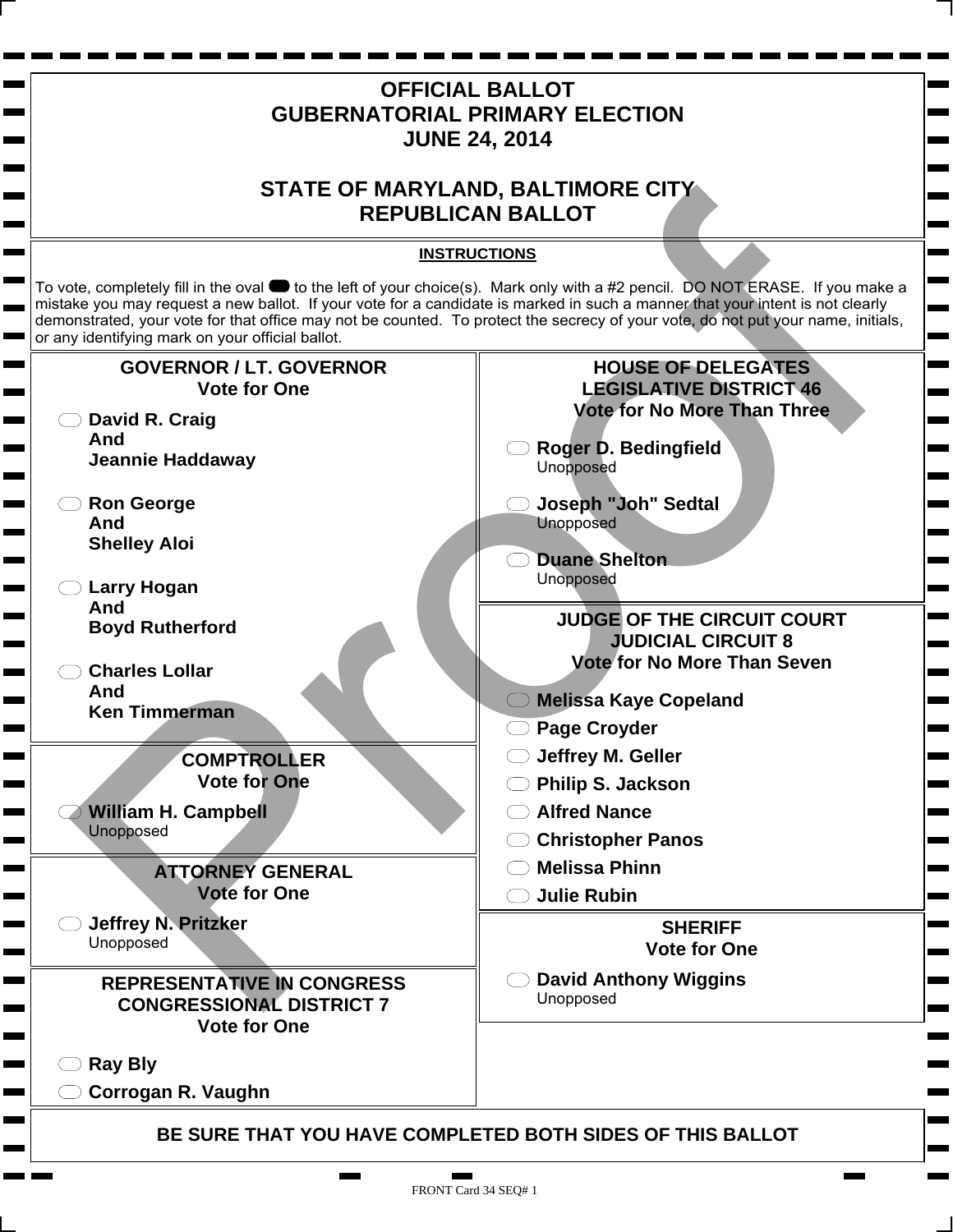| REPUBLICAN CENTRAL COMMITTEE<br><b>COUNCILMANIC DISTRICT 13</b><br>Vote for No More Than Two<br><b>Blaire Freed</b><br>Unopposed<br>Larry O. Wardlow, Jr.<br>Unopposed<br>$\mathcal{L}(\mathcal{A})$<br>$\rightarrow$ |  |
|-----------------------------------------------------------------------------------------------------------------------------------------------------------------------------------------------------------------------|--|
| $\overline{\phantom{a}}$<br>j.<br>e.<br>$\overline{\phantom{0}}$<br>a a<br>-<br>j.<br>÷<br>$\overline{\phantom{0}}$                                                                                                   |  |
|                                                                                                                                                                                                                       |  |
| <b>END OF BALLOT</b>                                                                                                                                                                                                  |  |

BACK Card 34 SEQ# 1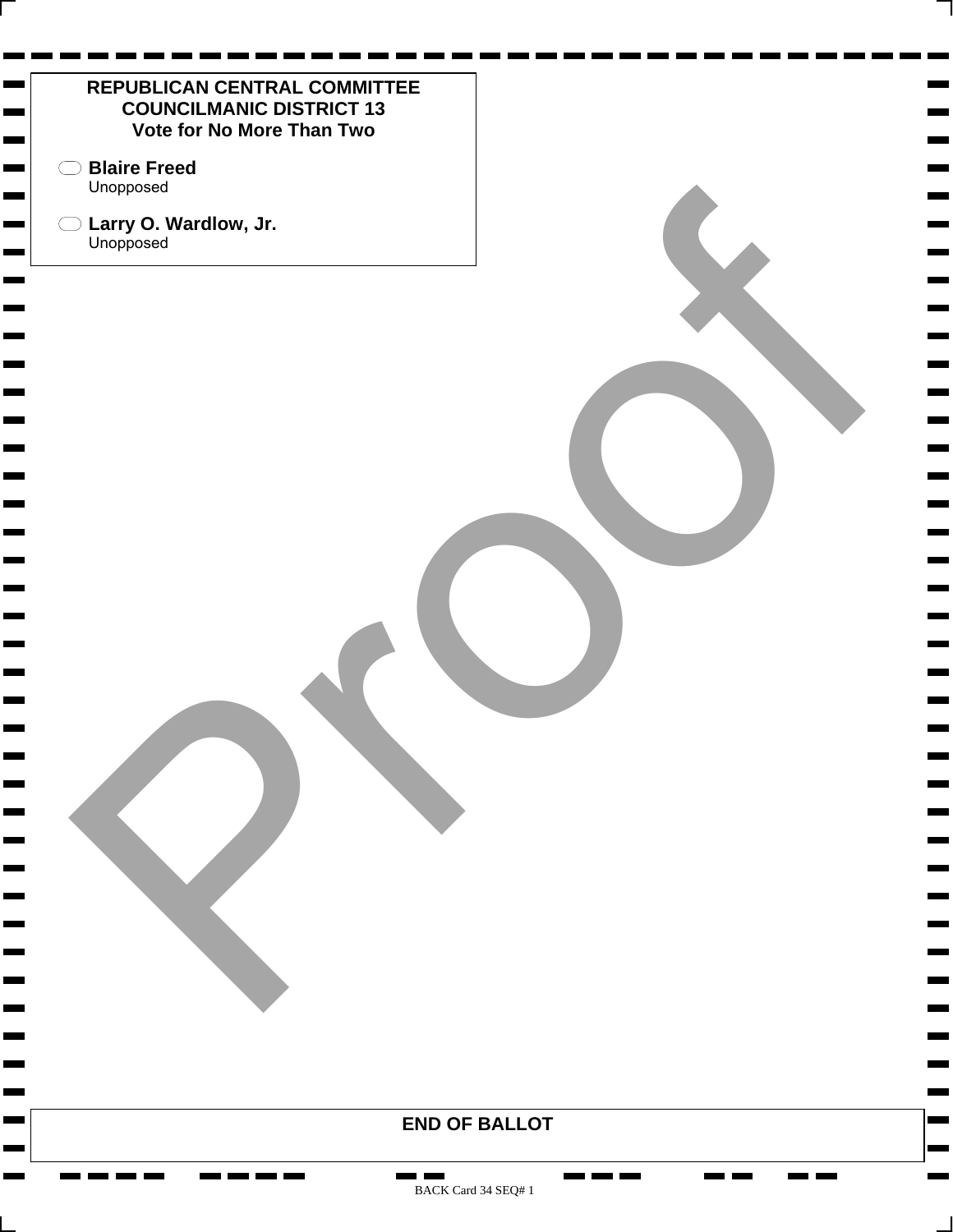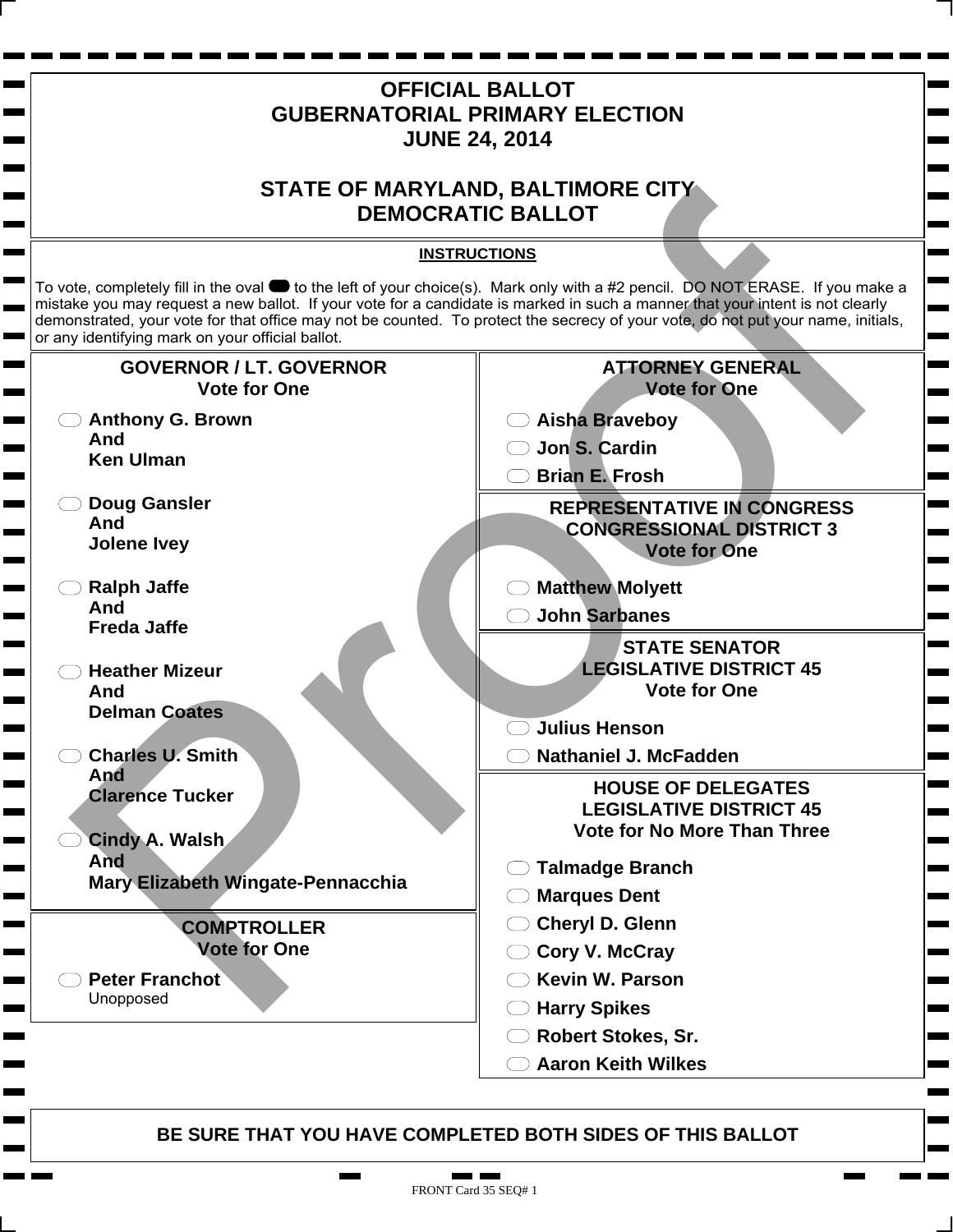| <b>JUDGE OF THE CIRCUIT COURT</b><br><b>JUDICIAL CIRCUIT 8</b> | <b>SHERIFF</b><br><b>Vote for One</b> |
|----------------------------------------------------------------|---------------------------------------|
| <b>Vote for No More Than Seven</b>                             | John W. Anderson                      |
| <b>Melissa Kaye Copeland</b>                                   | <b>Donoven Brooks</b>                 |
| <b>Page Croyder</b>                                            | <b>Richard Parker</b>                 |
| Jeffrey M. Geller                                              | DEMOCRATIC CENTRAL COMMITTEE          |
| Philip S. Jackson                                              | <b>LEGISLATIVE DISTRICT 45</b>        |
| <b>Alfred Nance</b>                                            | <b>Vote for No More Than Seven</b>    |
| <b>Christopher Panos</b>                                       | <b>Melissa "Mel B." Bagley</b>        |
| <b>Melissa Phinn</b>                                           | <b>Ronald N. Bailey</b>               |
| <b>Julie Rubin</b>                                             | <b>Eric Booker</b>                    |
| <b>STATE'S ATTORNEY</b>                                        | <b>Caron Brace</b>                    |
| <b>Vote for One</b>                                            | <b>Chanel Branch</b>                  |
| <b>Gregg L. Bernstein</b>                                      | <b>Margie Fleming Brinkley</b>        |
| Marilyn J. Mosby                                               | <b>Martin Edward Davis</b>            |
| <b>CLERK OF THE CIRCUIT COURT</b>                              | <b>Steve Daviss</b>                   |
| <b>Vote for One</b>                                            | <b>Marques Dent</b>                   |
| <b>William Allen</b>                                           | <b>Antonio "Tony" Glover</b>          |
| <b>Frank M. Conaway</b>                                        | Nina R. Harper                        |
| Robert J. Ignatowski                                           | Jermaine A. Jones                     |
| <b>REGISTER OF WILLS</b>                                       | <b>Sharon McCollough</b>              |
| <b>Vote for One</b>                                            | <b>Micah Mitchell</b>                 |
| <b>Ramona Moore Baker</b>                                      | <b>Samuel Pinkava</b>                 |
| <b>Belinda K. Conaway</b>                                      | <b>Brandon M. Scott</b>               |
| <b>Marco K. Merrick</b>                                        | <b>Charles U. Smith</b>               |
| Douglas K. Paige                                               | <b>Matthew F. Stegman</b>             |
| <b>JUDGE OF THE ORPHANS' COURT</b>                             | <b>Clarence Tucker</b>                |
| <b>Vote for No More Than Three</b>                             | <b>Mark Washington</b>                |
| <b>Charles "Chuck" Bernstein</b>                               | <b>Caylin Young</b>                   |
| Stephan W. Fogleman                                            |                                       |
| <b>Lewyn Scott Garrett</b>                                     |                                       |
| <b>Michele E. Loewenthal</b>                                   |                                       |
| <b>Granville Templeton, Ill</b>                                |                                       |
| <b>Mark H. Weisner</b>                                         |                                       |

**COLOR** 

 $\Box$ 

 $\blacksquare$ 

 $\mathbf{r}$ 

 $\blacksquare$ 

٠

 $\blacksquare$ 

**Contract** 

 $\mathbf{r}$ 

 $\blacksquare$ 

п

<u>ran karajaran mengangkan pada saat dan bagi dalam kalendar dalam kalendar dalam bagi dalam bagi dalam kalendar</u>

**END OF BALLOT**

**The Common** 

 $\mathbf{r}$  and  $\mathbf{r}$  and  $\mathbf{r}$ 

**CONTRACTOR** 

<u>ran ma</u>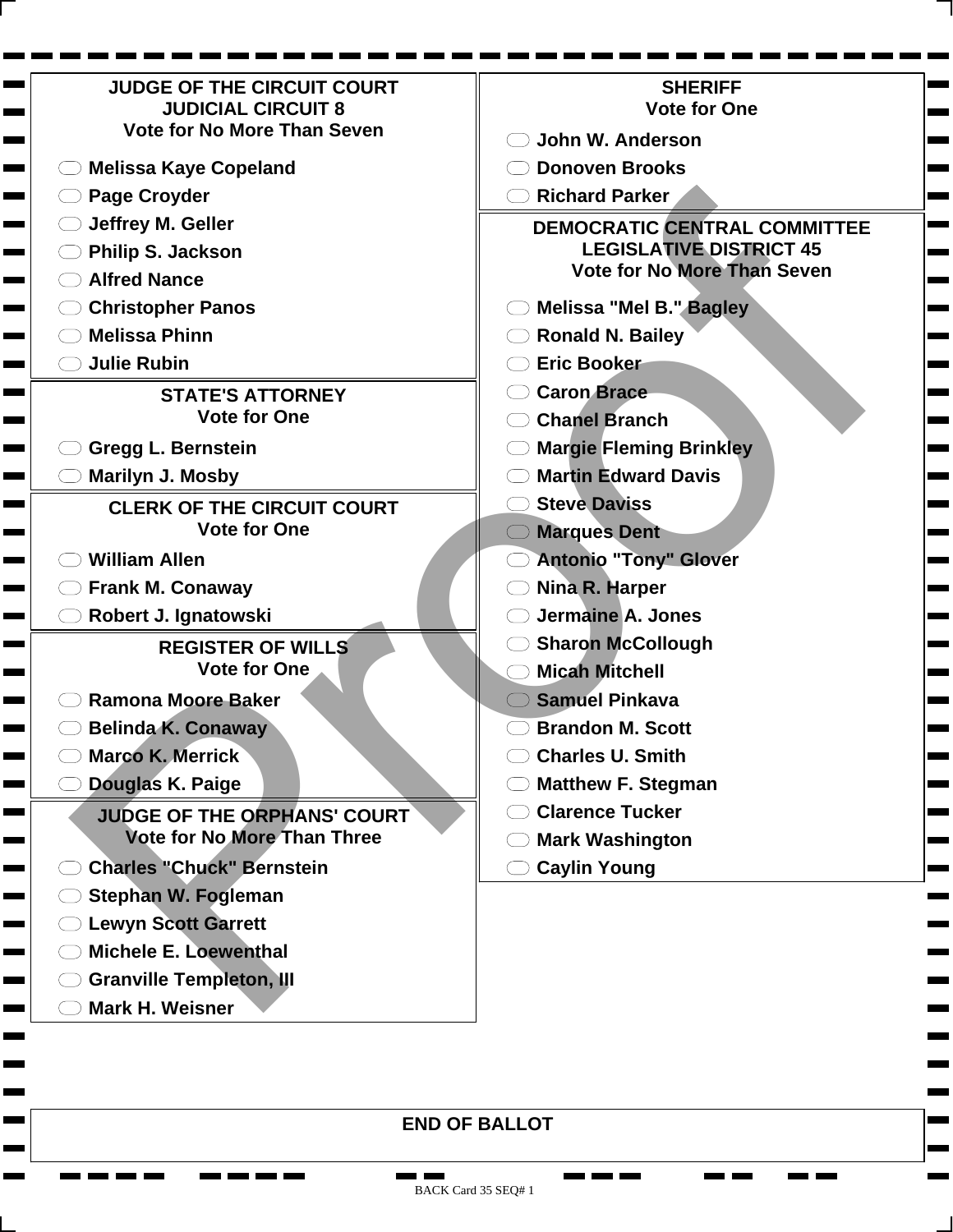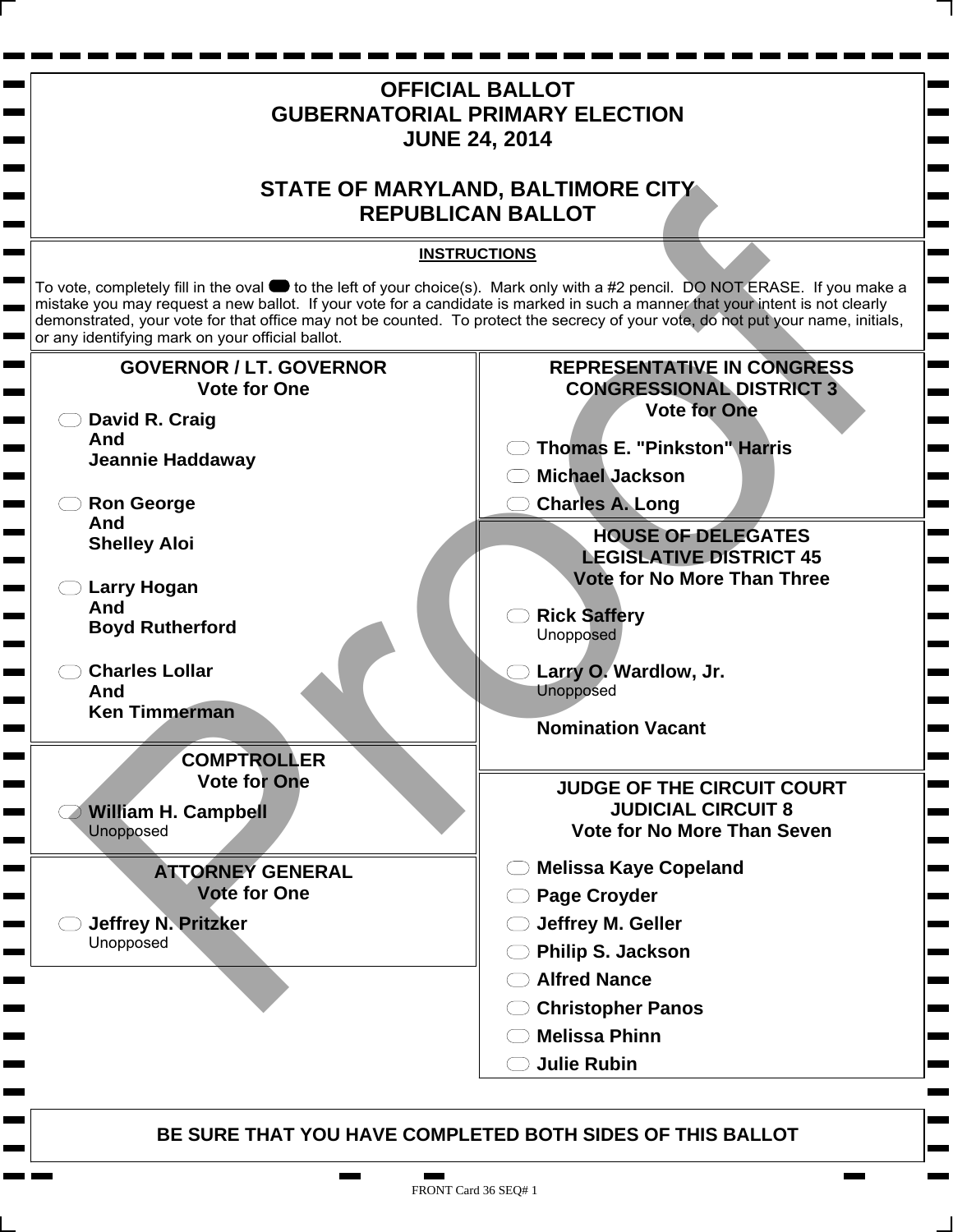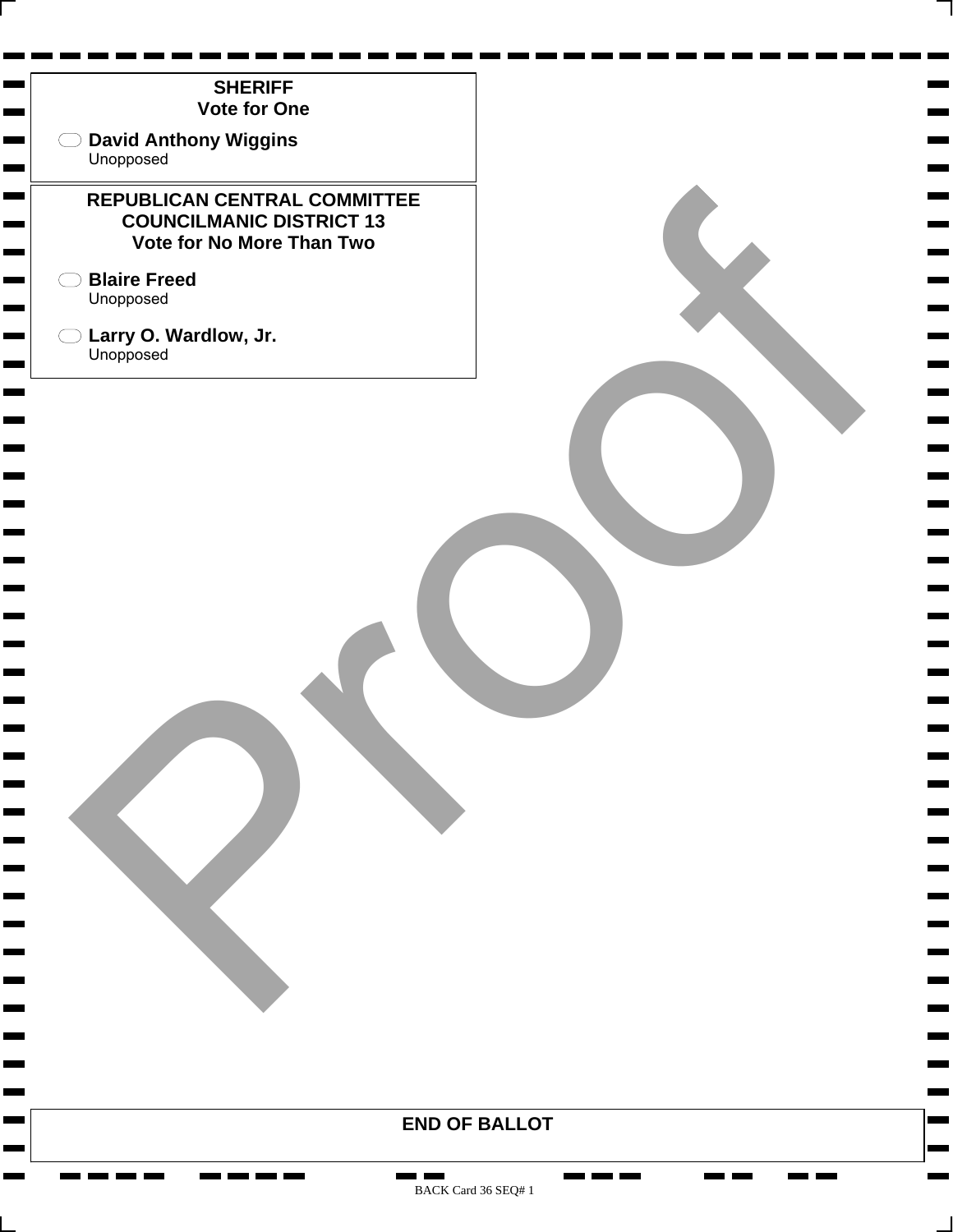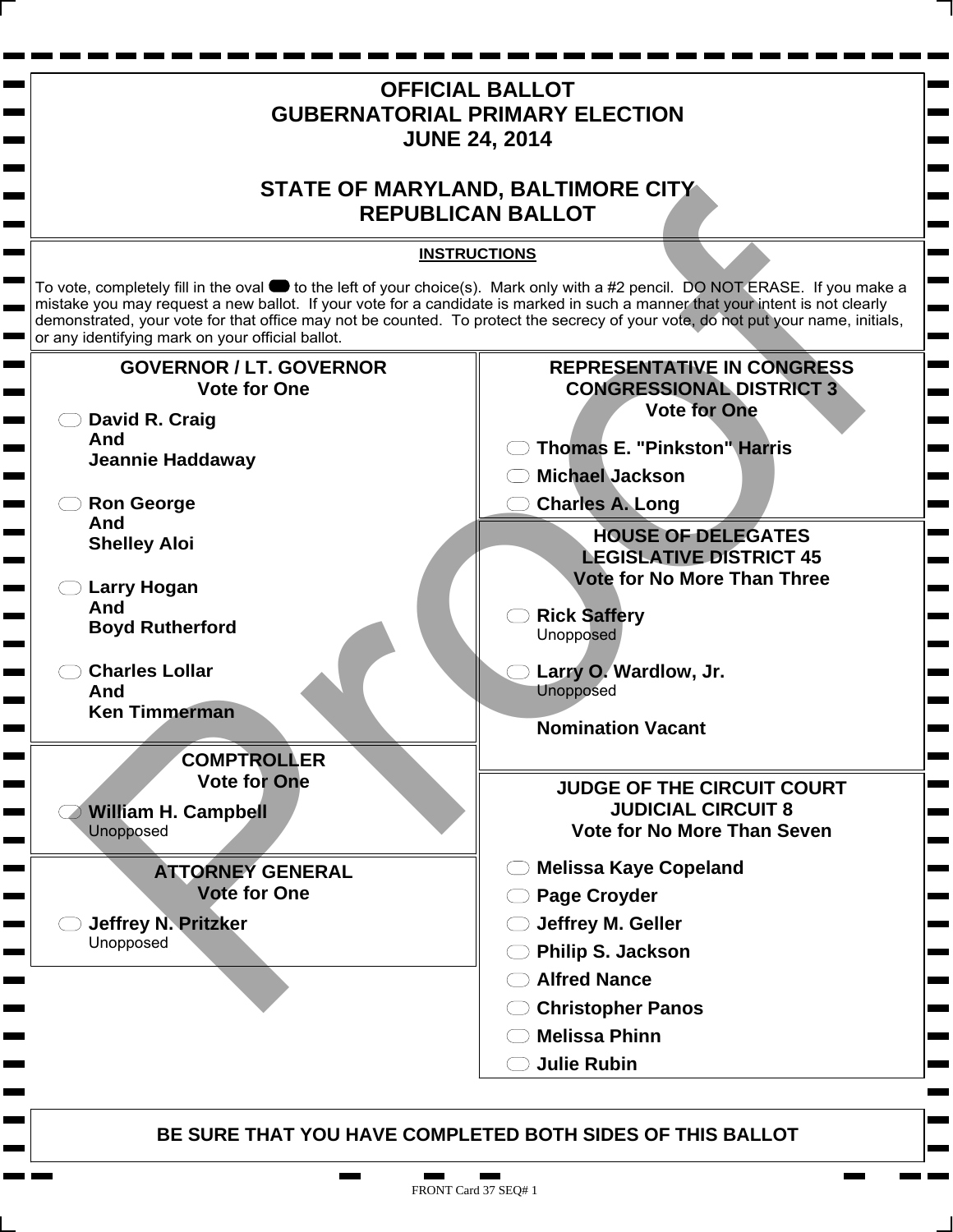

BACK Card 37 SEQ# 1

 $\mathbf{r}$ 

**The Second**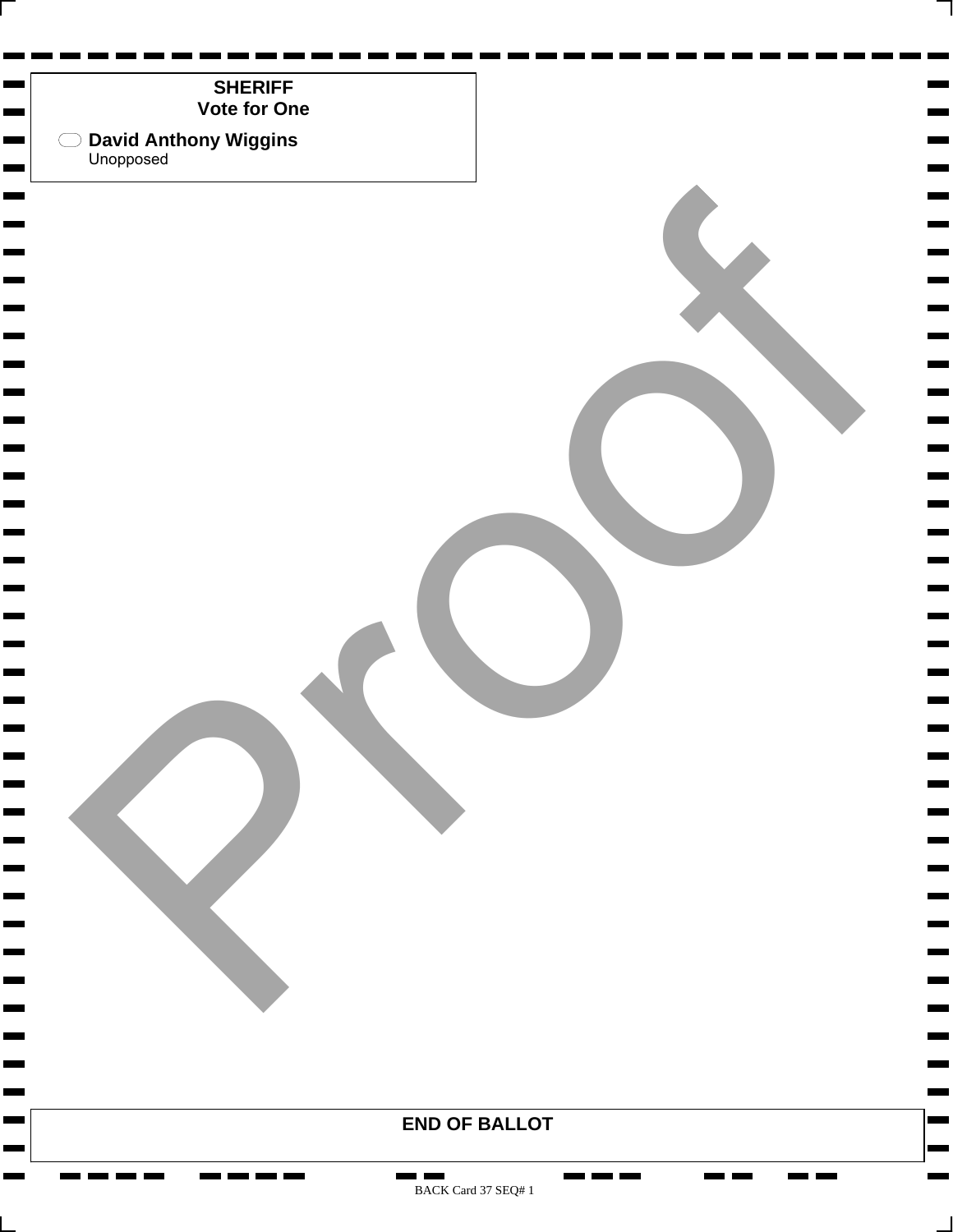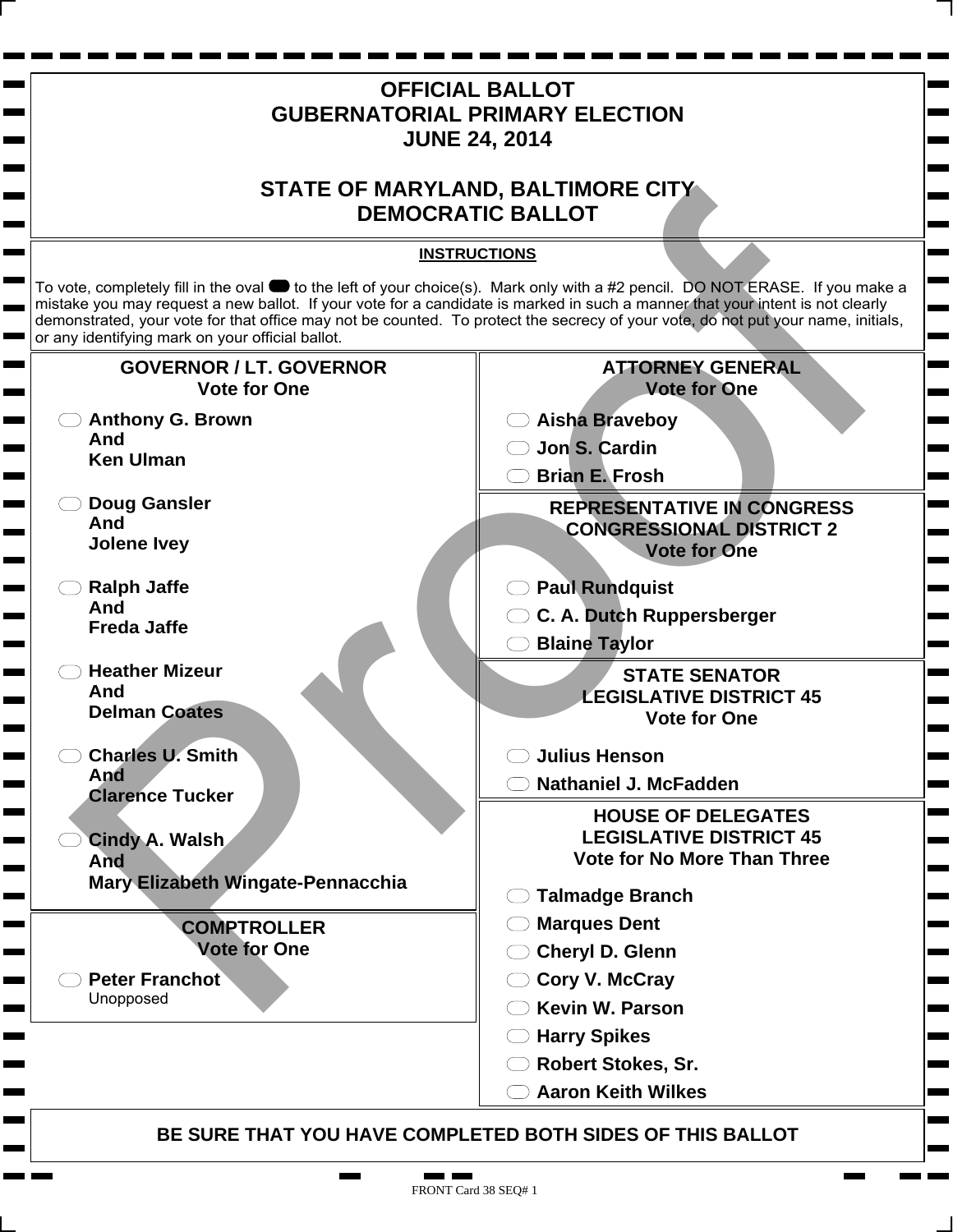| <b>JUDGE OF THE CIRCUIT COURT</b><br><b>JUDICIAL CIRCUIT 8</b> | <b>SHERIFF</b><br><b>Vote for One</b> |
|----------------------------------------------------------------|---------------------------------------|
| <b>Vote for No More Than Seven</b>                             | John W. Anderson                      |
| <b>Melissa Kaye Copeland</b>                                   | <b>Donoven Brooks</b>                 |
| <b>Page Croyder</b>                                            | <b>Richard Parker</b>                 |
| Jeffrey M. Geller                                              | DEMOCRATIC CENTRAL COMMITTEE          |
| Philip S. Jackson                                              | <b>LEGISLATIVE DISTRICT 45</b>        |
| <b>Alfred Nance</b>                                            | <b>Vote for No More Than Seven</b>    |
| <b>Christopher Panos</b>                                       | <b>Melissa "Mel B." Bagley</b>        |
| <b>Melissa Phinn</b>                                           | <b>Ronald N. Bailey</b>               |
| <b>Julie Rubin</b>                                             | <b>Eric Booker</b>                    |
| <b>STATE'S ATTORNEY</b>                                        | <b>Caron Brace</b>                    |
| <b>Vote for One</b>                                            | <b>Chanel Branch</b>                  |
| <b>Gregg L. Bernstein</b>                                      | <b>Margie Fleming Brinkley</b>        |
| Marilyn J. Mosby                                               | <b>Martin Edward Davis</b>            |
| <b>CLERK OF THE CIRCUIT COURT</b>                              | <b>Steve Daviss</b>                   |
| <b>Vote for One</b>                                            | <b>Marques Dent</b>                   |
| <b>William Allen</b>                                           | <b>Antonio "Tony" Glover</b>          |
| <b>Frank M. Conaway</b>                                        | Nina R. Harper                        |
| Robert J. Ignatowski                                           | Jermaine A. Jones                     |
| <b>REGISTER OF WILLS</b>                                       | <b>Sharon McCollough</b>              |
| <b>Vote for One</b>                                            | <b>Micah Mitchell</b>                 |
| <b>Ramona Moore Baker</b>                                      | <b>Samuel Pinkava</b>                 |
| <b>Belinda K. Conaway</b>                                      | <b>Brandon M. Scott</b>               |
| <b>Marco K. Merrick</b>                                        | <b>Charles U. Smith</b>               |
| Douglas K. Paige                                               | <b>Matthew F. Stegman</b>             |
| <b>JUDGE OF THE ORPHANS' COURT</b>                             | <b>Clarence Tucker</b>                |
| <b>Vote for No More Than Three</b>                             | <b>Mark Washington</b>                |
| <b>Charles "Chuck" Bernstein</b>                               | <b>Caylin Young</b>                   |
| Stephan W. Fogleman                                            |                                       |
| <b>Lewyn Scott Garrett</b>                                     |                                       |
| <b>Michele E. Loewenthal</b>                                   |                                       |
| <b>Granville Templeton, Ill</b>                                |                                       |
| <b>Mark H. Weisner</b>                                         |                                       |

**COLOR** 

 $\Box$ 

 $\blacksquare$ 

 $\mathbf{r}$ 

 $\blacksquare$ 

٠

 $\blacksquare$ 

**Contract** 

 $\mathbf{r}$ 

 $\blacksquare$ 

п

<u>ran karajaran mengangkan pada anak atau salah sahi</u>

**END OF BALLOT**

**The Common** 

 $\mathbf{r}$  and  $\mathbf{r}$  and  $\mathbf{r}$ 

**CONTRACTOR** 

<u>ran ma</u>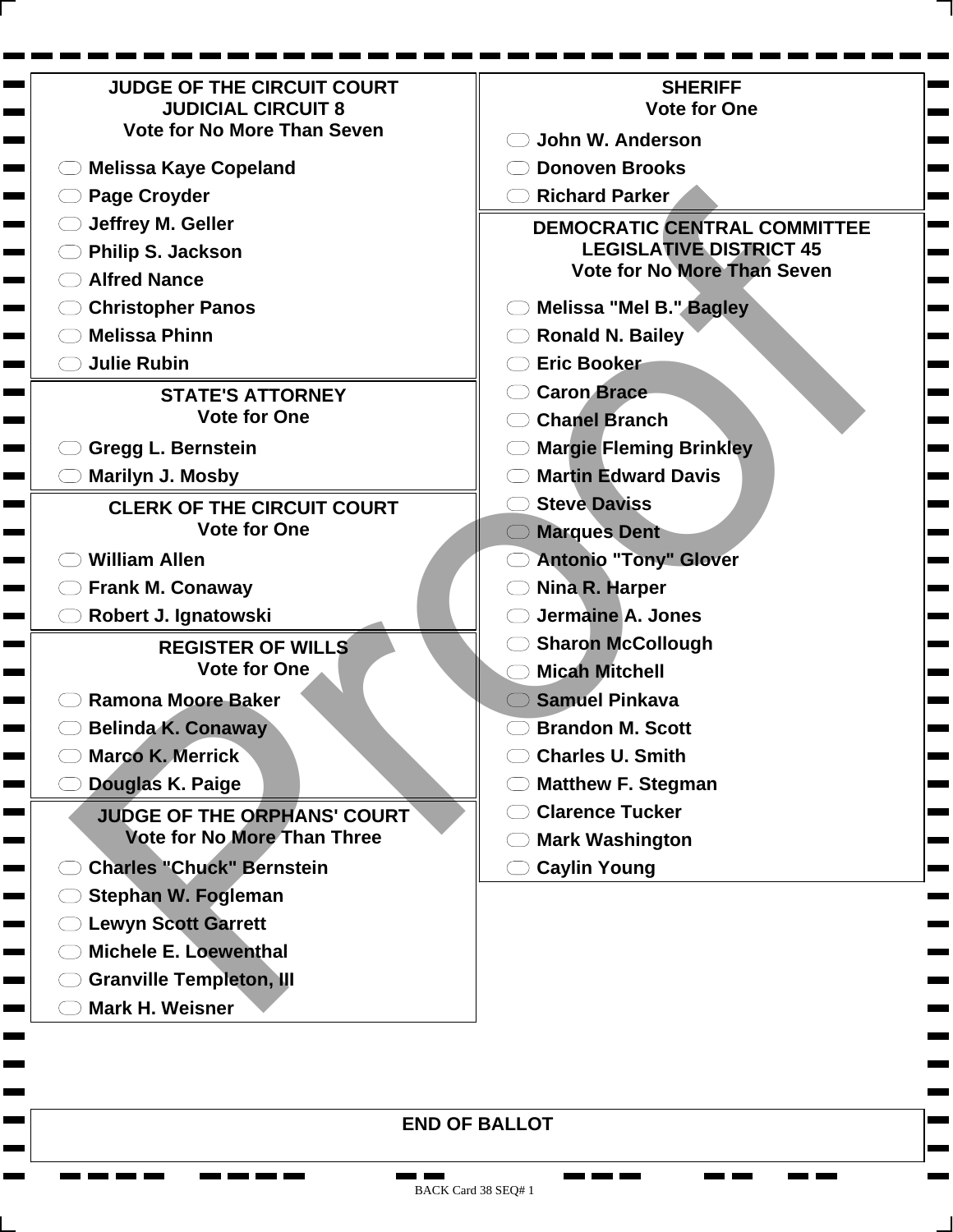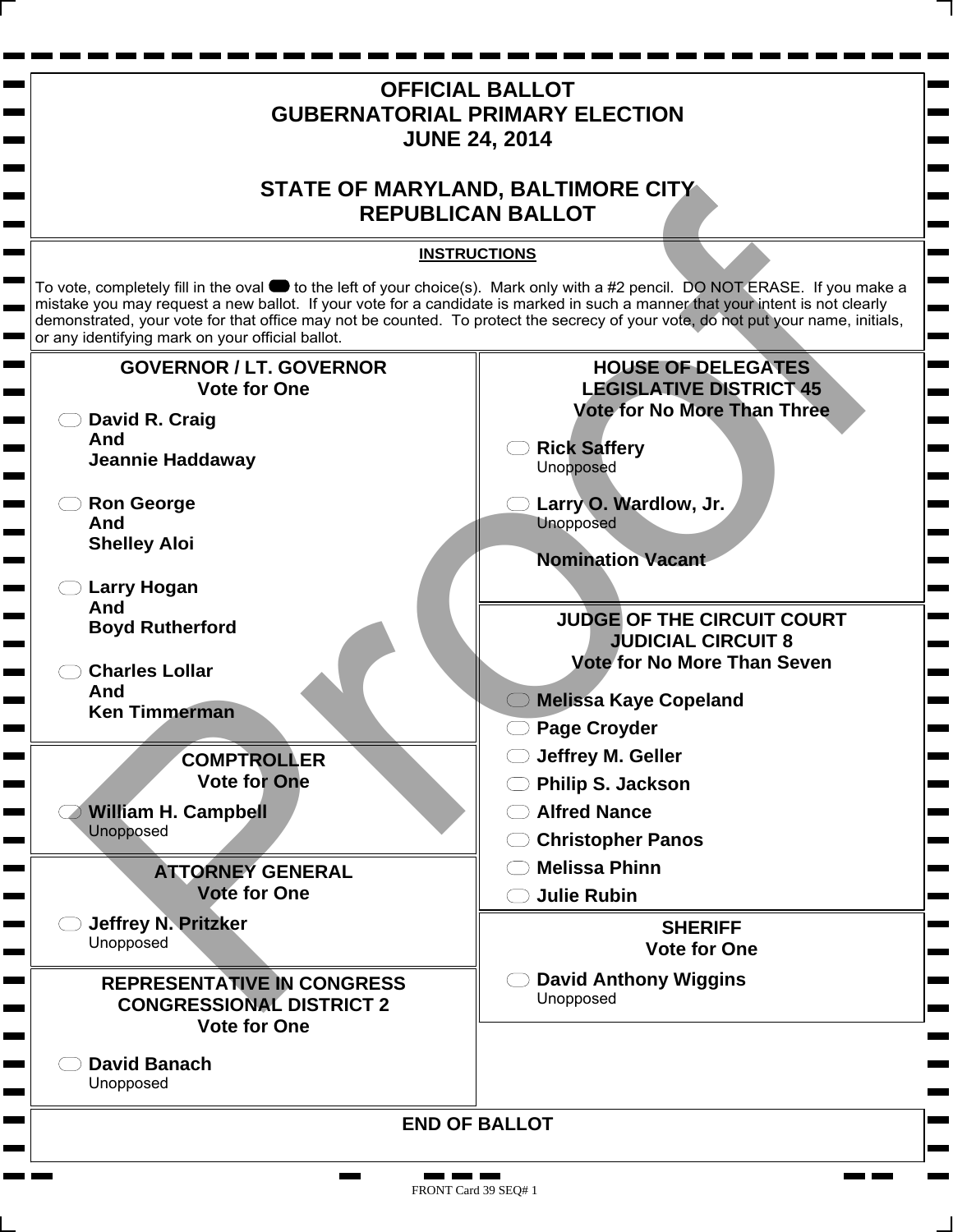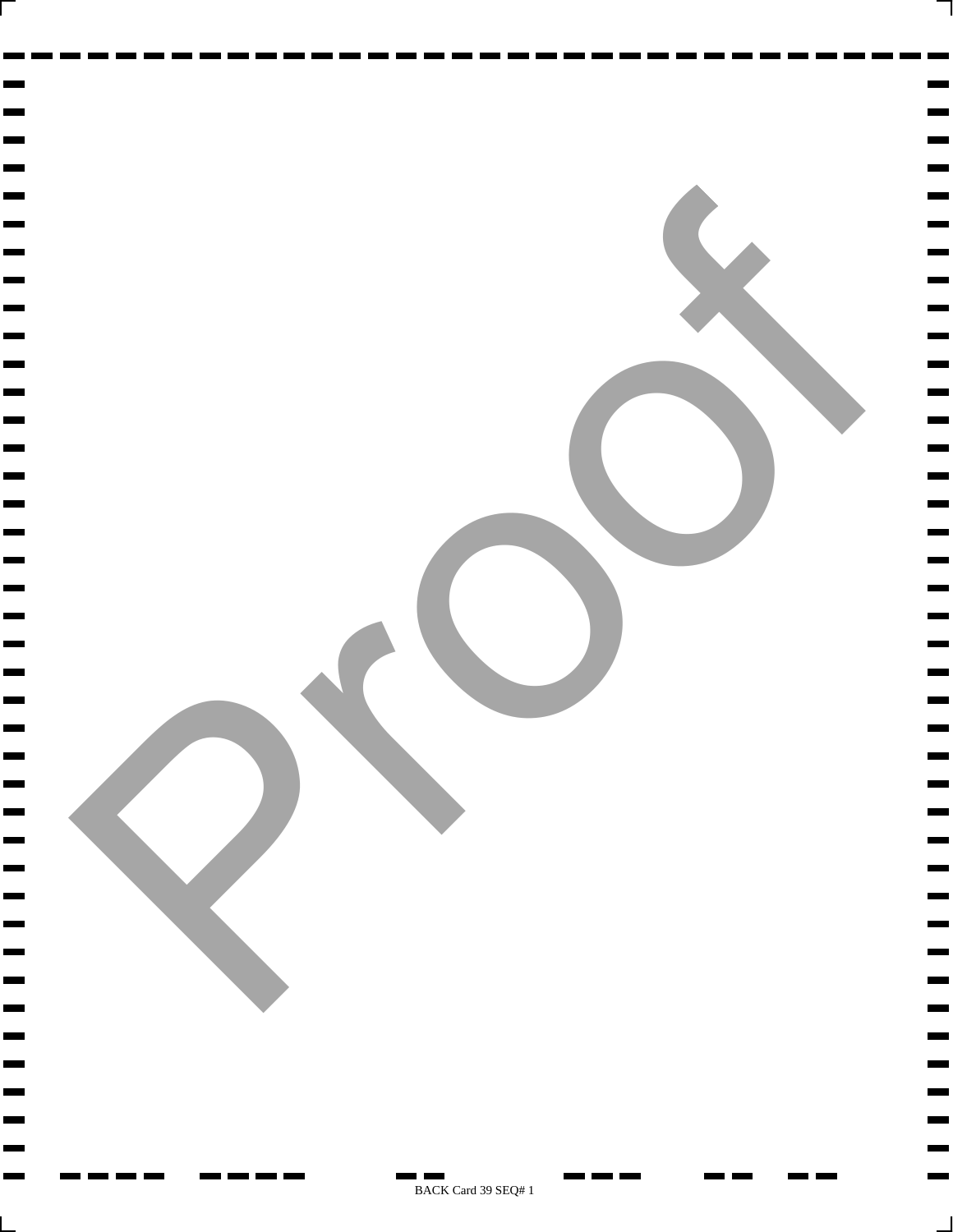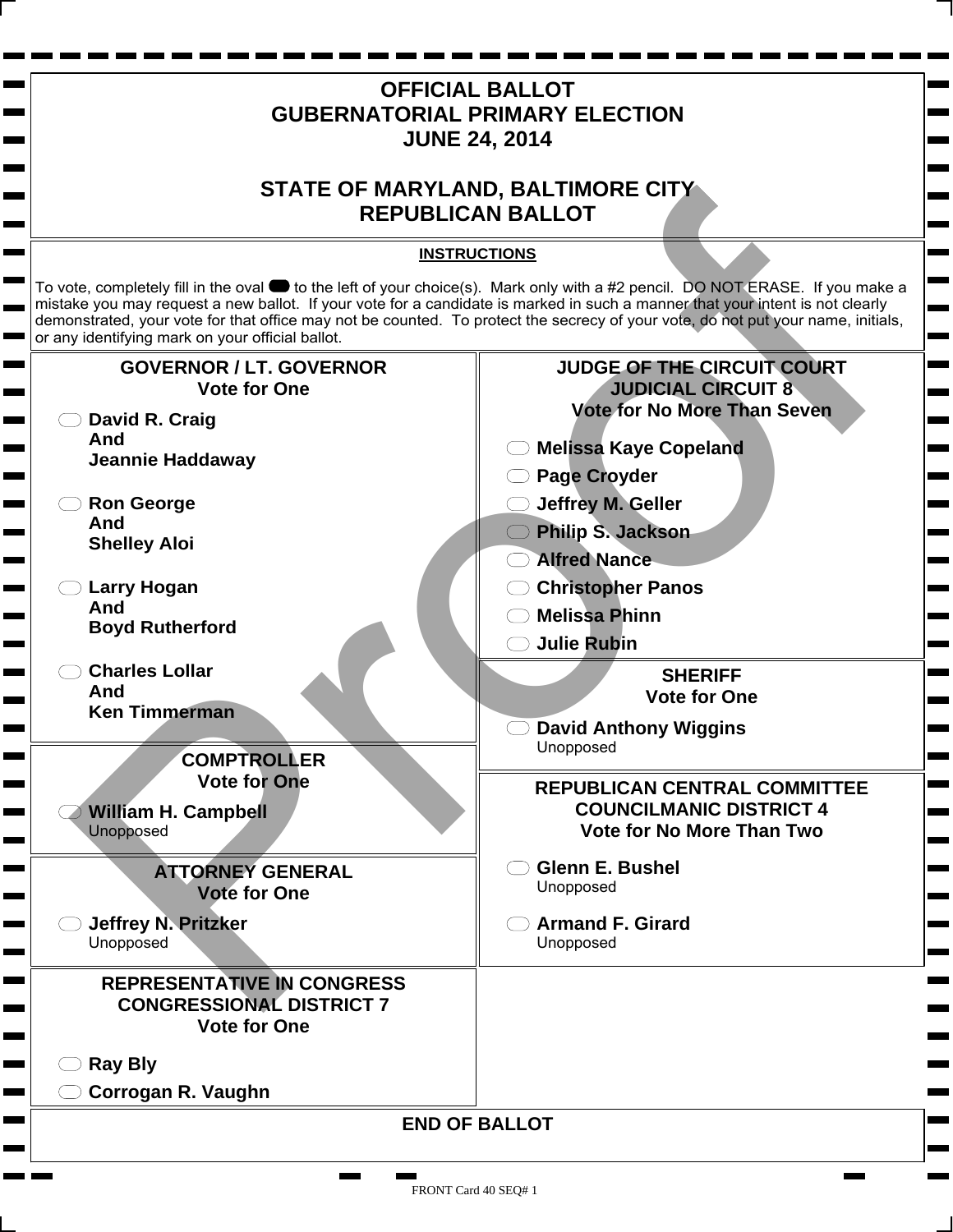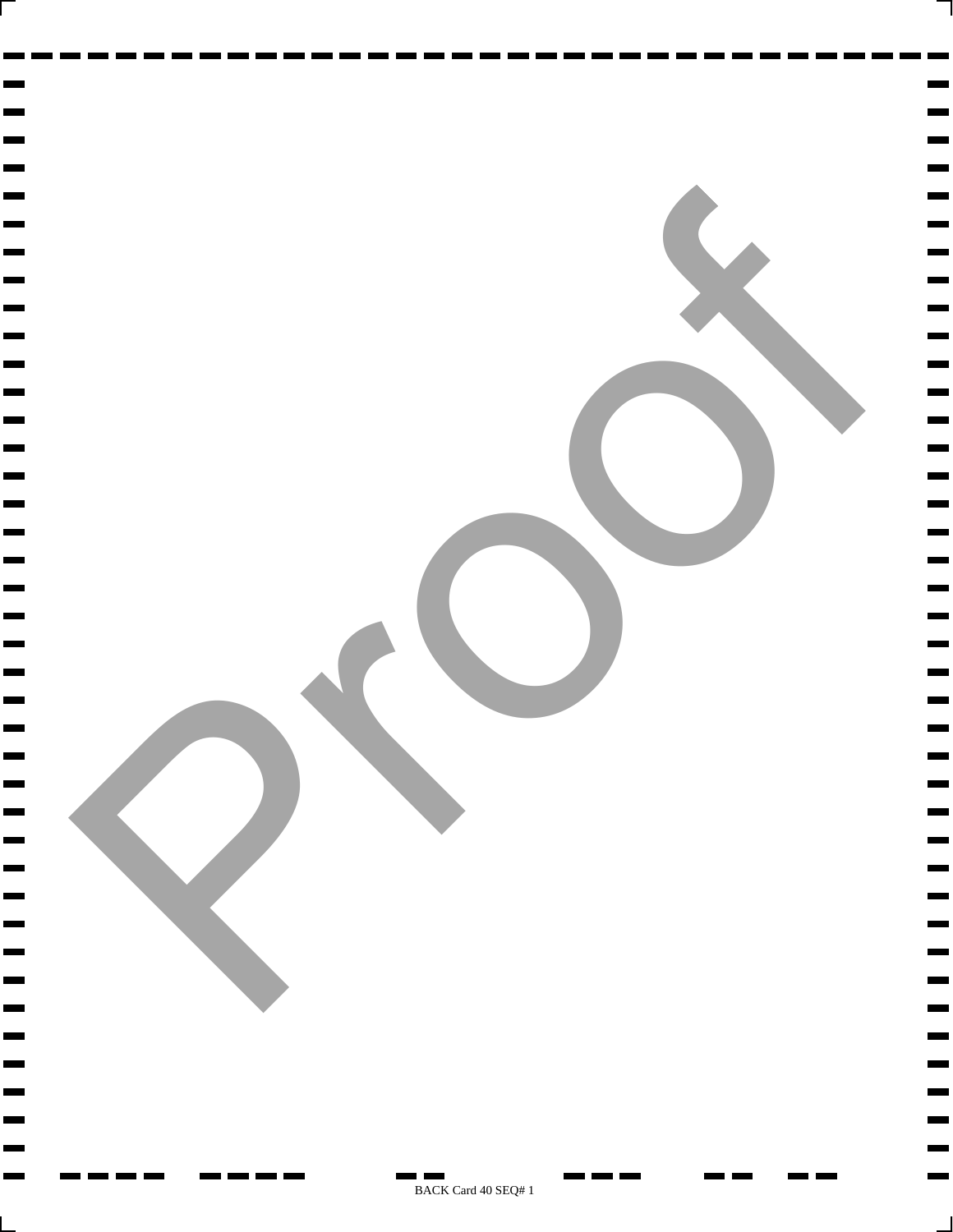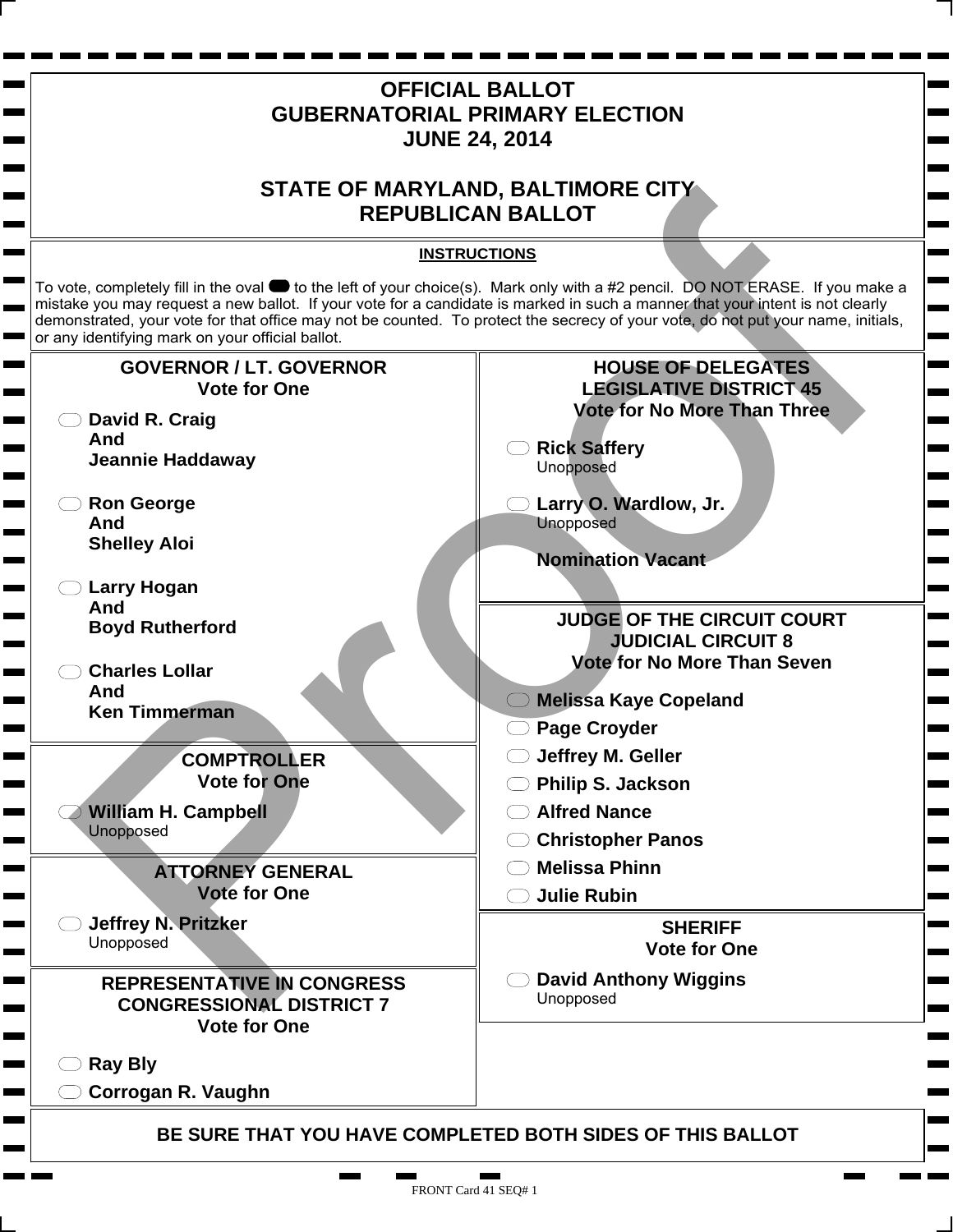| REPUBLICAN CENTRAL COMMITTEE                                 |                      |
|--------------------------------------------------------------|----------------------|
| <b>COUNCILMANIC DISTRICT 13</b><br>Vote for No More Than Two |                      |
| <b>Blaire Freed</b><br>$($ )<br>Unopposed                    |                      |
| Larry O. Wardlow, Jr.<br>Unopposed<br>$\bigcirc$             |                      |
|                                                              |                      |
|                                                              |                      |
|                                                              |                      |
| in a                                                         |                      |
|                                                              |                      |
|                                                              |                      |
|                                                              |                      |
|                                                              |                      |
|                                                              |                      |
|                                                              |                      |
|                                                              |                      |
|                                                              |                      |
|                                                              |                      |
|                                                              |                      |
|                                                              | <b>END OF BALLOT</b> |
|                                                              |                      |

BACK Card 41 SEQ# 1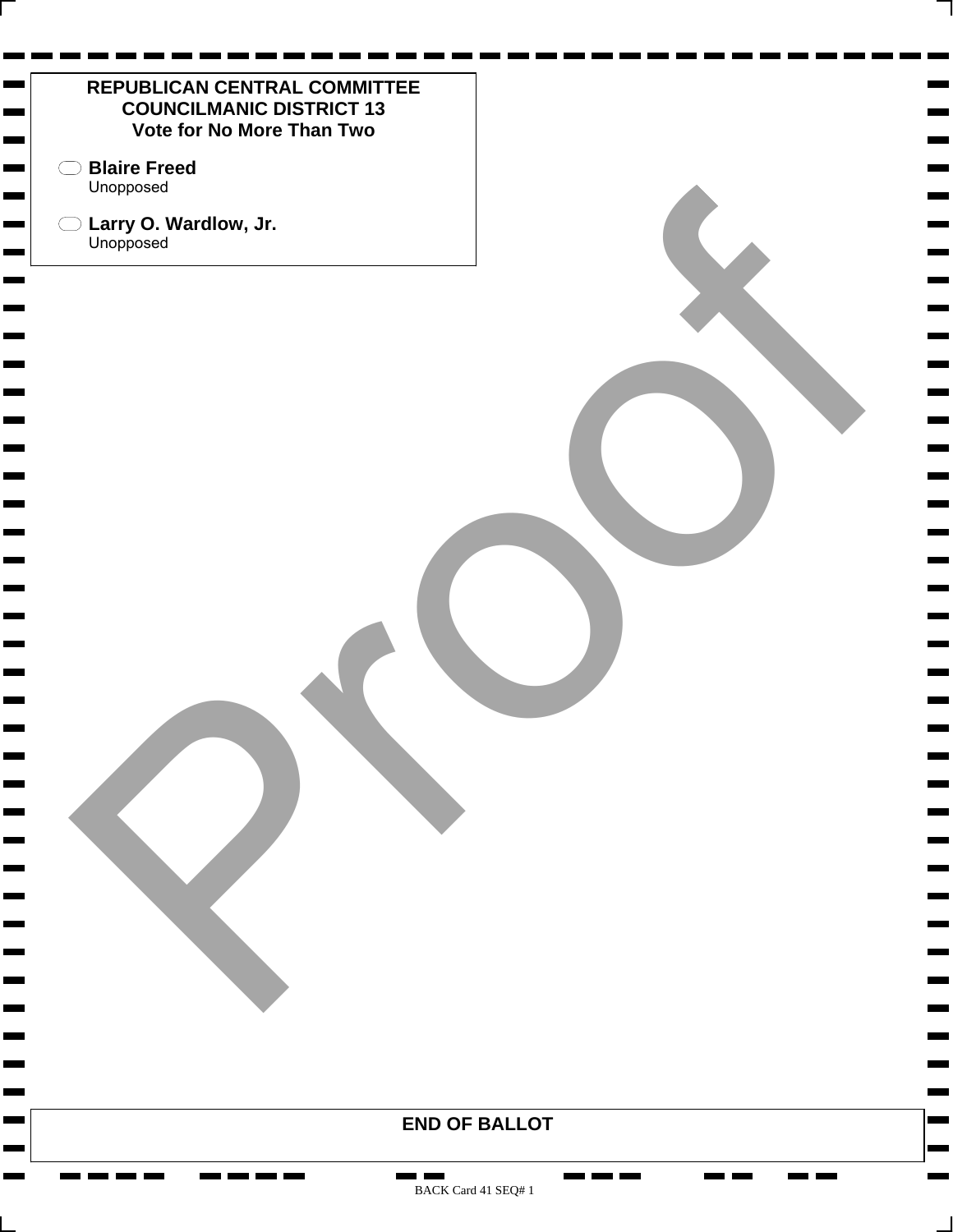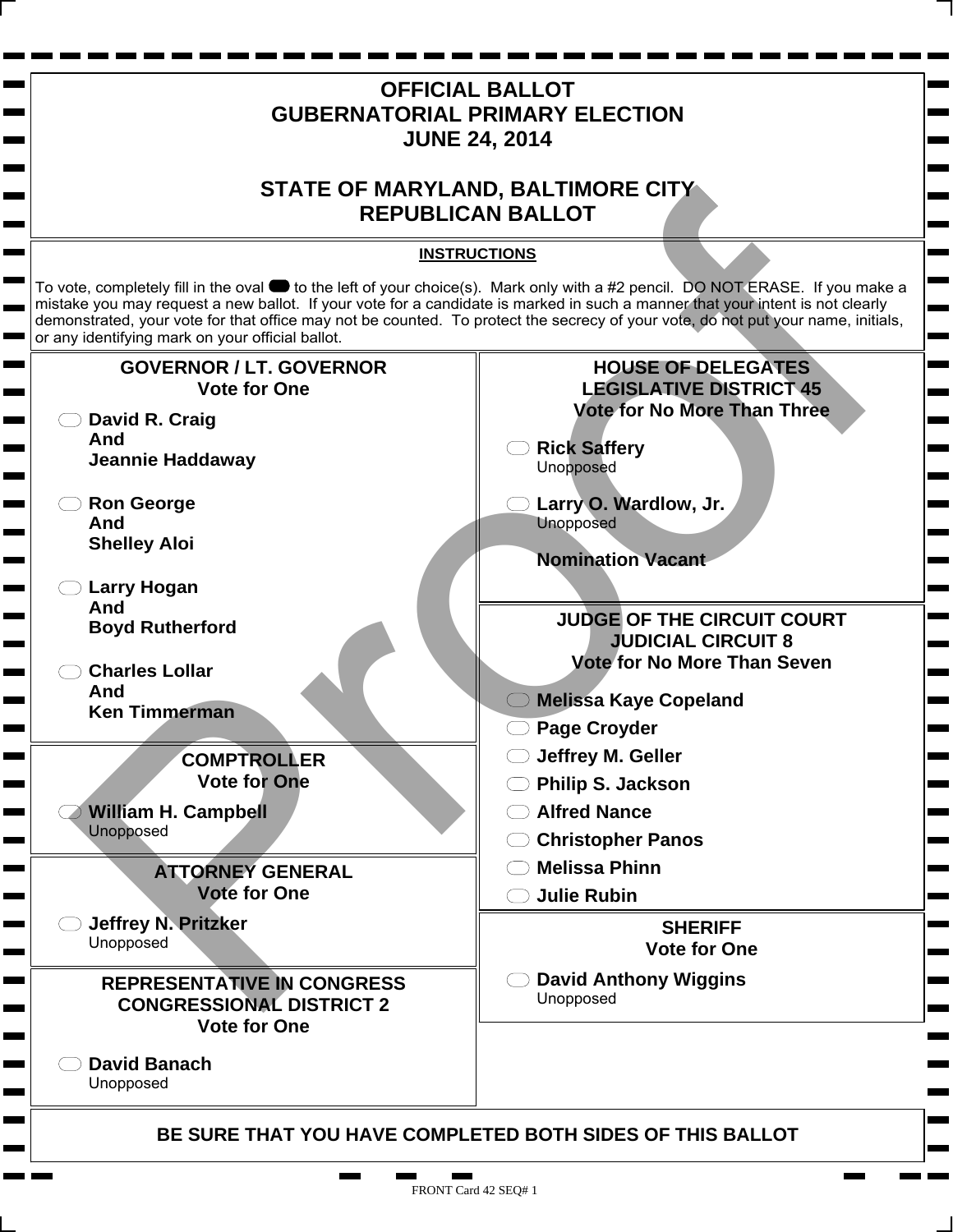| REPUBLICAN CENTRAL COMMITTEE<br><b>COUNCILMANIC DISTRICT 13</b> |                      |
|-----------------------------------------------------------------|----------------------|
| Vote for No More Than Two                                       |                      |
| <b>Blaire Freed</b><br>$($ )<br>Unopposed                       |                      |
| Larry O. Wardlow, Jr.<br>Unopposed<br>$\bigcirc$                |                      |
| т                                                               |                      |
|                                                                 | <b>END OF BALLOT</b> |
|                                                                 |                      |
|                                                                 |                      |

BACK Card 42 SEQ# 1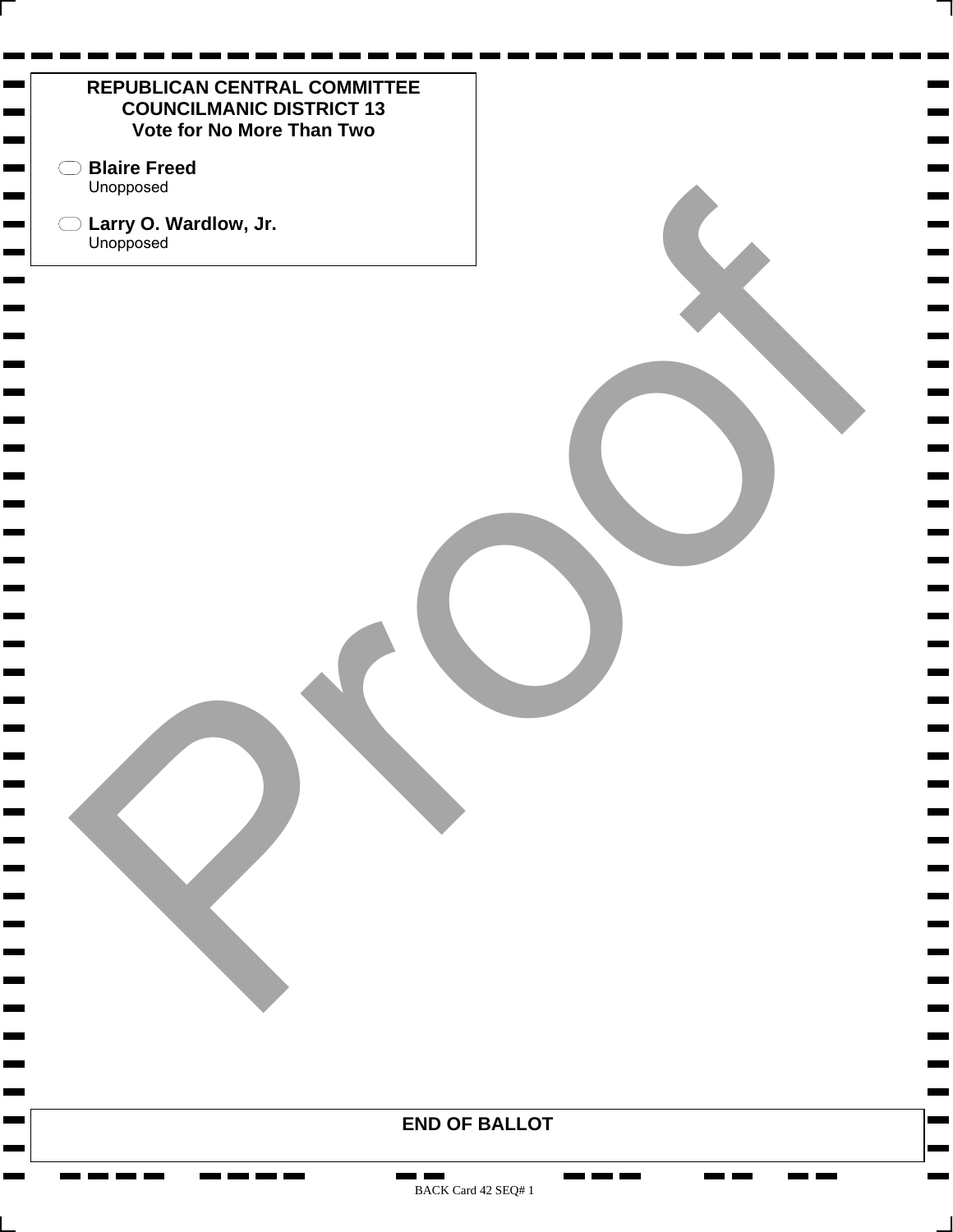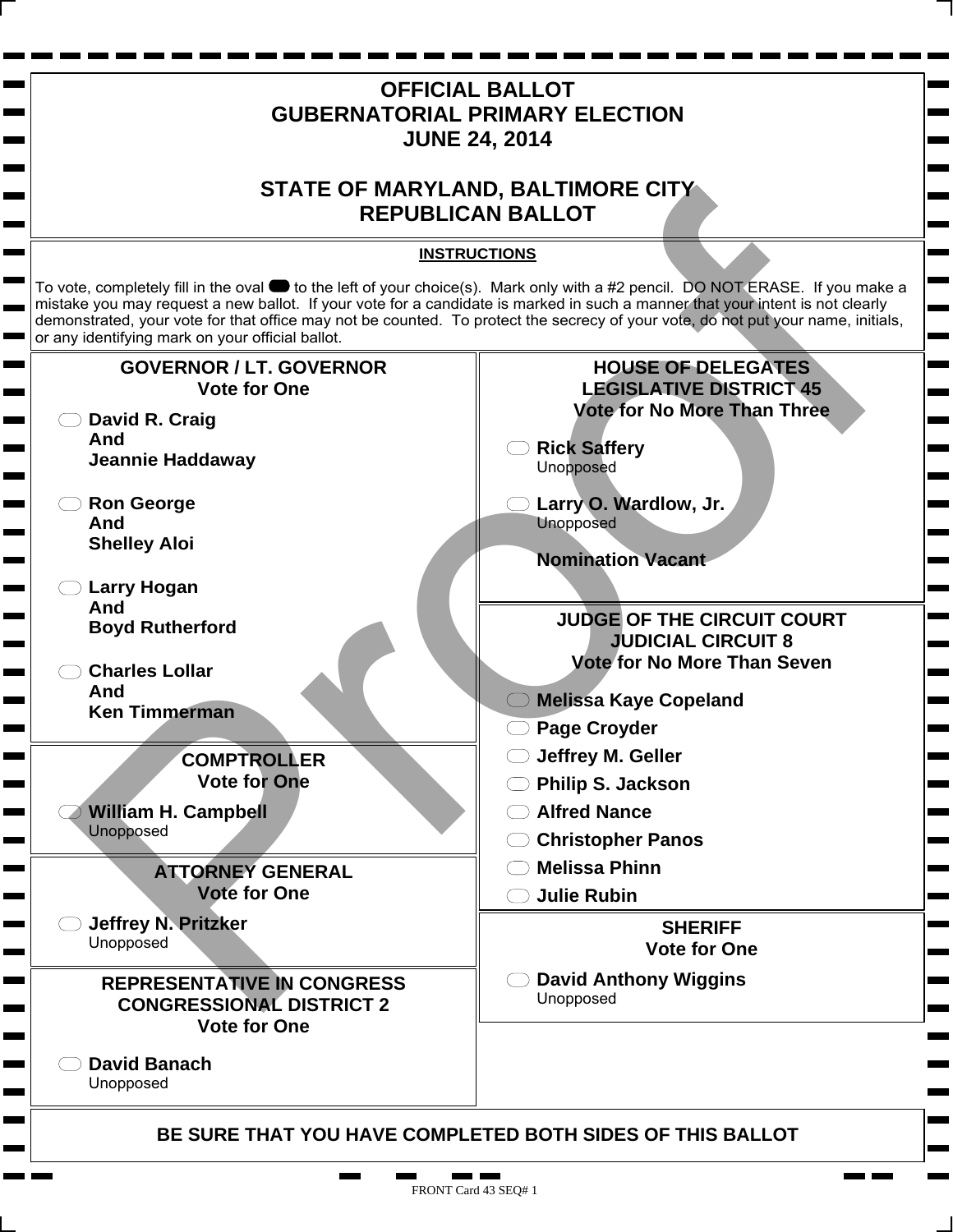| REPUBLICAN CENTRAL COMMITTEE<br><b>COUNCILMANIC DISTRICT 3</b><br><b>College</b><br>Vote for No More Than Two<br><b>START</b> |                      |
|-------------------------------------------------------------------------------------------------------------------------------|----------------------|
| Reba L. B. Jones<br>$\bigcirc$<br><b>Contract</b><br>Unopposed                                                                |                      |
| Sam Kahl<br>$\bigcirc$<br>$\blacksquare$<br>Unopposed                                                                         |                      |
|                                                                                                                               |                      |
| البري                                                                                                                         |                      |
| البرين                                                                                                                        |                      |
|                                                                                                                               |                      |
| a a shekara                                                                                                                   |                      |
|                                                                                                                               |                      |
|                                                                                                                               |                      |
|                                                                                                                               |                      |
|                                                                                                                               |                      |
|                                                                                                                               |                      |
|                                                                                                                               |                      |
|                                                                                                                               |                      |
|                                                                                                                               |                      |
|                                                                                                                               |                      |
|                                                                                                                               | <b>END OF BALLOT</b> |
|                                                                                                                               |                      |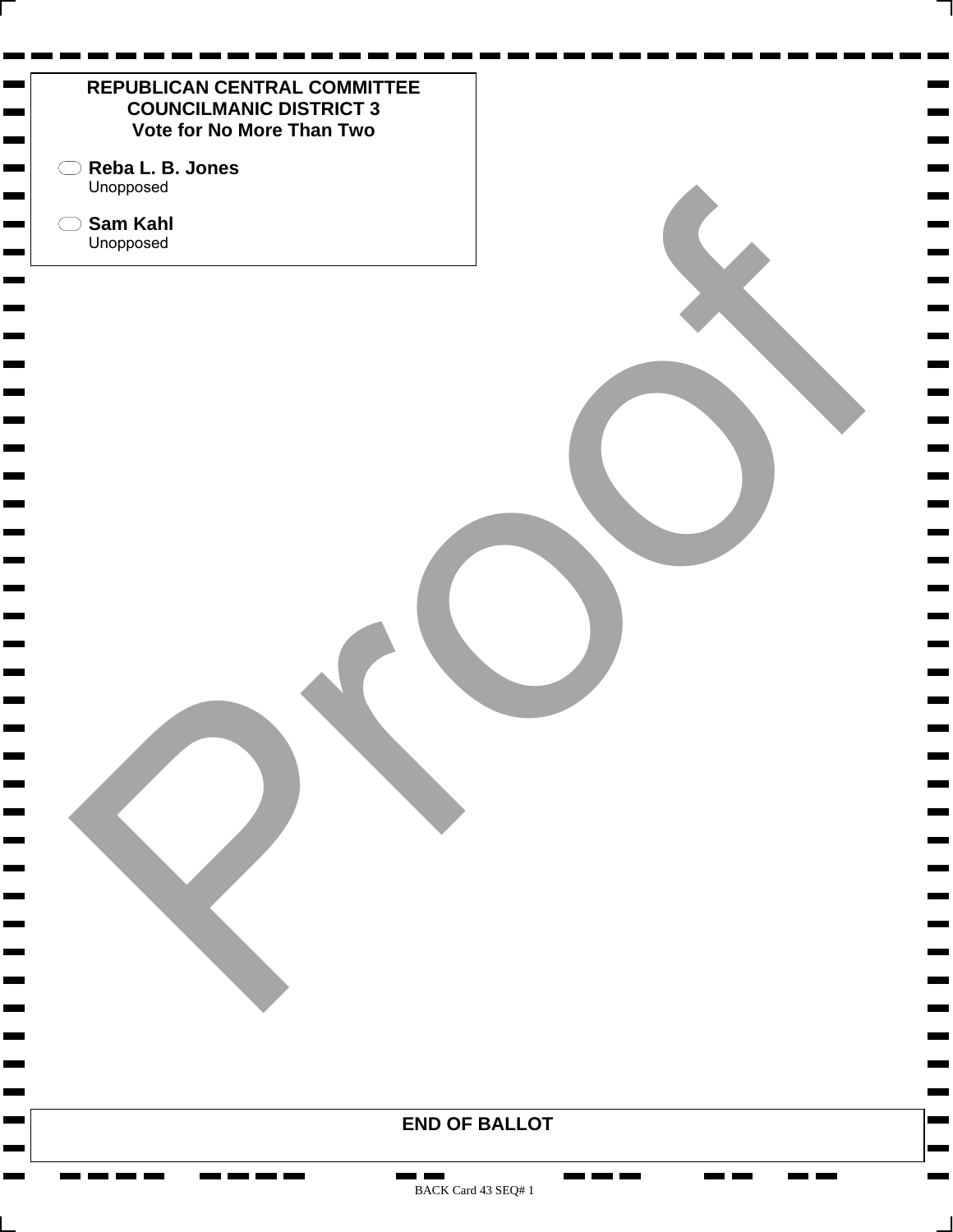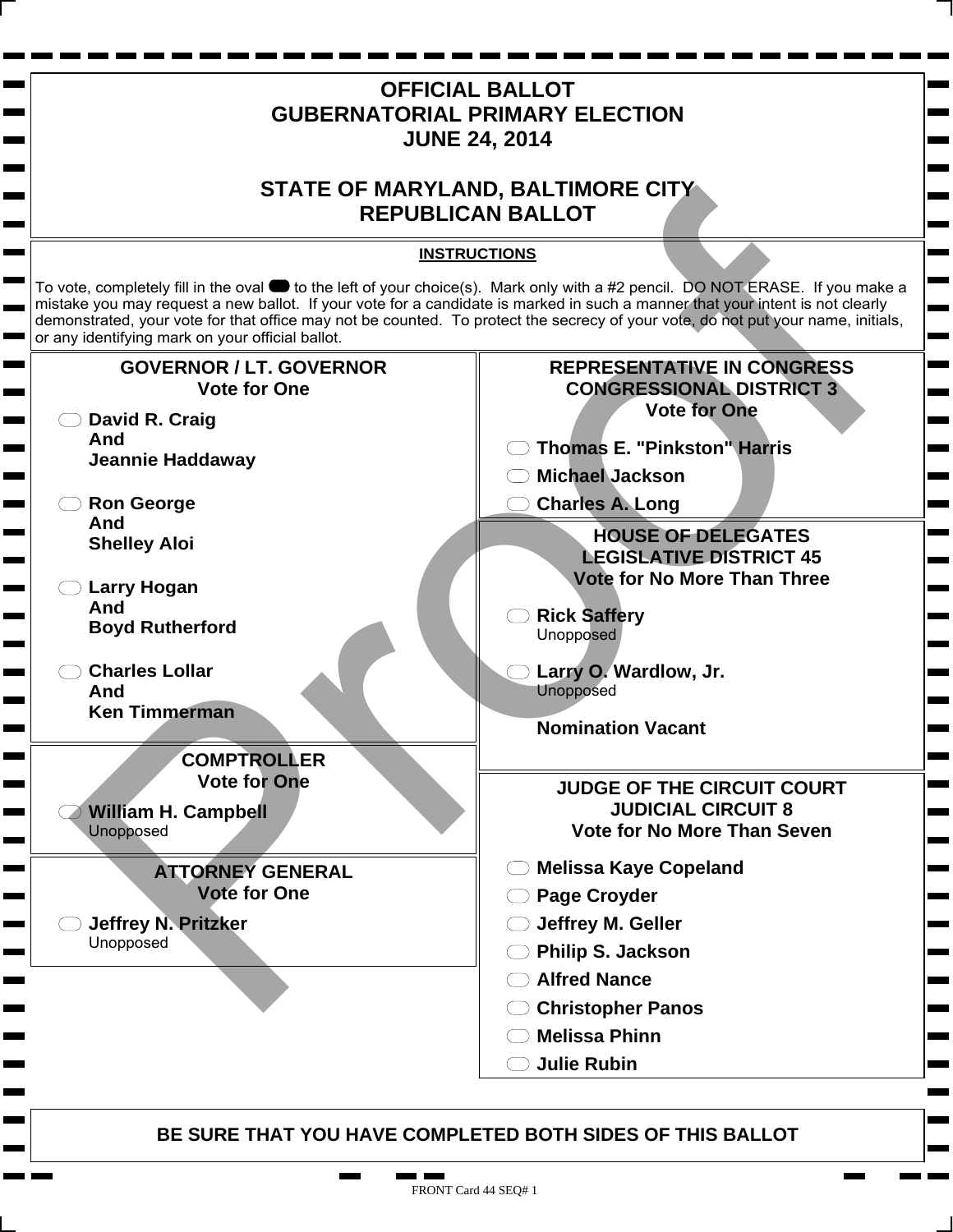

BACK Card 44 SEQ# 1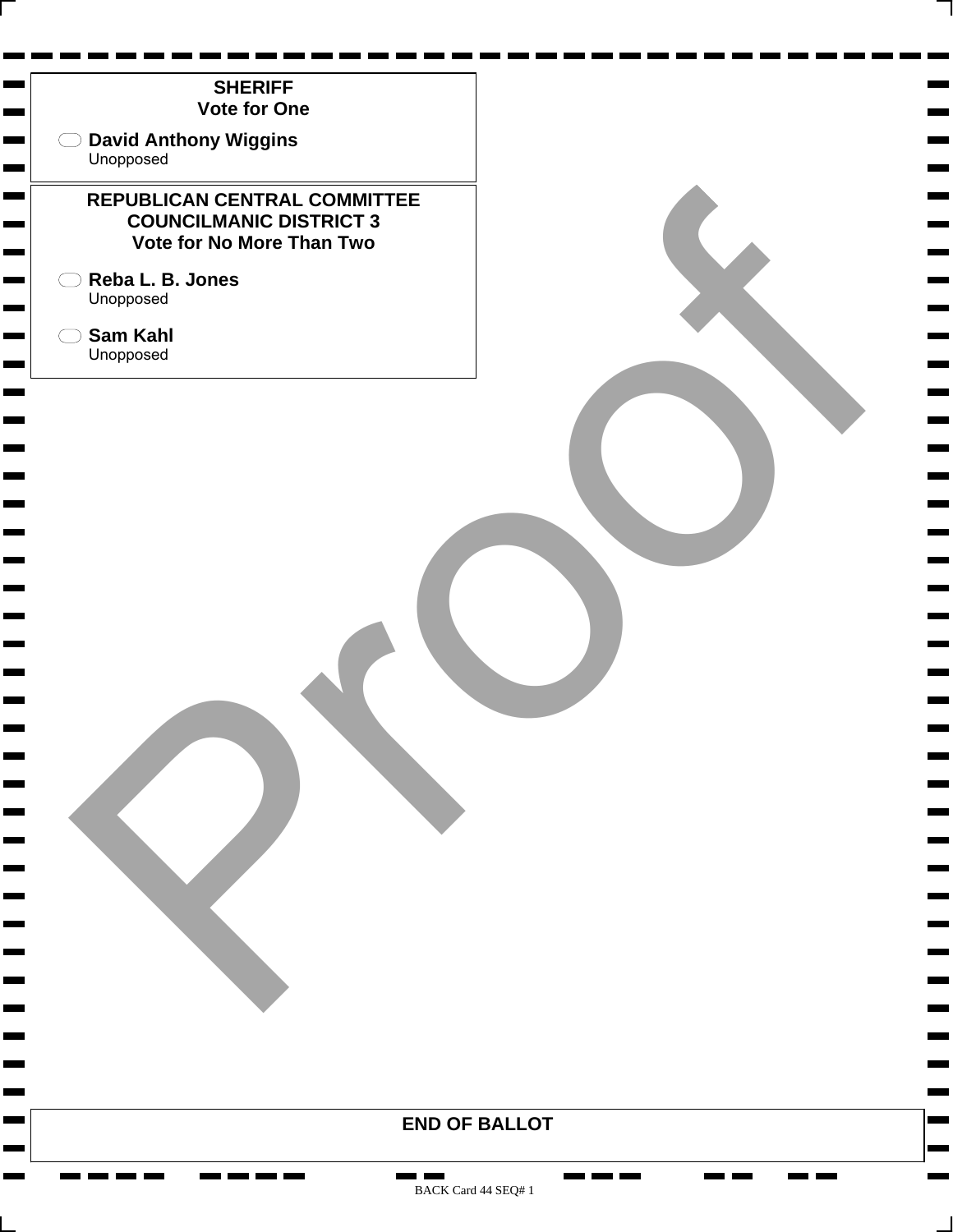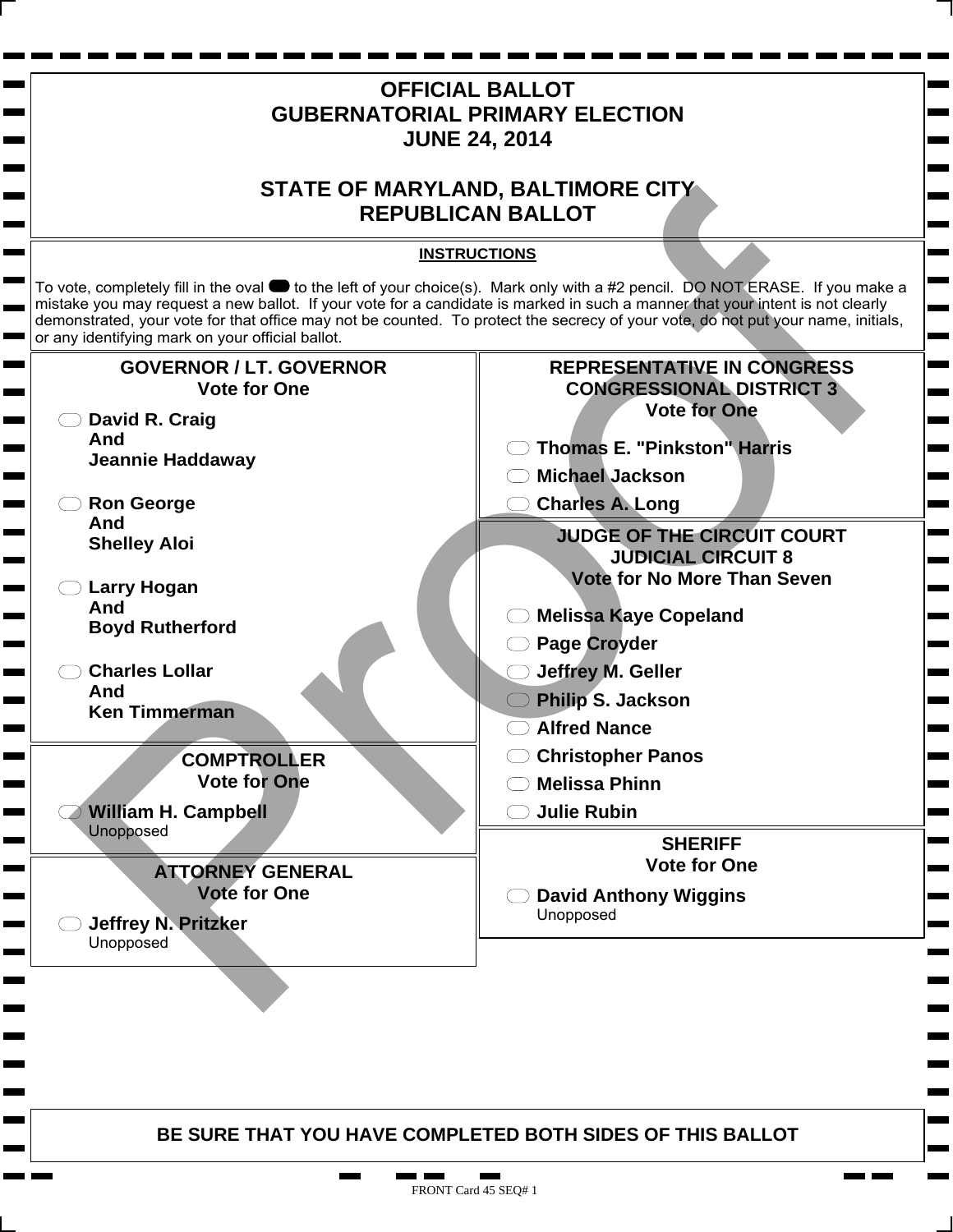| REPUBLICAN CENTRAL COMMITTEE<br><b>COUNCILMANIC DISTRICT 3</b><br>Vote for No More Than Two<br>Reba L. B. Jones<br>$\bigcirc$<br>Unopposed<br>Sam Kahl<br>Unopposed<br><b>END OF BALLOT</b> |  |  |
|---------------------------------------------------------------------------------------------------------------------------------------------------------------------------------------------|--|--|
|                                                                                                                                                                                             |  |  |
|                                                                                                                                                                                             |  |  |
|                                                                                                                                                                                             |  |  |
|                                                                                                                                                                                             |  |  |
|                                                                                                                                                                                             |  |  |
|                                                                                                                                                                                             |  |  |
|                                                                                                                                                                                             |  |  |
|                                                                                                                                                                                             |  |  |
|                                                                                                                                                                                             |  |  |
|                                                                                                                                                                                             |  |  |
|                                                                                                                                                                                             |  |  |
|                                                                                                                                                                                             |  |  |
|                                                                                                                                                                                             |  |  |
|                                                                                                                                                                                             |  |  |
|                                                                                                                                                                                             |  |  |
|                                                                                                                                                                                             |  |  |
|                                                                                                                                                                                             |  |  |
|                                                                                                                                                                                             |  |  |
|                                                                                                                                                                                             |  |  |
|                                                                                                                                                                                             |  |  |
|                                                                                                                                                                                             |  |  |
|                                                                                                                                                                                             |  |  |
|                                                                                                                                                                                             |  |  |
|                                                                                                                                                                                             |  |  |
|                                                                                                                                                                                             |  |  |
|                                                                                                                                                                                             |  |  |
|                                                                                                                                                                                             |  |  |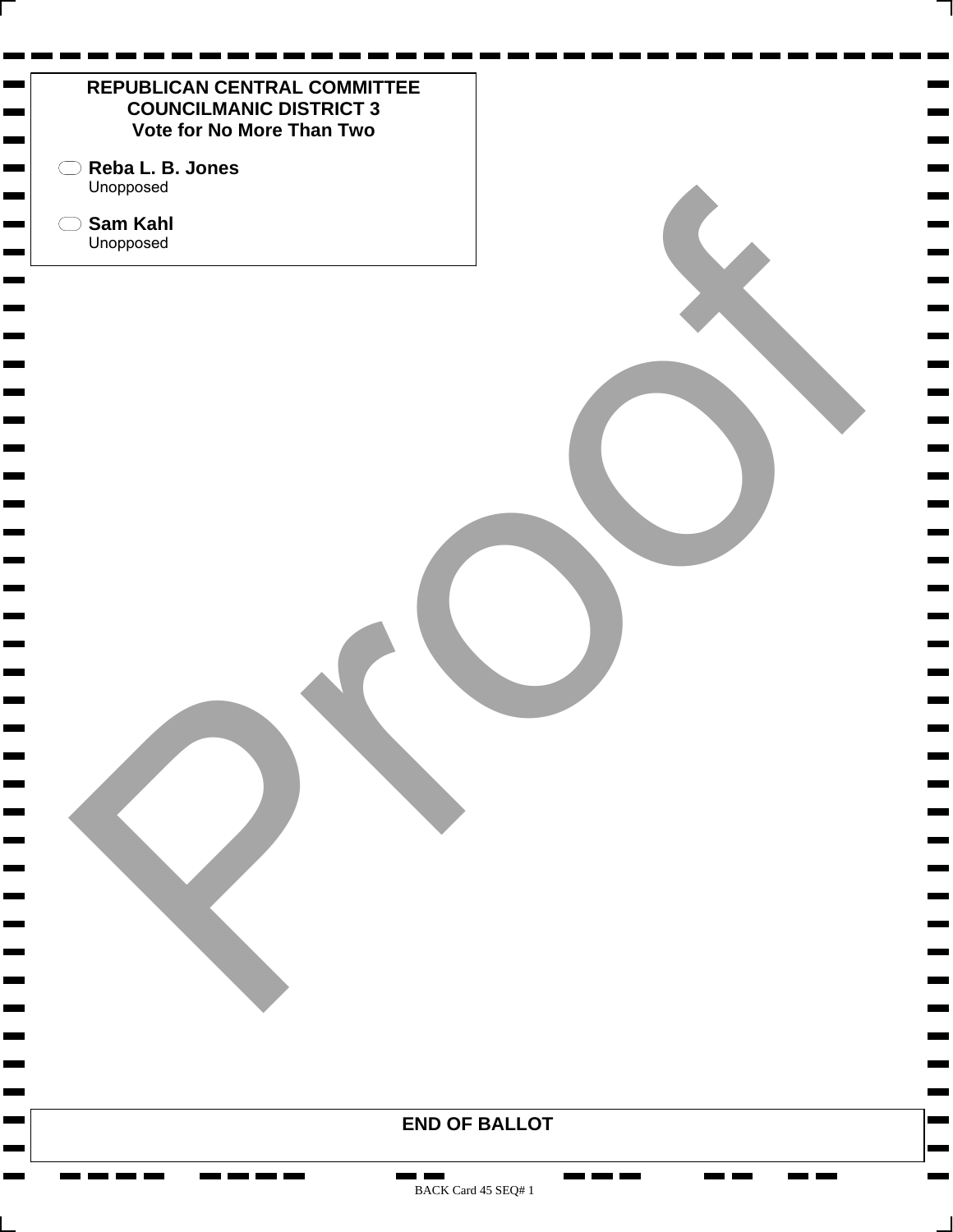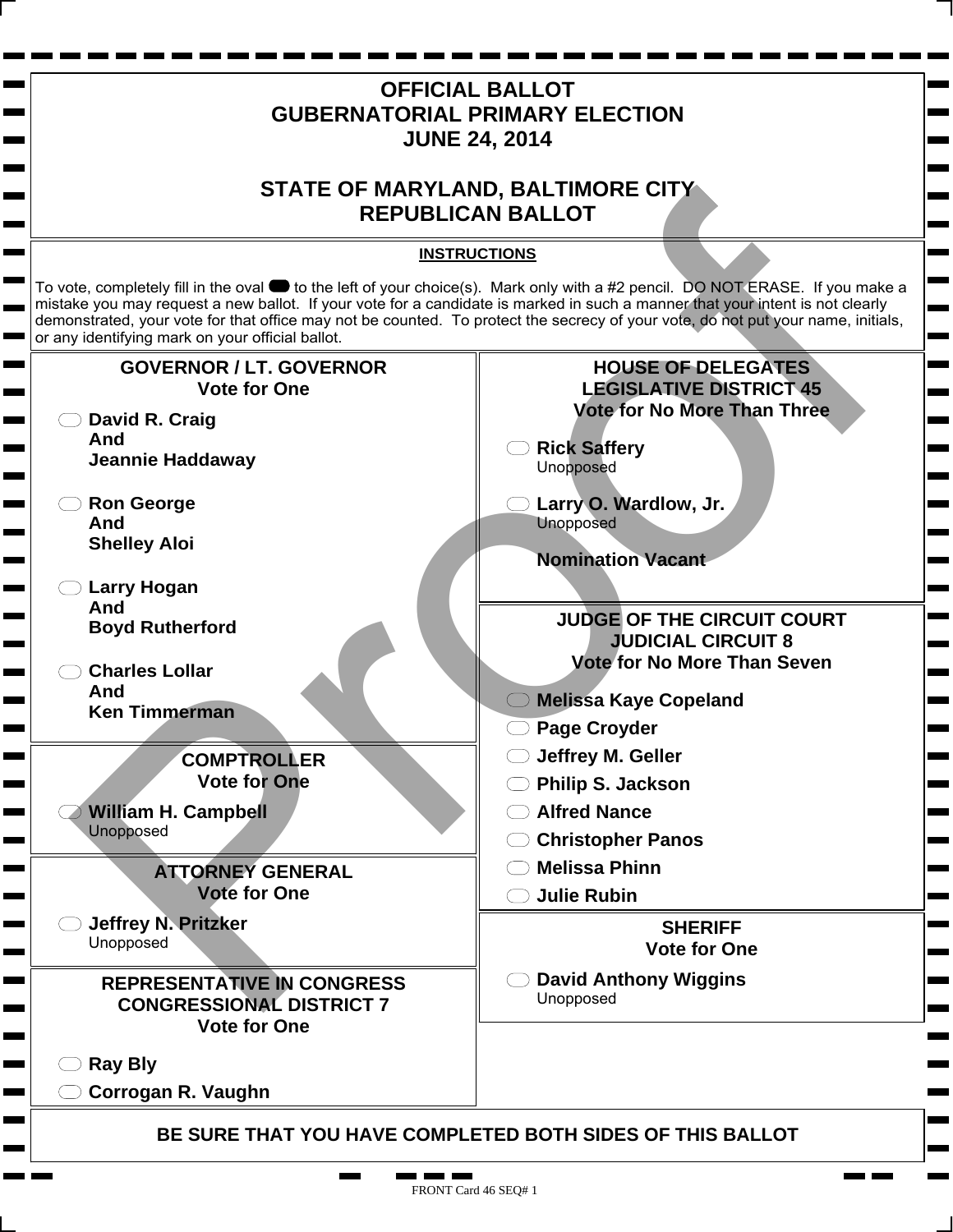| REPUBLICAN CENTRAL COMMITTEE<br><b>COUNCILMANIC DISTRICT 3</b><br><b>College</b><br>Vote for No More Than Two<br><b>START</b> |                      |
|-------------------------------------------------------------------------------------------------------------------------------|----------------------|
| Reba L. B. Jones<br>$\bigcirc$<br>$\blacksquare$<br>Unopposed                                                                 |                      |
| Sam Kahl<br>$\bigcirc$<br>$\blacksquare$<br>Unopposed                                                                         |                      |
|                                                                                                                               |                      |
| حس<br>نسي                                                                                                                     |                      |
| دی ا                                                                                                                          |                      |
| r a s                                                                                                                         |                      |
|                                                                                                                               |                      |
|                                                                                                                               |                      |
|                                                                                                                               |                      |
|                                                                                                                               |                      |
|                                                                                                                               |                      |
|                                                                                                                               |                      |
|                                                                                                                               |                      |
|                                                                                                                               |                      |
|                                                                                                                               |                      |
|                                                                                                                               | <b>END OF BALLOT</b> |
|                                                                                                                               |                      |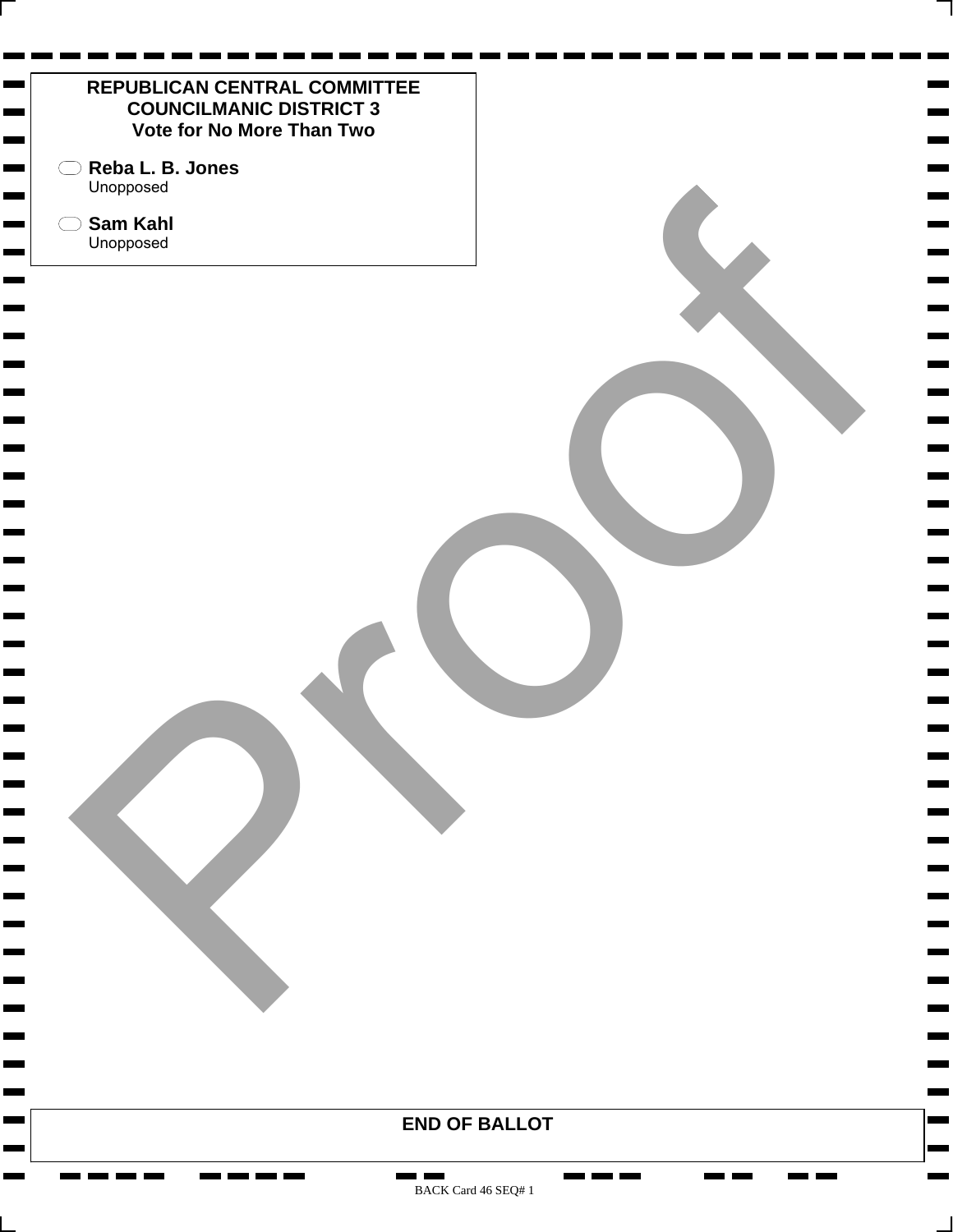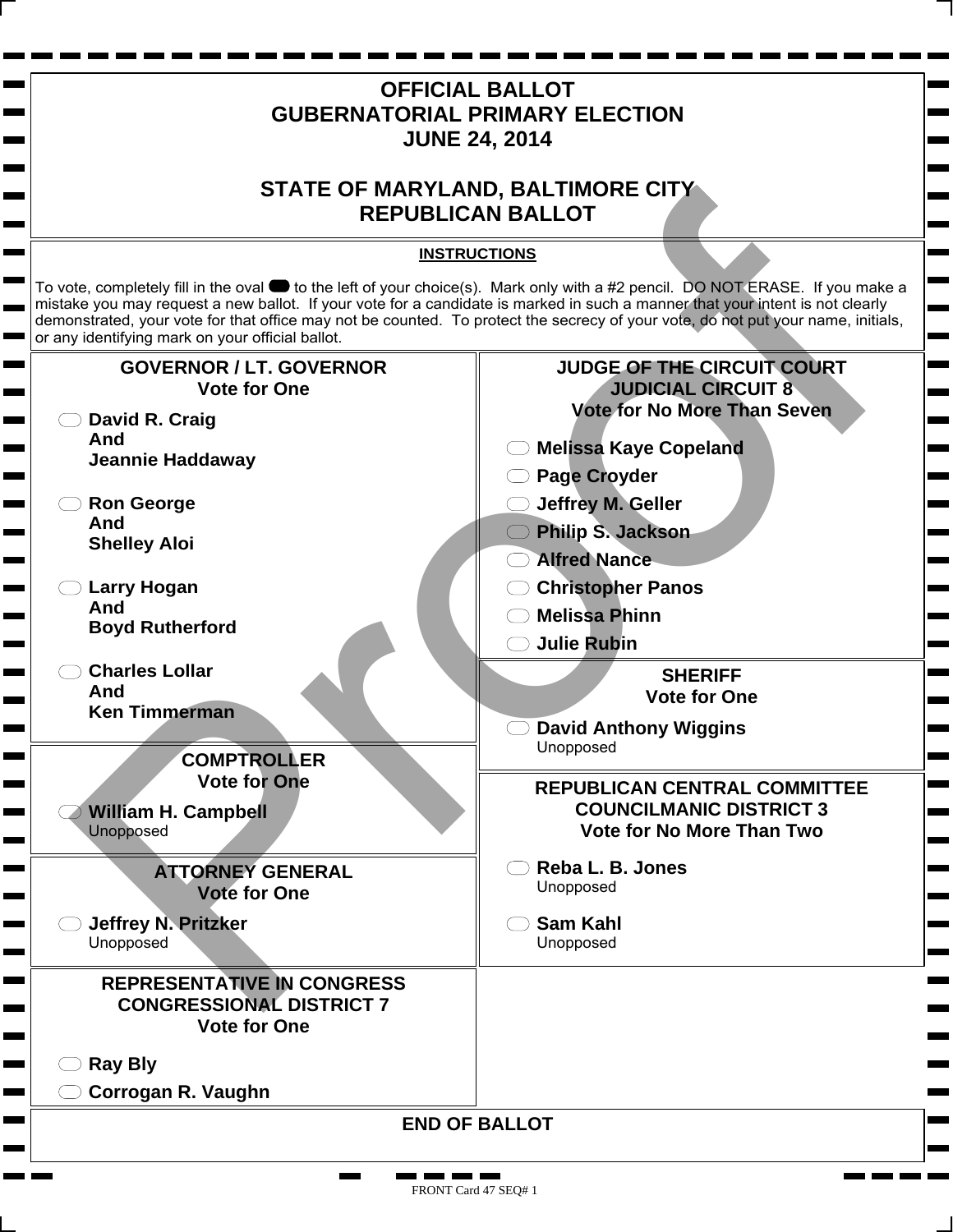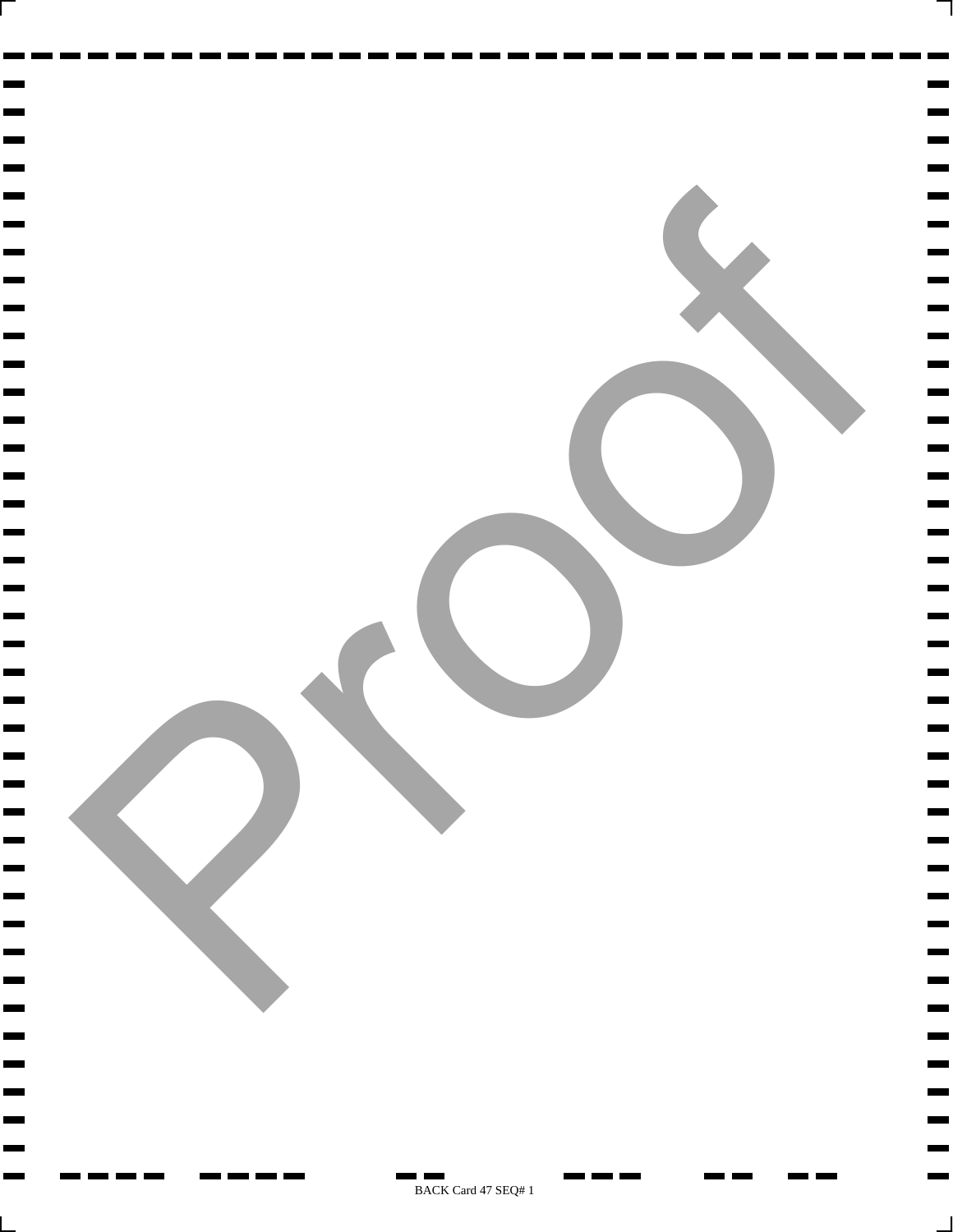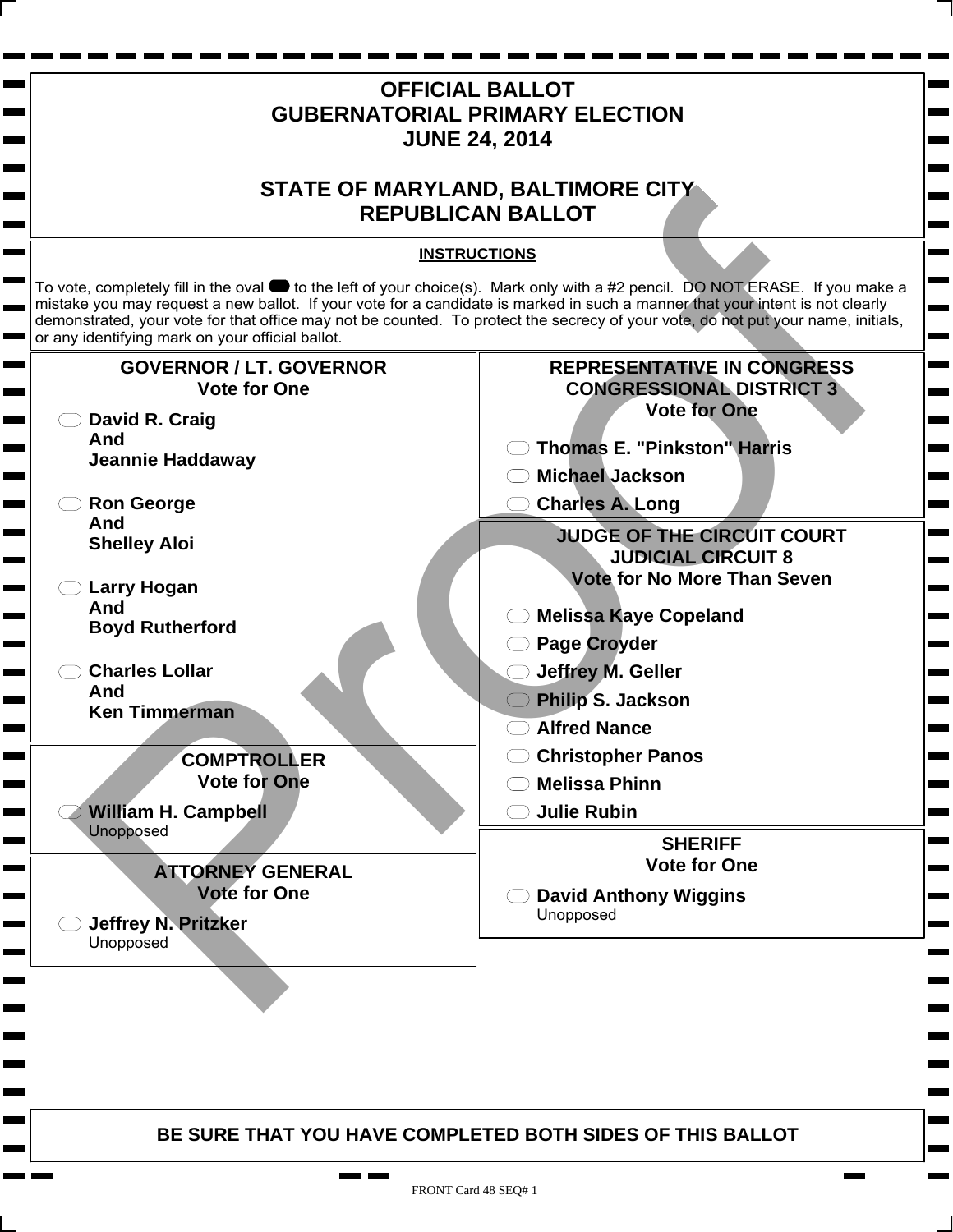| REPUBLICAN CENTRAL COMMITTEE<br><b>COUNCILMANIC DISTRICT 4</b><br>نسيس<br>Vote for No More Than Two<br>$\overline{\phantom{0}}$ |                      |
|---------------------------------------------------------------------------------------------------------------------------------|----------------------|
| <b>Glenn E. Bushel</b><br>$\bigcirc$<br><b>Contract</b><br>Unopposed<br><b>START</b>                                            |                      |
| <b>Armand F. Girard</b><br>$\bigcirc$<br>$\overline{\phantom{a}}$<br>Unopposed                                                  |                      |
|                                                                                                                                 |                      |
| <u>tan</u>                                                                                                                      |                      |
| <u>tan</u>                                                                                                                      |                      |
| <u>tan</u>                                                                                                                      |                      |
| <u>tan</u>                                                                                                                      |                      |
| <u>tan</u>                                                                                                                      |                      |
|                                                                                                                                 |                      |
|                                                                                                                                 |                      |
|                                                                                                                                 |                      |
|                                                                                                                                 |                      |
|                                                                                                                                 |                      |
|                                                                                                                                 |                      |
|                                                                                                                                 |                      |
|                                                                                                                                 |                      |
|                                                                                                                                 |                      |
|                                                                                                                                 |                      |
|                                                                                                                                 | <b>END OF BALLOT</b> |
|                                                                                                                                 |                      |

BACK Card 48 SEQ# 1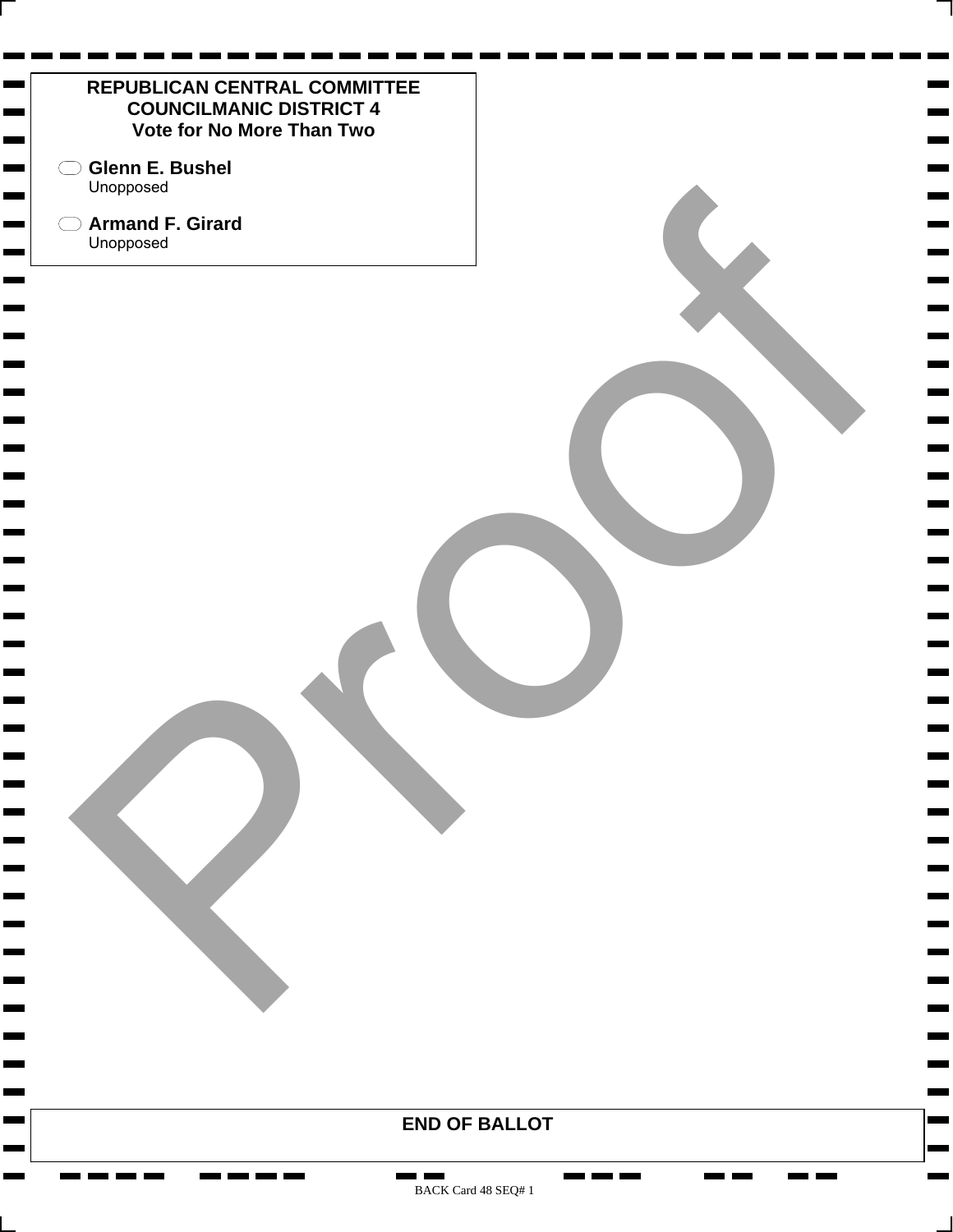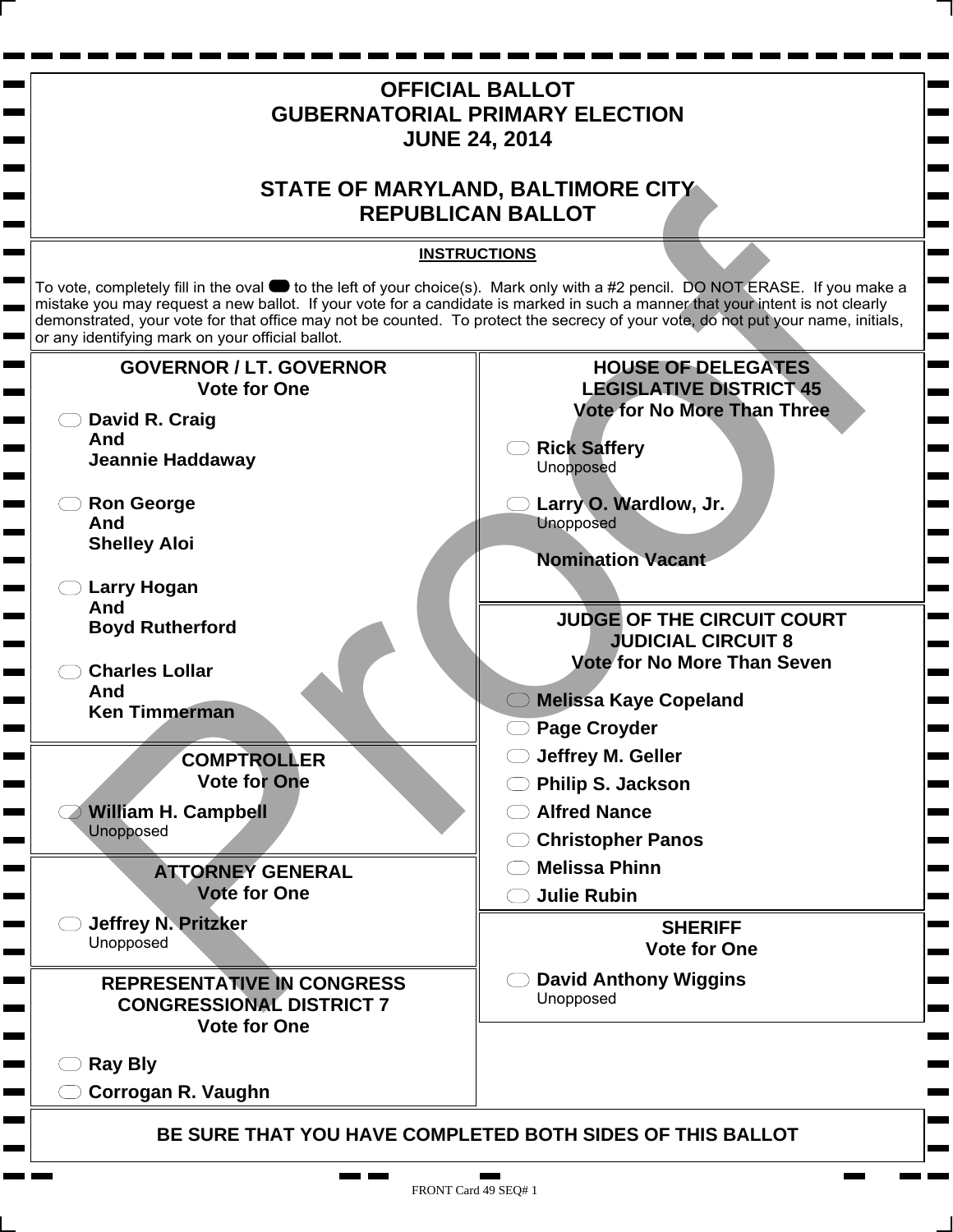| REPUBLICAN CENTRAL COMMITTEE<br><b>COUNCILMANIC DISTRICT 14</b><br>Vote for No More Than Two<br><b>Thomas T. Boyce</b><br><b>Charles A. Long</b><br><b>END OF BALLOT</b><br>$\blacksquare$ . The set of $\blacksquare$<br>BACK Card 49 SEQ# 1 |
|-----------------------------------------------------------------------------------------------------------------------------------------------------------------------------------------------------------------------------------------------|
|-----------------------------------------------------------------------------------------------------------------------------------------------------------------------------------------------------------------------------------------------|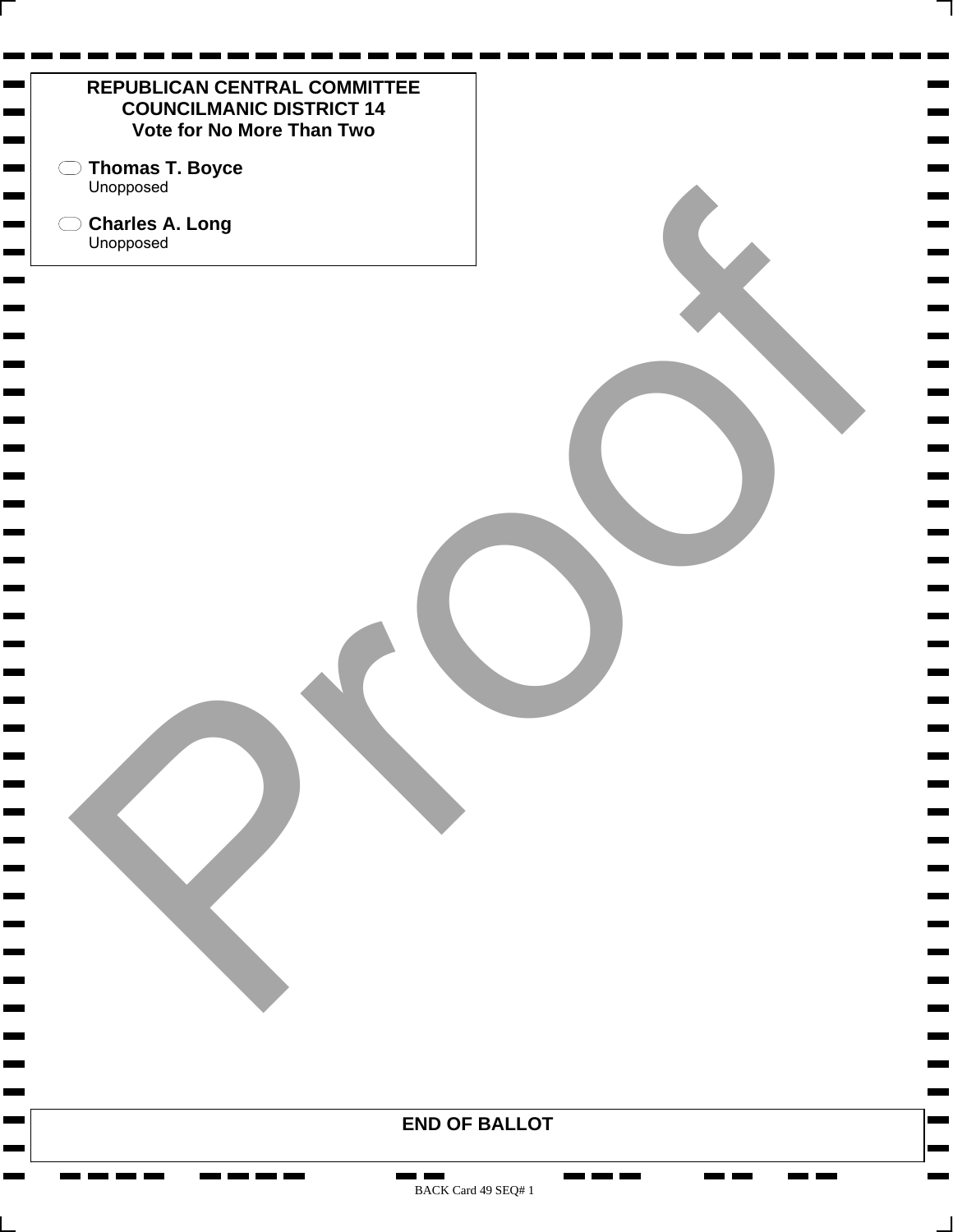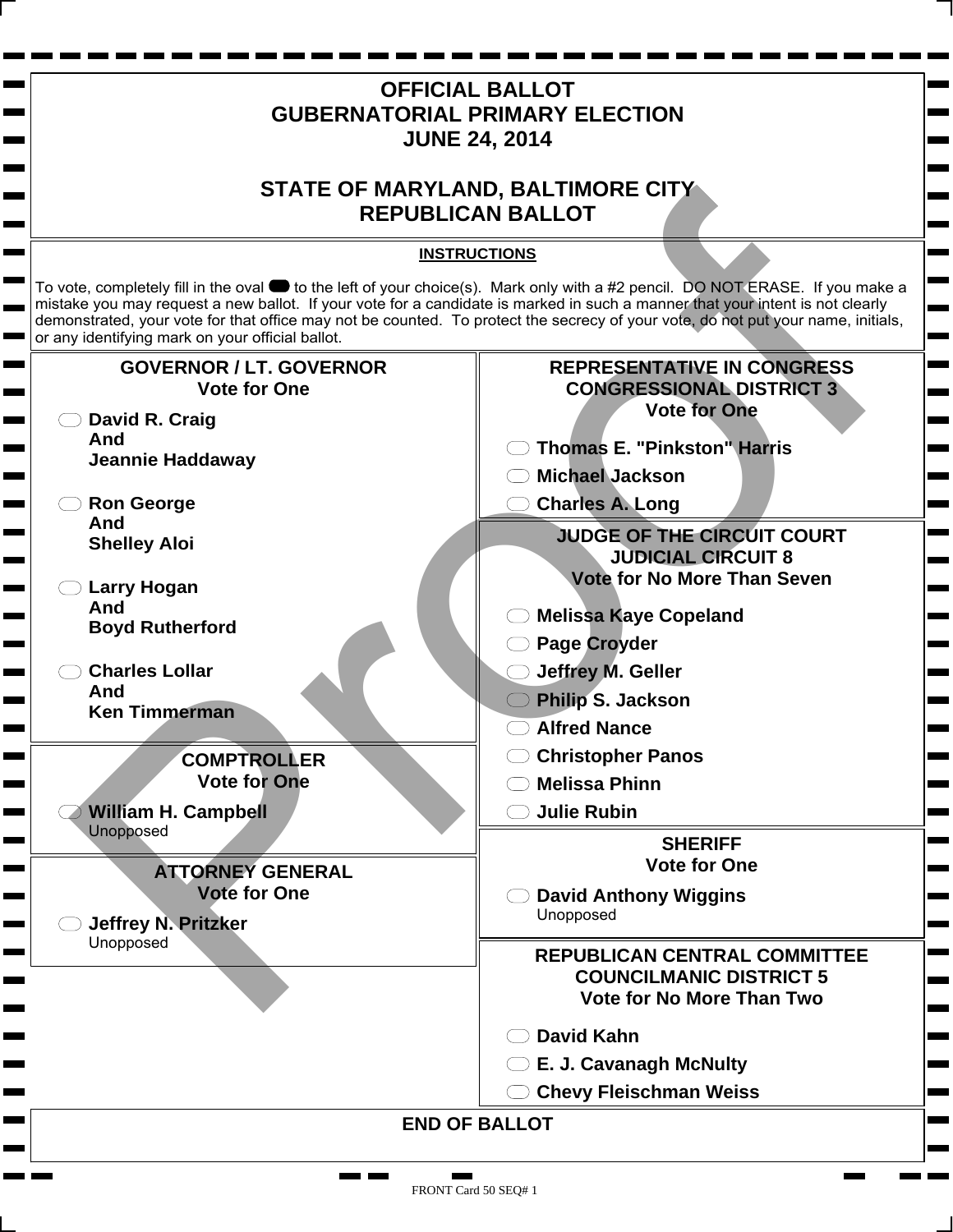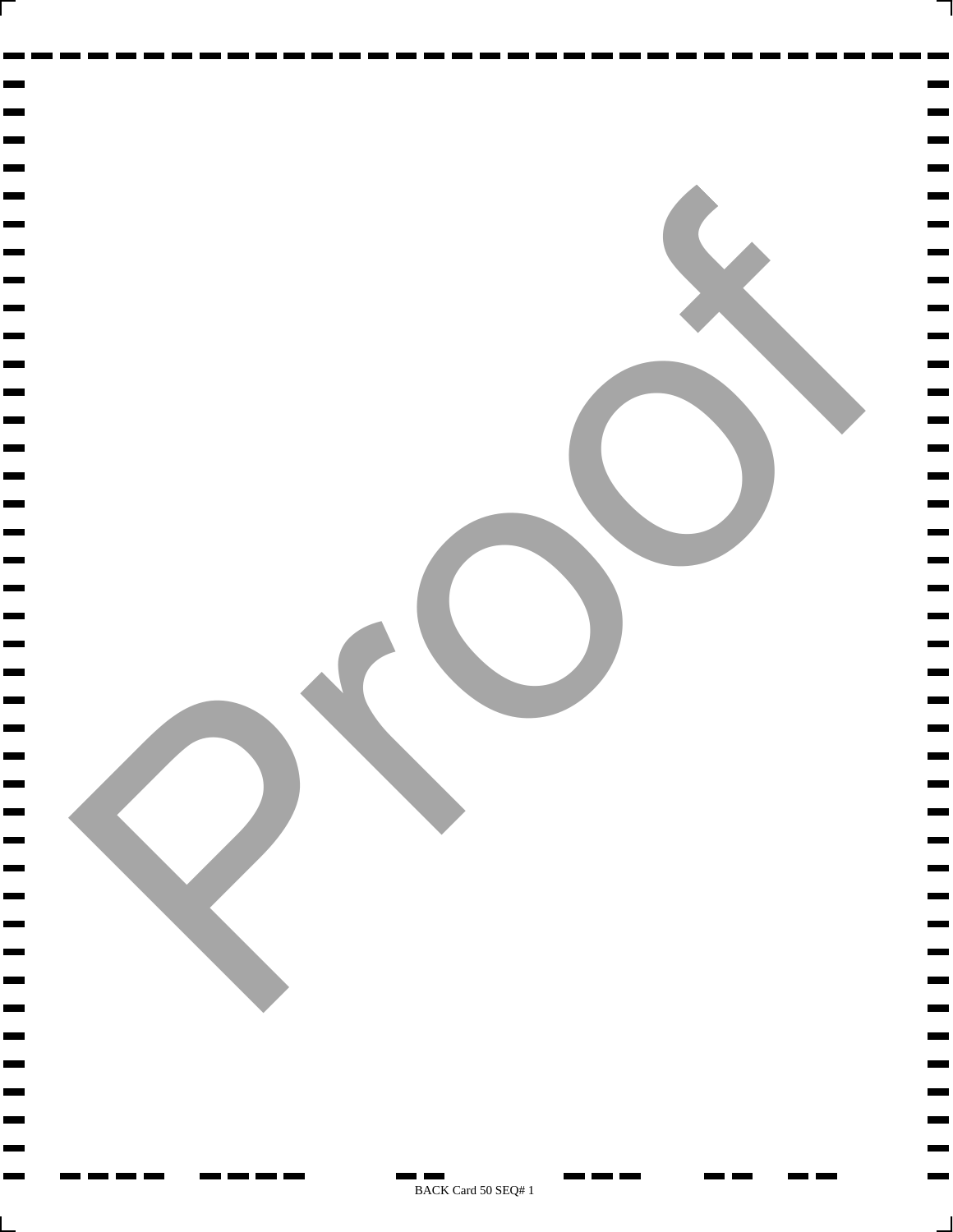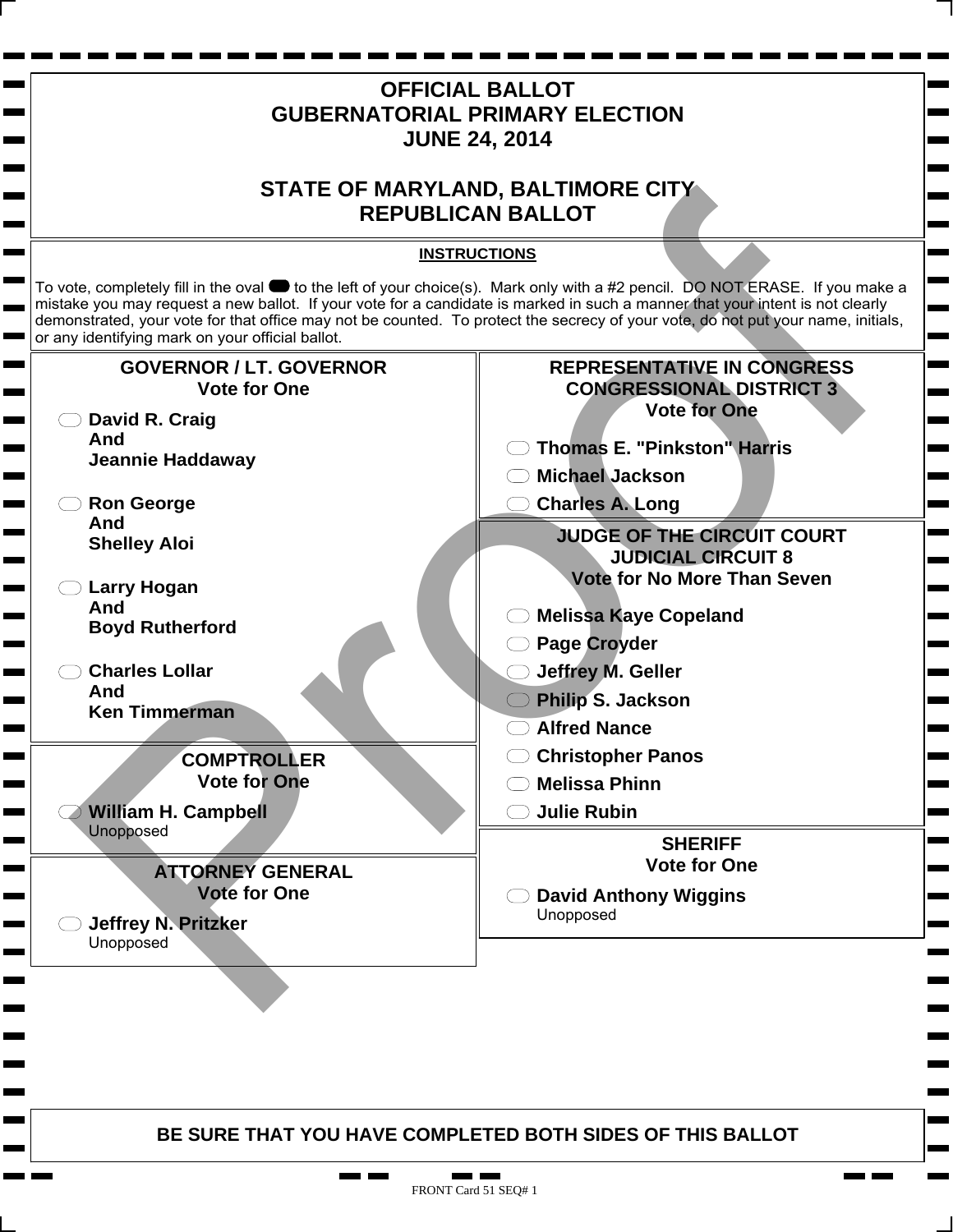г

## **REPUBLICAN CENTRAL COMMITTEE COUNCILMANIC DISTRICT 6 Vote for No More Than Two**

**Christopher Russell Scarlett** Unopposed Nomination Vacant

**Nomination Vacant**

**END OF BALLOT**

 $\blacksquare$ 

man a

 $\mathbf{r}$ 

BACK Card 51 SEQ# 1

<u>the first term</u>

**CONTRACTOR**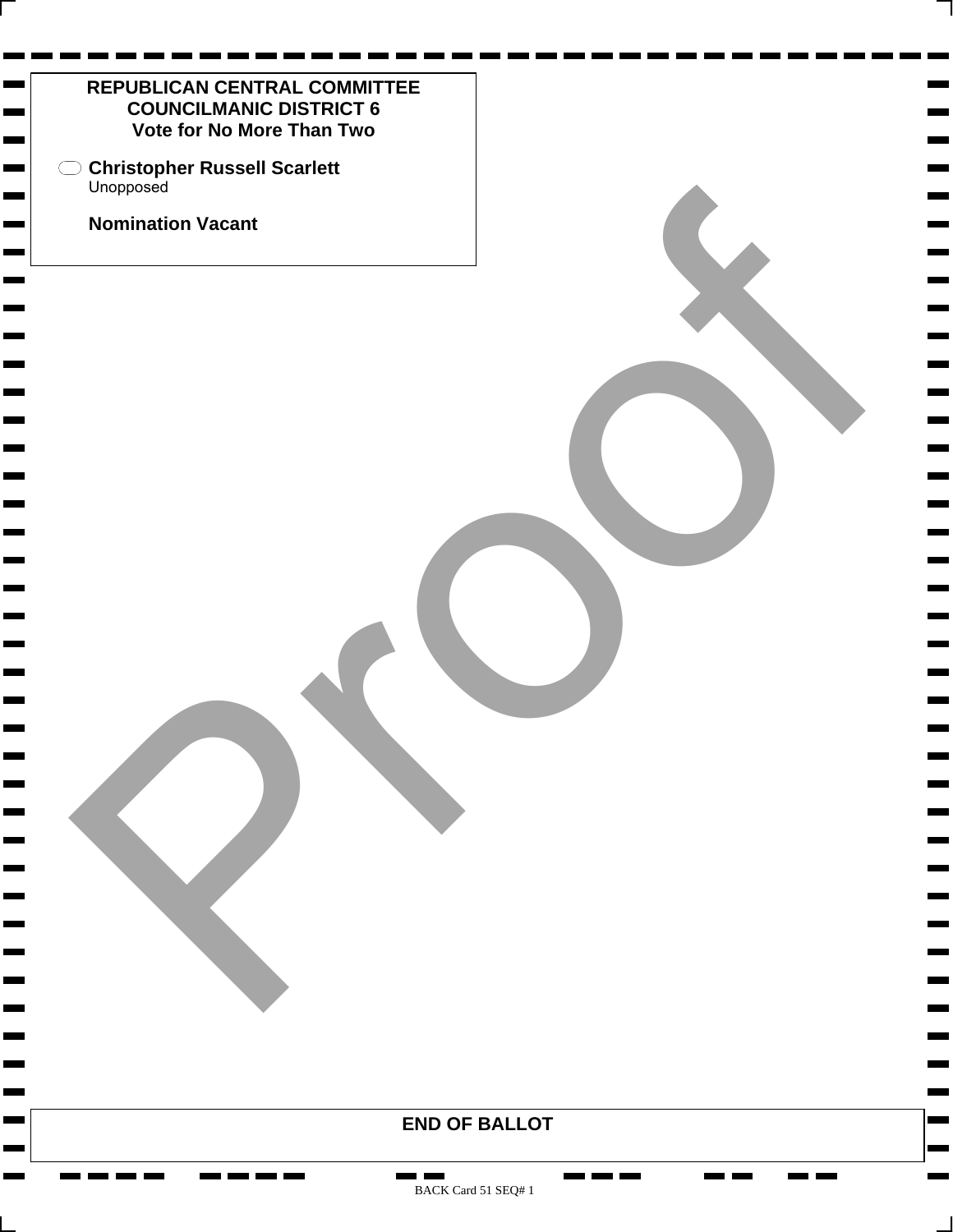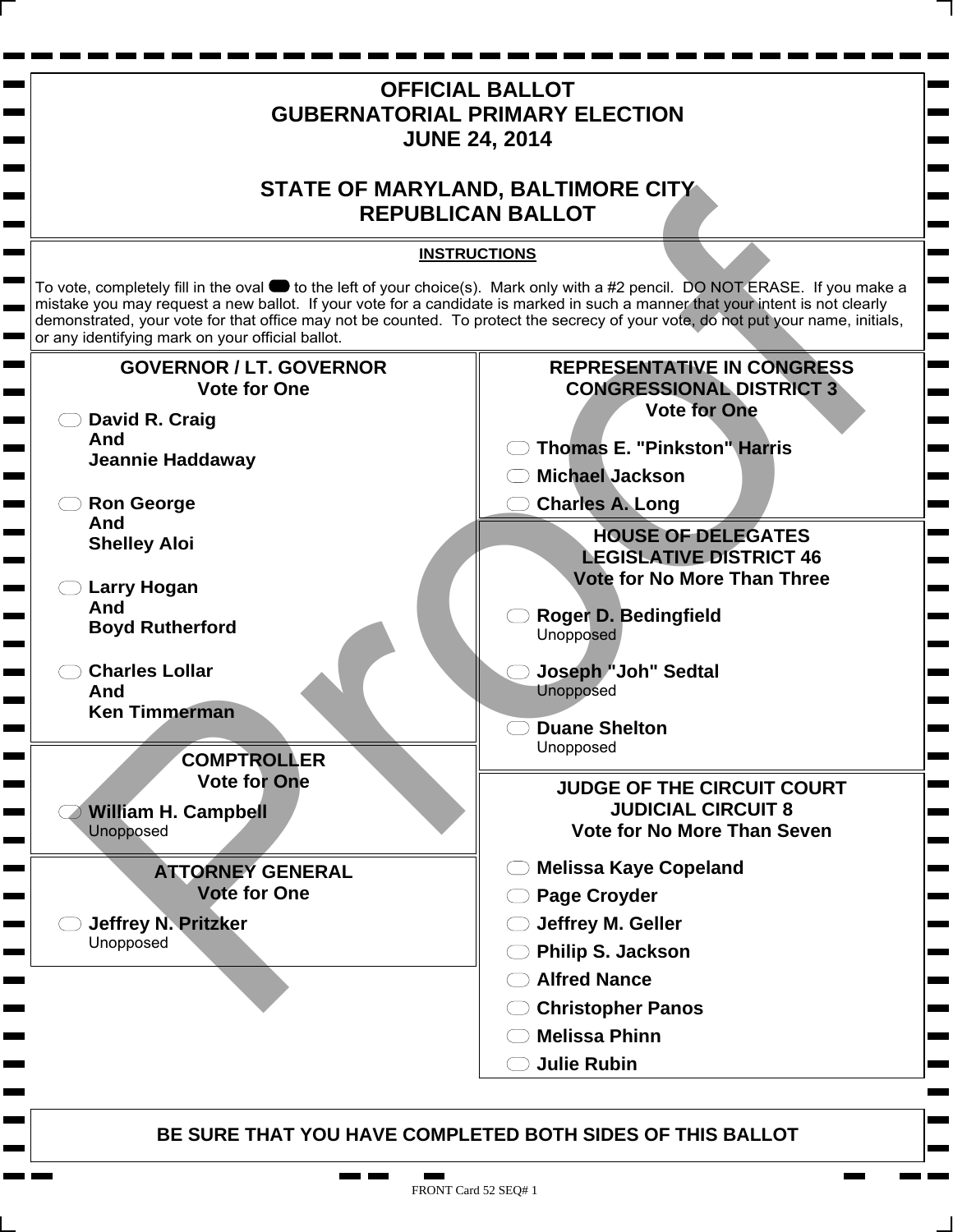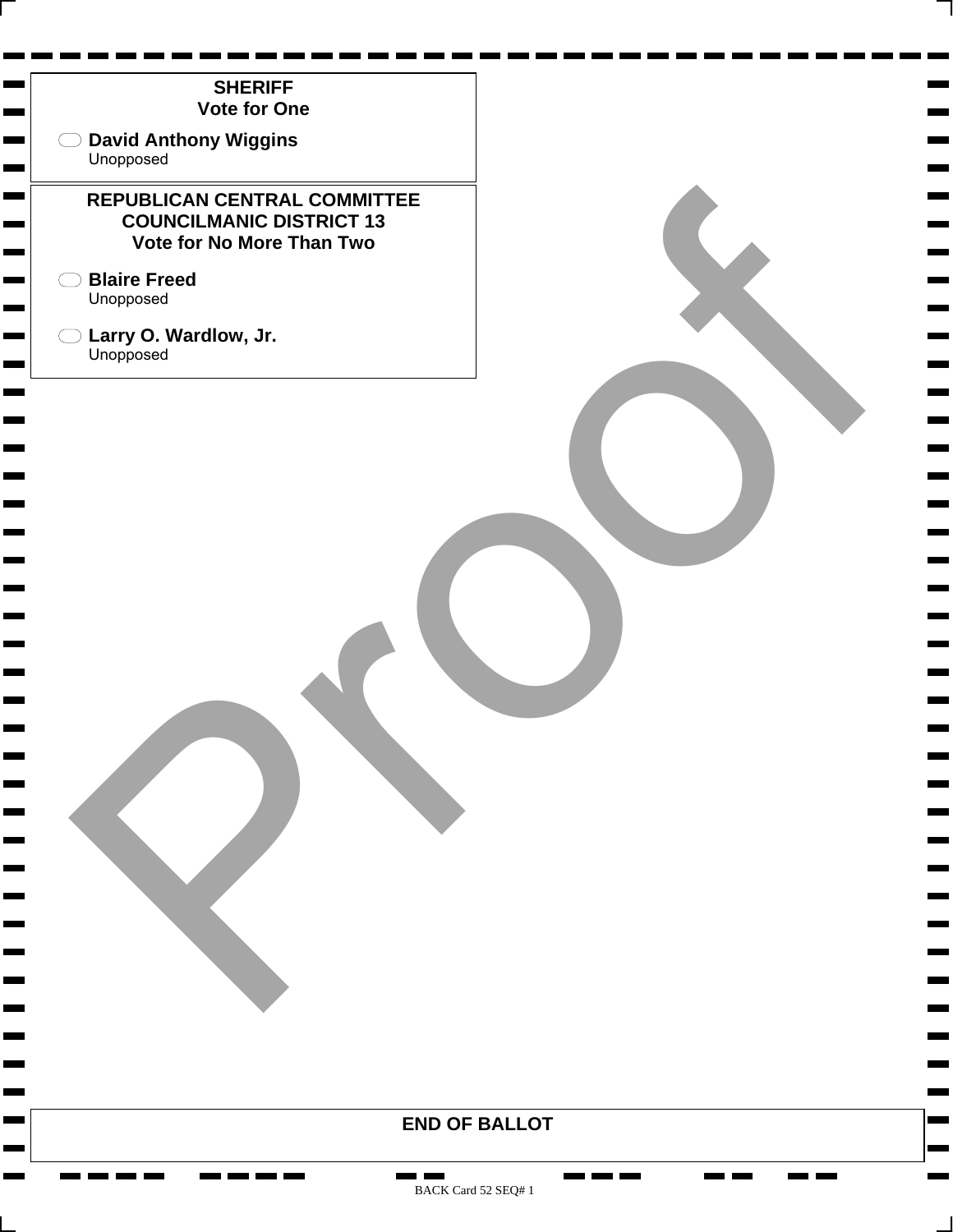